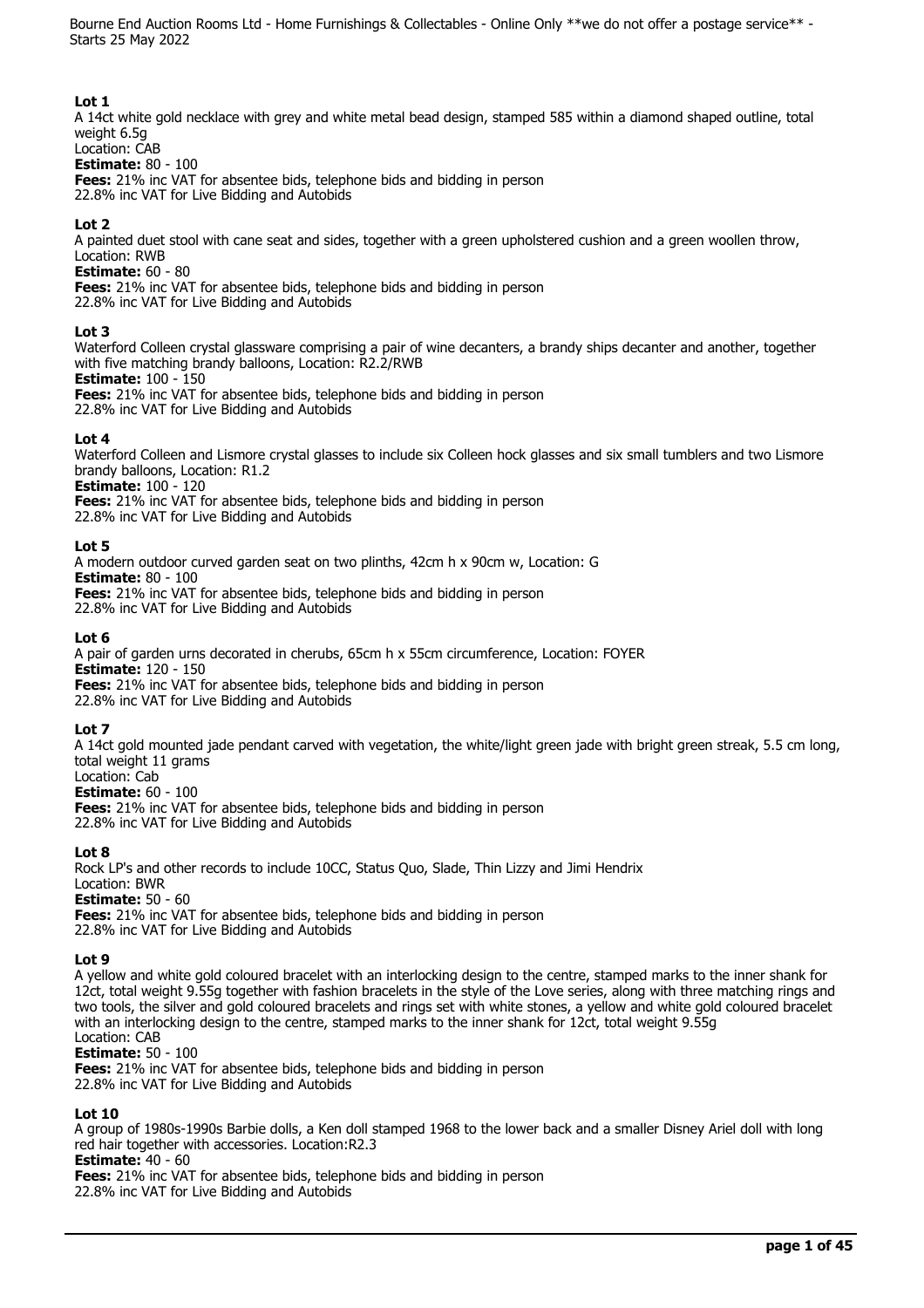# **Lot 11**

A modern outdoor statue of Pandora, 117cm h, Location: G **Estimate:** 60 - 100 **Fees:** 21% inc VAT for absentee bids, telephone bids and bidding in person 22.8% inc VAT for Live Bidding and Autobids

# **Lot 12**

A large collection of Subbuteo items to include teams, spectators, accessories, stands and other items, Location:RWF **Estimate:** 200 - 300 **Fees:** 21% inc VAT for absentee bids, telephone bids and bidding in person 22.8% inc VAT for Live Bidding and Autobids

#### **Lot 13**

A Dresdon desk set with two ink wells, a gilded and green enamelled cigarette case and an enamelled trinket box A/F decorated with red images flora Location: R1.4

# **Estimate:** 80 - 100

**Fees:** 21% inc VAT for absentee bids, telephone bids and bidding in person 22.8% inc VAT for Live Bidding and Autobids

#### **Lot 14**

A Garrard & Co 5 window carriage clock, no key Location: 7:1 **Estimate:** 50 - 60 **Fees:** 21% inc VAT for absentee bids, telephone bids and bidding in person 22.8% inc VAT for Live Bidding and Autobids

#### **Lot 15**

A collection of coloured overlaid hock glasses to include Bohemian examples

Location: R1.3 **Estimate:** 40 - 60

**Fees:** 21% inc VAT for absentee bids, telephone bids and bidding in person 22.8% inc VAT for Live Bidding and Autobids

#### **Lot 16**

A modern rose column outdoor bird bath, Location: G **Estimate:** 60 - 80 **Fees:** 21% inc VAT for absentee bids, telephone bids and bidding in person 22.8% inc VAT for Live Bidding and Autobids

# **Lot 17**

A modern Regency style outdoor bird bath, Location: G **Estimate:** 60 - 80 **Fees:** 21% inc VAT for absentee bids, telephone bids and bidding in person 22.8% inc VAT for Live Bidding and Autobids

#### **Lot 18**

A modern outdoor model of a Buddha's head, 70cm h, Location: G **Estimate:** 60 - 80 **Fees:** 21% inc VAT for absentee bids, telephone bids and bidding in person 22.8% inc VAT for Live Bidding and Autobids

#### **Lot 20**

Modern household items to include a tall lily vase, coasters, Orientals together with a vintage desk ink blotter and tankard Location: R2.5

**Estimate:** 20 - 40 **Fees:** 21% inc VAT for absentee bids, telephone bids and bidding in person 22.8% inc VAT for Live Bidding and Autobids

#### **Lot 21**

A 2:2 Webley Tempest pistol, in working order, Location: BWR **Estimate:** 40 - 60 **Fees:** 21% inc VAT for absentee bids, telephone bids and bidding in person 22.8% inc VAT for Live Bidding and Autobids

#### **Lot 22**

A pair of modern outdoor model of Cocker Spaniels, 39cm h x 35 cm w, Location: G **Estimate:** 40 - 50 **Fees:** 21% inc VAT for absentee bids, telephone bids and bidding in person 22.8% inc VAT for Live Bidding and Autobids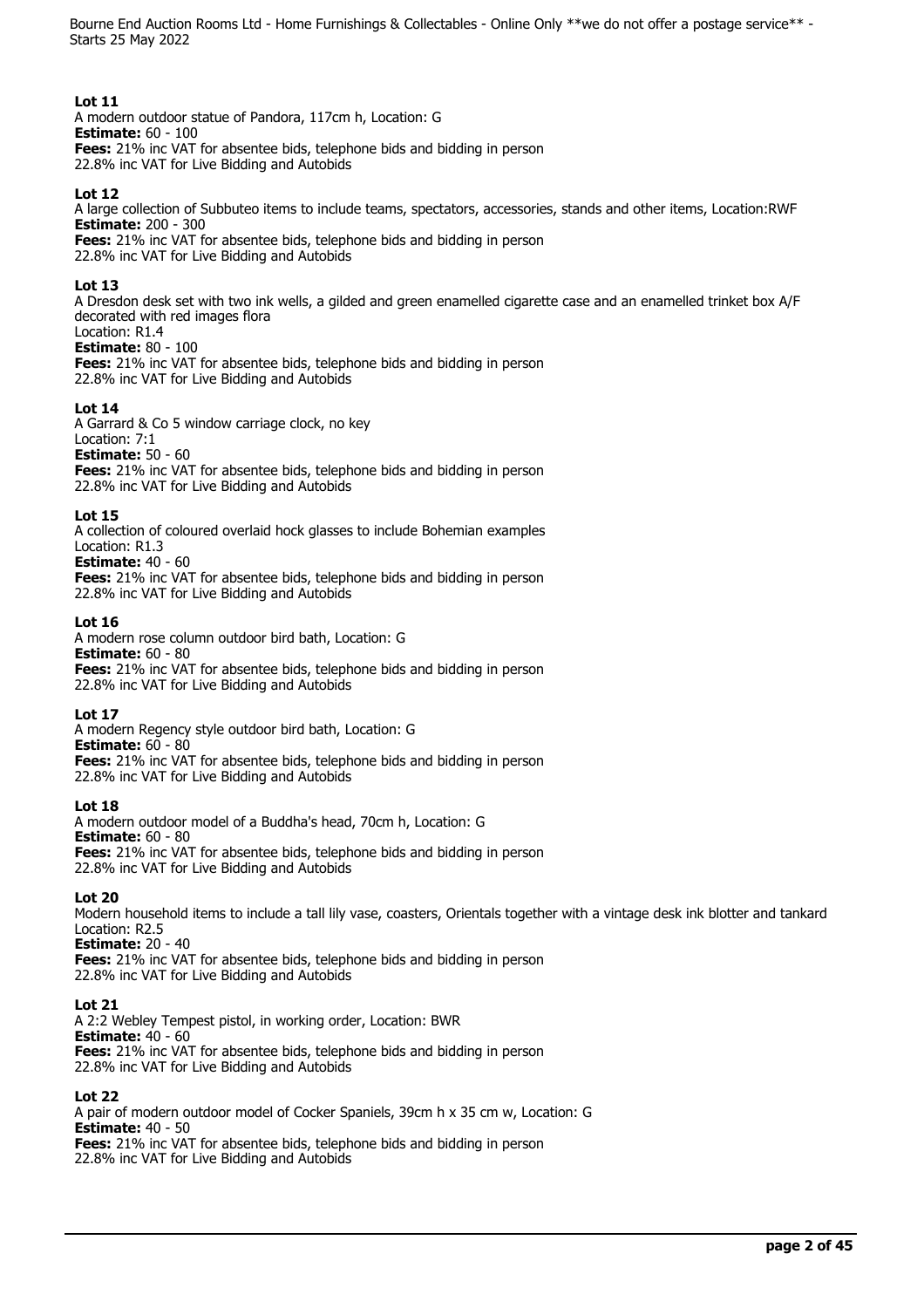# **Lot 23**

A small hardwood bedside cabinet with fretwork door together with a wrought iron, floor standing candlestick, along with a reproduction gold painted plaque of the bust of a female with leaves and floral scroll decoration and five mixed late 20th century table lamps, Location: BWR

**Estimate:** 30 - 50

**Fees:** 21% inc VAT for absentee bids, telephone bids and bidding in person 22.8% inc VAT for Live Bidding and Autobids

# **Lot 24**

A Sony flatscreen television, 31" screen on stand with remote but no cables, Location: LWM **Estimate:** 20 - 40 **Fees:** 21% inc VAT for absentee bids, telephone bids and bidding in person

22.8% inc VAT for Live Bidding and Autobids

#### **Lot 25**

Six prints to include reproduction of Gustav Klint, Renoir, John O'Conner, Frederick Morgan Location: LWB

# **Estimate:** 20 - 30

**Fees:** 21% inc VAT for absentee bids, telephone bids and bidding in person 22.8% inc VAT for Live Bidding and Autobids

#### **Lot 26**

A modern bronze model of a grouse, on a marble plinth and Tibetan and other metalware to include a prayer wheel, figures and bells

Location: RWM

**Estimate:** 30 - 50

**Fees:** 21% inc VAT for absentee bids, telephone bids and bidding in person 22.8% inc VAT for Live Bidding and Autobids

#### **Lot 27**

A pair of late 20th century Art Deco style model deer, on a ball and plinth, 75cm h, Location: BWR **Estimate:** 30 - 60 **Fees:** 21% inc VAT for absentee bids, telephone bids and bidding in person

22.8% inc VAT for Live Bidding and Autobids

#### **Lot 28**

Two leather horse saddles and tack, Location: G **Estimate:** 40 - 60 **Fees:** 21% inc VAT for absentee bids, telephone bids and bidding in person

22.8% inc VAT for Live Bidding and Autobids

# **Lot 29**

A mixed lot to include a vintage bagatelle board, a Binatone colour TV games console model 01.4931 A/F, mixed children's books to include Play-Time by Edward Stanford, A/F and other items Location: LWM

**Estimate:** 25 - 40

**Fees:** 21% inc VAT for absentee bids, telephone bids and bidding in person 22.8% inc VAT for Live Bidding and Autobids

#### **Lot 30**

A quantity of 20th Century table linen with machine made crotchet insertions and trims together with machine made doilies. Location:RWB

Condition-see photos for areas of staining and tears.

**Estimate:** 20 - 40

**Fees:** 21% inc VAT for absentee bids, telephone bids and bidding in person

22.8% inc VAT for Live Bidding and Autobids

# **Lot 31**

A large quantity of mixed ceramics and ornaments to include Wedgwood Penhurst, a Japanese coffee service and 1980's Autumn Leaves Location:LWB

**Estimate:** 30 - 50

**Fees:** 21% inc VAT for absentee bids, telephone bids and bidding in person 22.8% inc VAT for Live Bidding and Autobids

# **Lot 32**

Two modern rectangular outdoor planters, Location: G **Estimate:** 60 - 80 **Fees:** 21% inc VAT for absentee bids, telephone bids and bidding in person 22.8% inc VAT for Live Bidding and Autobids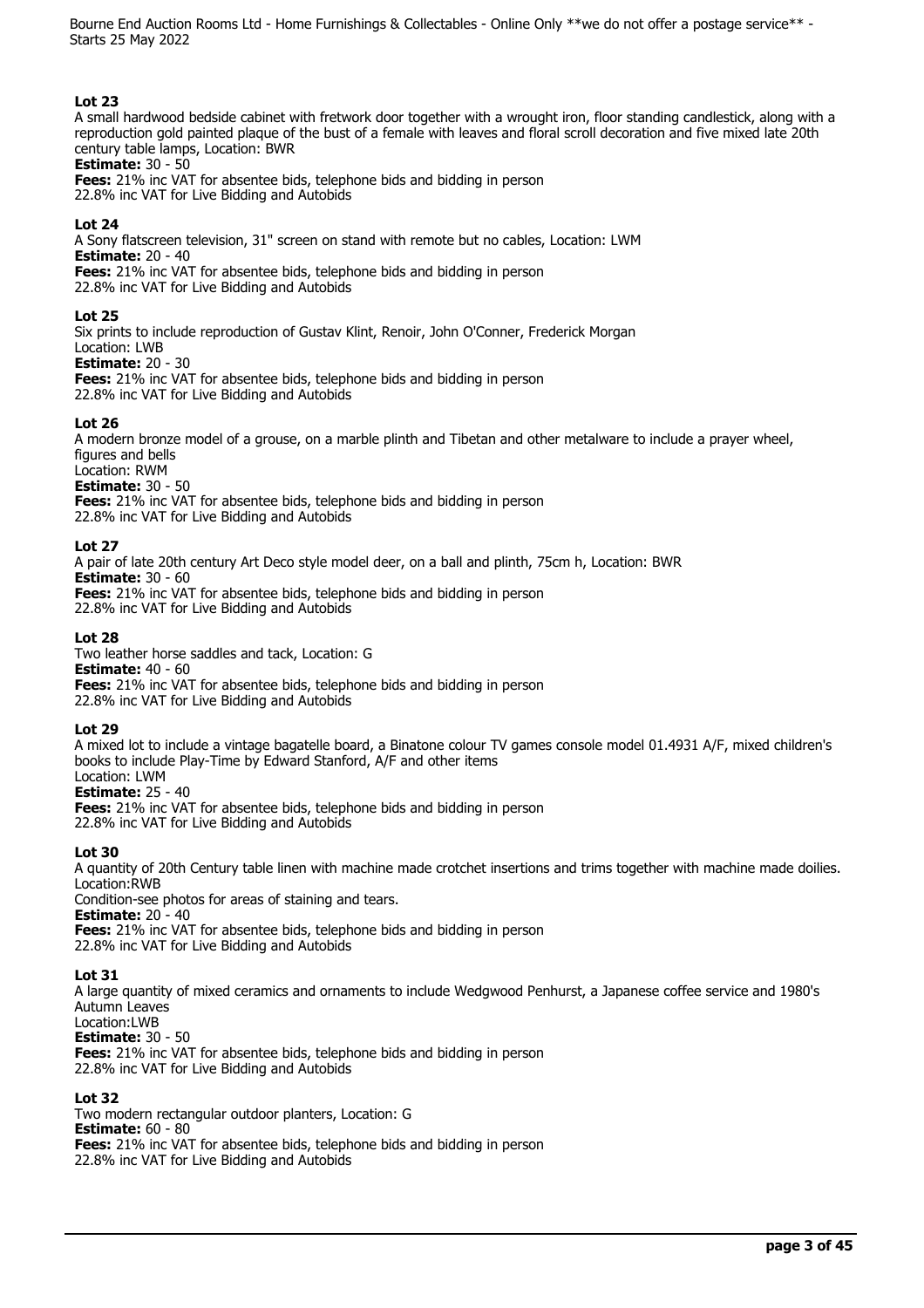# **Lot 33**

Collectors teaspoons in four wall shelves to include a Rolex teaspoon and silver plated examples and a quantity of loose teaspoons, Location: LWF

#### **Estimate:** 25 - 40

**Fees:** 21% inc VAT for absentee bids, telephone bids and bidding in person 22.8% inc VAT for Live Bidding and Autobids

# **Lot 34**

A mixed lot to include rock and pop ephemera, mixed glass and ceramics, mixed glass salts, metalware and a small Moorcroft bowl, Location: 3:2

**Estimate:** 25 - 40

**Fees:** 21% inc VAT for absentee bids, telephone bids and bidding in person

22.8% inc VAT for Live Bidding and Autobids

# **Lot 35**

Mixed domestic glass to include boxed Sagaform tumblers and contemporary decanter, eleven blue Bohemian wine glasses and a boxed Artland vase containing six Champagne flutes, Location: R2.4

# **Estimate:** 30 - 50

**Fees:** 21% inc VAT for absentee bids, telephone bids and bidding in person

22.8% inc VAT for Live Bidding and Autobids

# **Lot 36**

A group of ten framed and glazed scenes of London prints, one after Canaletto in the collection of Mr Thomas West Sculpted by Edward Rooker, others by J Borrles, Stevens, G Bickham and others Location: BWR

**Estimate:** 20 - 30

**Fees:** 21% inc VAT for absentee bids, telephone bids and bidding in person

22.8% inc VAT for Live Bidding and Autobids

# **Lot 37**

A quantity of topographical and humorous postcards, circa 1930s and later, along with theatrical postcards, the theatre photographs to include some signed

#### Location: A1B **Estimate:** 20 - 30

**Fees:** 21% inc VAT for absentee bids, telephone bids and bidding in person 22.8% inc VAT for Live Bidding and Autobids

# **Lot 38**

An early 20th century wooden Triang Toys (Tois) toy theatre with cut out figure puppets, scenery and other accessories, circa 1920 to include scripts and theatre sets for Robinson Crusoe, Ali Barba etc, Location: A3F

# **Estimate:** 30 - 40

**Fees:** 21% inc VAT for absentee bids, telephone bids and bidding in person 22.8% inc VAT for Live Bidding and Autobids

# **Lot 39**

A Victorian mahogany box with a book, The Story of 25 Eventful Years, in pictures, printed by Odhams Press Ltd Location: RWB

**Estimate:** 20 - 30

**Fees:** 21% inc VAT for absentee bids, telephone bids and bidding in person 22.8% inc VAT for Live Bidding and Autobids

# **Lot 40**

A mixed lot comprising classical CDs, a group of 1930s HG Wells novels, a glass chess set and mixed photo frames, Location: LWB

**Estimate:** 25 - 40

**Fees:** 21% inc VAT for absentee bids, telephone bids and bidding in person 22.8% inc VAT for Live Bidding and Autobids

# **Lot 41**

The Rembrandt Bible - a collection of sixty seven facsimile reproduction of drawings by Rembrandt, illustrating scenes from the Old and New Testament, pub. A Zwemmer, London 1853, a folio (approximately 45 present), along with various signed engravings of historical portraits by G Sidney Hunt, Blackburn Hart and others depicting John Constable, Elizabeth I and others, Location: A3M

# **Estimate:** 40 - 80

**Fees:** 21% inc VAT for absentee bids, telephone bids and bidding in person 22.8% inc VAT for Live Bidding and Autobids

# **Lot 42**

A reproduction wall sign advertising The Beatles - A Hard Days Night film, 40 x 30cm, Location: BWR **Estimate:** 20 - 40 **Fees:** 21% inc VAT for absentee bids, telephone bids and bidding in person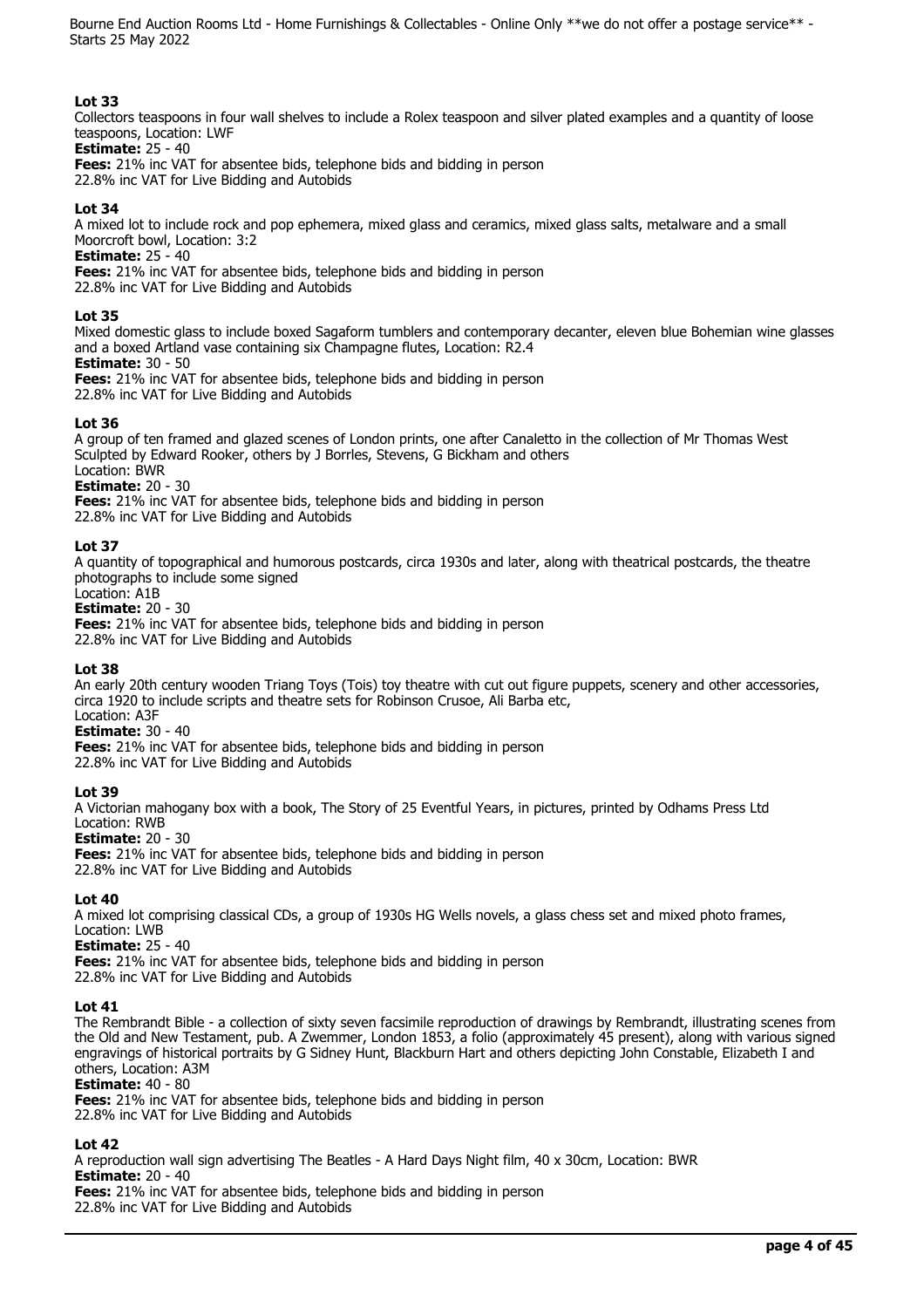# **Lot 43**

A collection of Del Prado soldiers, many on horseback to include Sapper French Hussars, Trooper French Carabineers, along with a group of Britains plastic soldiers

#### Location: 2.4 **Estimate:** 25 - 50

**Fees:** 21% inc VAT for absentee bids, telephone bids and bidding in person 22.8% inc VAT for Live Bidding and Autobids

#### **Lot 44**

A child's rocking horse with fitted saddle and reins, on white painted runners, Location: SR **Estimate:** 20 - 30 **Fees:** 21% inc VAT for absentee bids, telephone bids and bidding in person

22.8% inc VAT for Live Bidding and Autobids

#### **Lot 45**

A Royal Doulton Sonnet pattern part dinner and tea service comprising approximately 71 pieces, Location: 3:3 **Estimate:** 25 - 40

**Fees:** 21% inc VAT for absentee bids, telephone bids and bidding in person 22.8% inc VAT for Live Bidding and Autobids

#### **Lot 46**

Retro table ware and ceramic figures to include a J G Meakin coffee set, Midwinter Sienna coffee service, Lladro and Royal Doulton figurines and an Artforum Mother's Love composition figurine, Location: 4:3 **Estimate:** 30 - 60

**Fees:** 21% inc VAT for absentee bids, telephone bids and bidding in person 22.8% inc VAT for Live Bidding and Autobids

#### **Lot 47**

A mixed lot to include a suite of cut table glass, Wedgwood blue Jasper china to include a mantle clock, Oneida Craft stainless steel cutlery set in original tray, silver plated teaspoons and three collectors plates, Location: 8:3 and SL **Estimate:** 25 - 40

**Fees:** 21% inc VAT for absentee bids, telephone bids and bidding in person 22.8% inc VAT for Live Bidding and Autobids

#### **Lot 48**

A George VI 18ct gold and platinum five stone diamond ring, makers mar HW Ltd, total weight 1.8g, Location: CAB **Estimate:** 60 - 100

**Fees:** 21% inc VAT for absentee bids, telephone bids and bidding in person 22.8% inc VAT for Live Bidding and Autobids

#### **Lot 49**

A selection of LP records to include many jazz, swing and big band including Bob Miller, David Brubeck, Ella Fitzgerald and others, Location: 1.5

**Estimate:** 20 - 40

**Fees:** 21% inc VAT for absentee bids, telephone bids and bidding in person 22.8% inc VAT for Live Bidding and Autobids

# **Lot 50**

Cambridge Band Instruments Co Ltd cased clarinet, Location: RAF **Estimate:** 20 - 30 **Fees:** 21% inc VAT for absentee bids, telephone bids and bidding in person 22.8% inc VAT for Live Bidding and Autobids

# **Lot 51**

A group of ceramic, bronzed and resin figurines to include two Austin sculptures of golfers, Lladro figures and others, Location: 2:4

**Estimate:** 30 - 60

**Fees:** 21% inc VAT for absentee bids, telephone bids and bidding in person

22.8% inc VAT for Live Bidding and Autobids

# **Lot 52**

A group of Royal Doulton, Royal Worcester and Coalport lady figures to include Coalport Linda Ladies of Fashion and Regents Park from the series Age of Elegance, Royal Worcester Masked Bell and Royal Doulton Autumn Breezes HN3736 and Moonlight Stroll HN 3954, Location: 2:1

#### **Estimate:** 25 - 40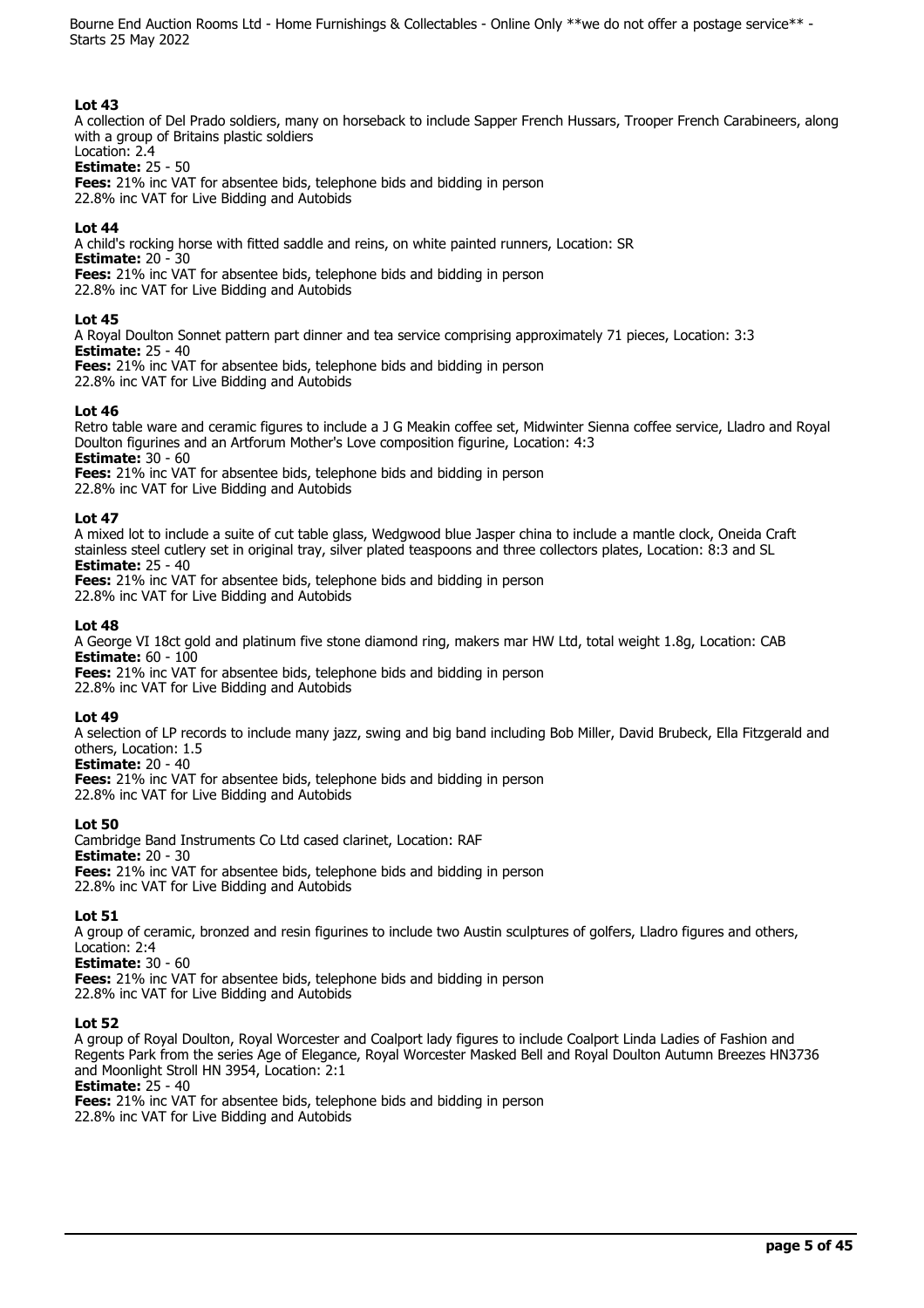# **Lot 53**

A cased set of SBS stainless steel and gilded cutlery set, Location: SL

**Estimate:** 40 - 80

**Fees:** 21% inc VAT for absentee bids, telephone bids and bidding in person 22.8% inc VAT for Live Bidding and Autobids

# **Lot 54**

Electrics to include a Nakomichi cassette deck, an 8000A audiolate Arcam compact disc player and a Quad FM4 tuner, serial number 035449 with accessories including Beyer dynamic DT901 and various leads, Location: RWF

**Estimate:** 50 - 100

**Fees:** 21% inc VAT for absentee bids, telephone bids and bidding in person

22.8% inc VAT for Live Bidding and Autobids

# **Lot 55**

A selection of costume and gold jewellery to include a New Zealand 9ct gold mounted green jadeite bar brooch, a Victorian two tone yellow and red 9ct gold brooch (A/F), beaded necklaces, including an amethyst stone necklace, and a pair of cuff links, weight of gold brooch 2.3g

#### Location: cab **Estimate:** 40 - 70

**Fees:** 21% inc VAT for absentee bids, telephone bids and bidding in person

22.8% inc VAT for Live Bidding and Autobids

# **Lot 56**

A coin collection of mainly British and commemorative coinage to include two shilling and half crown coins, commemorative £2 coins, pennies, half pennies, shillings and three pence coins, some pre 1948 Location: P

# **Estimate:** 30 - 60

**Fees:** 21% inc VAT for absentee bids, telephone bids and bidding in person

22.8% inc VAT for Live Bidding and Autobids

# **Lot 57**

Books to include Faiths of the World in two volumes bound in green boards, and leather spine, n.d., Hayden Dictionary of Dates, twentieth edition circa 1892, and others

# Location: 1.1

**Estimate:** 20 - 30

**Fees:** 21% inc VAT for absentee bids, telephone bids and bidding in person 22.8% inc VAT for Live Bidding and Autobids

# **Lot 58**

A collection of British and World stamps to include GB definitive stamps, first day covers, and others mounted in various albums to include those from Hong Kong, Nigeria and others Location: A2F

# **Estimate:** 50 - 80

**Fees:** 21% inc VAT for absentee bids, telephone bids and bidding in person 22.8% inc VAT for Live Bidding and Autobids

# **Lot 59**

A Wood & Sons 'Yuan' blue and white part dinner service, early 2th century green, white and gilt leaf dishes and other ceramics

#### Location: 9:6

**Estimate:** 40 - 60

**Fees:** 21% inc VAT for absentee bids, telephone bids and bidding in person 22.8% inc VAT for Live Bidding and Autobids

# **Lot 60**

Victorian and other relief pattern jugs to include T&R Boote examples, W.B Cobridge Location: FSL **Estimate:** 60 - 100 **Fees:** 21% inc VAT for absentee bids, telephone bids and bidding in person

22.8% inc VAT for Live Bidding and Autobids

# **Lot 61**

Ceramics to include teasets, tableware, decorative china and other items Location: 2.5 **Estimate:** 20 - 30 **Fees:** 21% inc VAT for absentee bids, telephone bids and bidding in person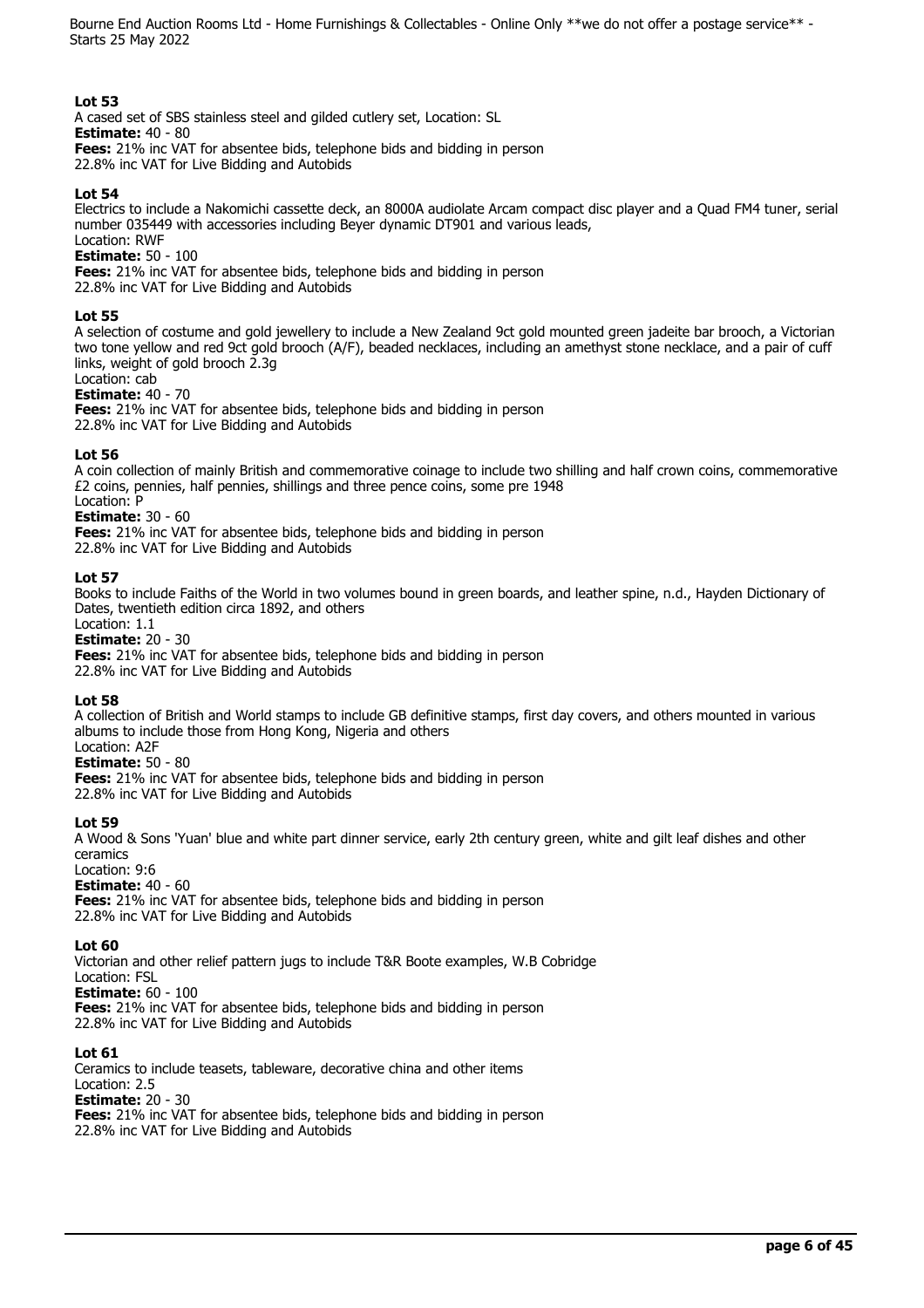# **Lot 62**

Mixed 1970s faux onyx and brass to include a wine table, lamps, a standard lamp and two other lamps Location: FSR **Estimate:** 20 - 30

**Fees:** 21% inc VAT for absentee bids, telephone bids and bidding in person 22.8% inc VAT for Live Bidding and Autobids

#### **Lot 63**

A collection of the Works of J K Rowling (Robert Galbraith) - Harry Potter and Cormorant Strike novels, 1st Edition, comprising One of The Prisoner of Azkaban p/b, one of The Goblet of Fire h/b and p/b child covers, The Order of the Phoenix h/b x three and one p/b, child covers, The Half Blood Prince h/b child covers x five, adult cover x one, The Deathly Hallows h/b child covers x three, adult cover x three, The Cursed Child x one, The Silkworm x one and Troubled Blood x two (23)

Location: 1.2

**Estimate:** 50 - 100

**Fees:** 21% inc VAT for absentee bids, telephone bids and bidding in person 22.8% inc VAT for Live Bidding and Autobids

#### **Lot 64**

Victorian porcelain ornaments and dressing table bottles and other items Location: 5:3 **Estimate:** 30 - 60

**Fees:** 21% inc VAT for absentee bids, telephone bids and bidding in person 22.8% inc VAT for Live Bidding and Autobids

#### **Lot 65**

Mixed 20th century buttons to include clear glass examples, Artid buttons, Art Deco buttons and ornate blazer buttons Location: 1:4

**Estimate:** 20 - 30

**Fees:** 21% inc VAT for absentee bids, telephone bids and bidding in person 22.8% inc VAT for Live Bidding and Autobids

#### **Lot 66**

A mixed lot of silver plate to include a spirit kettle, pierced twin handled tray, entrée dishes and other items, Location: 6.5/6.6

**Estimate:** 30 - 50

**Fees:** 21% inc VAT for absentee bids, telephone bids and bidding in person 22.8% inc VAT for Live Bidding and Autobids

#### **Lot 67**

An original air pistol model 10cm, fitted case, the 177 cal. barrel cocking target air pistol signed to barrel, 'original' No 05488, Location 1.4

# **Estimate:** 120 - 180

**Fees:** 21% inc VAT for absentee bids, telephone bids and bidding in person 22.8% inc VAT for Live Bidding and Autobids

**Lot 68** 

Tokyo Marui Air Soft IBB air pistols to include the US Military 9mm M9, together with Glock 17, Location: LWF **Estimate:** 30 - 50

**Fees:** 21% inc VAT for absentee bids, telephone bids and bidding in person 22.8% inc VAT for Live Bidding and Autobids

#### **Lot 69**

A group of knives to include a 1977 UK military Machete, a Victorian example Kukri and others, Location: 5.4 **Estimate:** 60 - 80 **Fees:** 21% inc VAT for absentee bids, telephone bids and bidding in person 22.8% inc VAT for Live Bidding and Autobids

**Lot 70** 

A collection of toy pistols to include a replica peacemaker revolver, cup guns and a PA JA junior air pistol, A/F, Location: A2M **Estimate:** 30 - 50

**Fees:** 21% inc VAT for absentee bids, telephone bids and bidding in person 22.8% inc VAT for Live Bidding and Autobids

# **Lot 71**

Sega Dreamcast console computer, visual memory and games to include Sonic Adventure, Rayman 2 and others, Location: RWF

**Estimate:** 50 - 80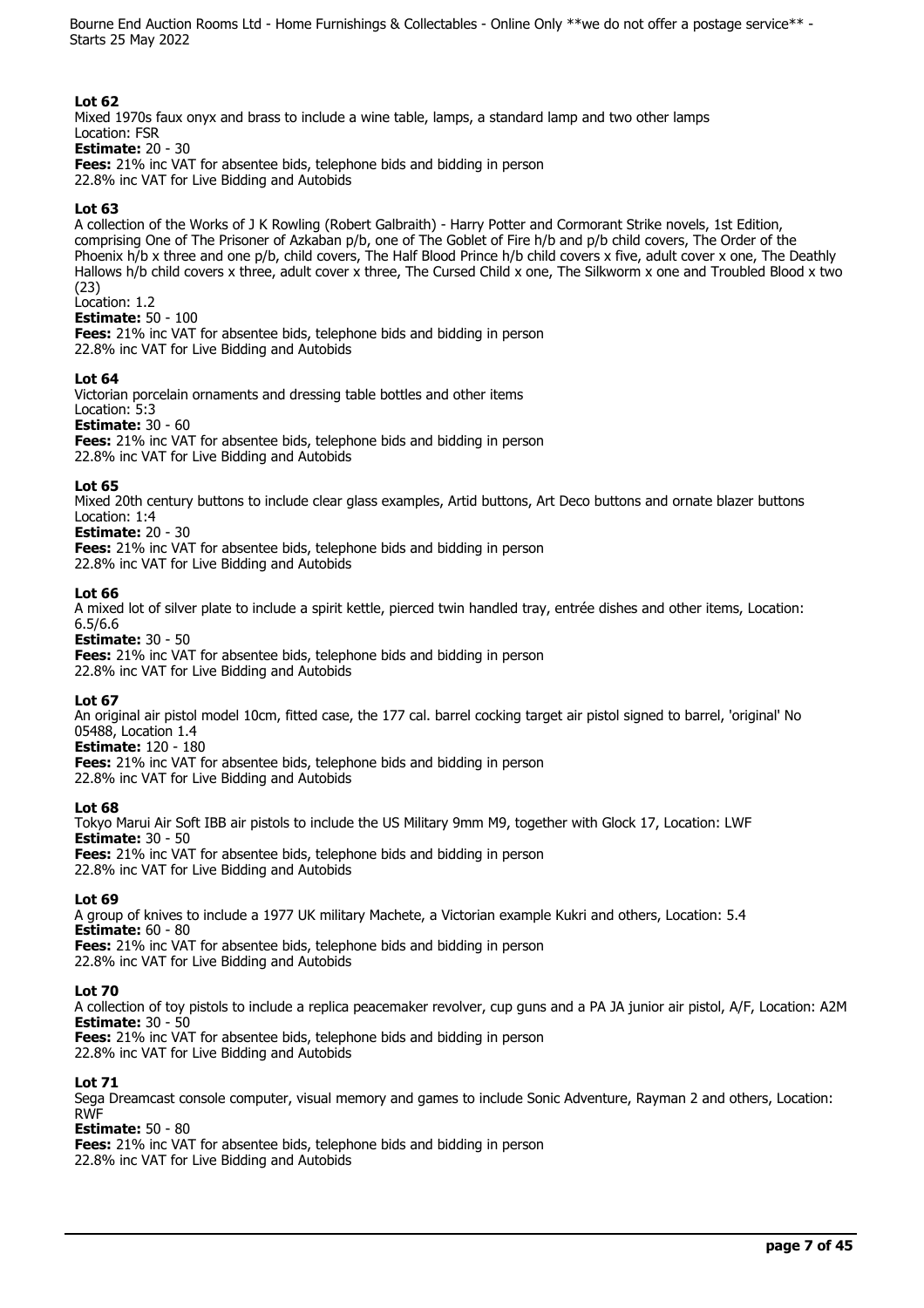# **Lot 72**

Sega Dreamcast console, controller and mixed games to include Sonic Adventure Resident Evil and others, together with mixed PlayStation 1& 2 games to include South Dark, Alien, Digimon, Star Wars Battle Front and others, Location: RWM **Estimate:** 70 - 100

**Fees:** 21% inc VAT for absentee bids, telephone bids and bidding in person 22.8% inc VAT for Live Bidding and Autobids

# **Lot 73**

An Italian Sorrento inlaid musical games table, Location: RWM **Estimate:** 20 - 30 **Fees:** 21% inc VAT for absentee bids, telephone bids and bidding in person 22.8% inc VAT for Live Bidding and Autobids

#### **Lot 74**

Mixed household ceramics and glassware to include Imari pattern cups and saucers, teapots, Doulton ceramics and others, Location: 10: 4/10:5

**Estimate:** 30 - 50

**Fees:** 21% inc VAT for absentee bids, telephone bids and bidding in person 22.8% inc VAT for Live Bidding and Autobids

#### **Lot 75**

Mixed silver plate and metalware to include teapots, tankards and others, Location 9:2 **Estimate:** 20 - 40 **Fees:** 21% inc VAT for absentee bids, telephone bids and bidding in person 22.8% inc VAT for Live Bidding and Autobids

#### **Lot 76**

A tank periscope, together with a compass, possibly off a theodolite, Location: 9:3 **Estimate:** 20 - 40 **Fees:** 21% inc VAT for absentee bids, telephone bids and bidding in person 22.8% inc VAT for Live Bidding and Autobids

#### **Lot 77**

A Victorian Elliott Bros, London pocket sextant, Location : CAB **Estimate:** 60 - 100 **Fees:** 21% inc VAT for absentee bids, telephone bids and bidding in person 22.8% inc VAT for Live Bidding and Autobids

#### **Lot 78**

A selection of books to include Kings of Cricket by Richard Daft and others, Location: FSL/ROSTRUM **Estimate:** 30 - 50 **Fees:** 21% inc VAT for absentee bids, telephone bids and bidding in person 22.8% inc VAT for Live Bidding and Autobids

# **Lot 79**

Ceramics to include Royal Doulton figures Anne Boleyn, Pearly Boy, The Mask Seller, The Wizard, Wedgwood and other items

Location: 7.3

**Estimate:** 40 - 60 **Fees:** 21% inc VAT for absentee bids, telephone bids and bidding in person 22.8% inc VAT for Live Bidding and Autobids

#### **Lot 80**

Two early/mid 20th century brass cased carriage clocks, the largest 15 h, Location: R2.2 **Estimate:** 50 - 80 **Fees:** 21% inc VAT for absentee bids, telephone bids and bidding in person 22.8% inc VAT for Live Bidding and Autobids

#### **Lot 81**

Mixed silver to include two mustard pots and four napkin rings, 148g, Location: CAB **Estimate:** 60 - 80 **Fees:** 21% inc VAT for absentee bids, telephone bids and bidding in person 22.8% inc VAT for Live Bidding and Autobids

#### **Lot 82**

Mixed coins to include a Mercury head US dime, quantity of early/mid 20th century British coinage to include half crowns, shilling, sixpence, threepence and others, Location: A4B **Estimate:** 20 - 40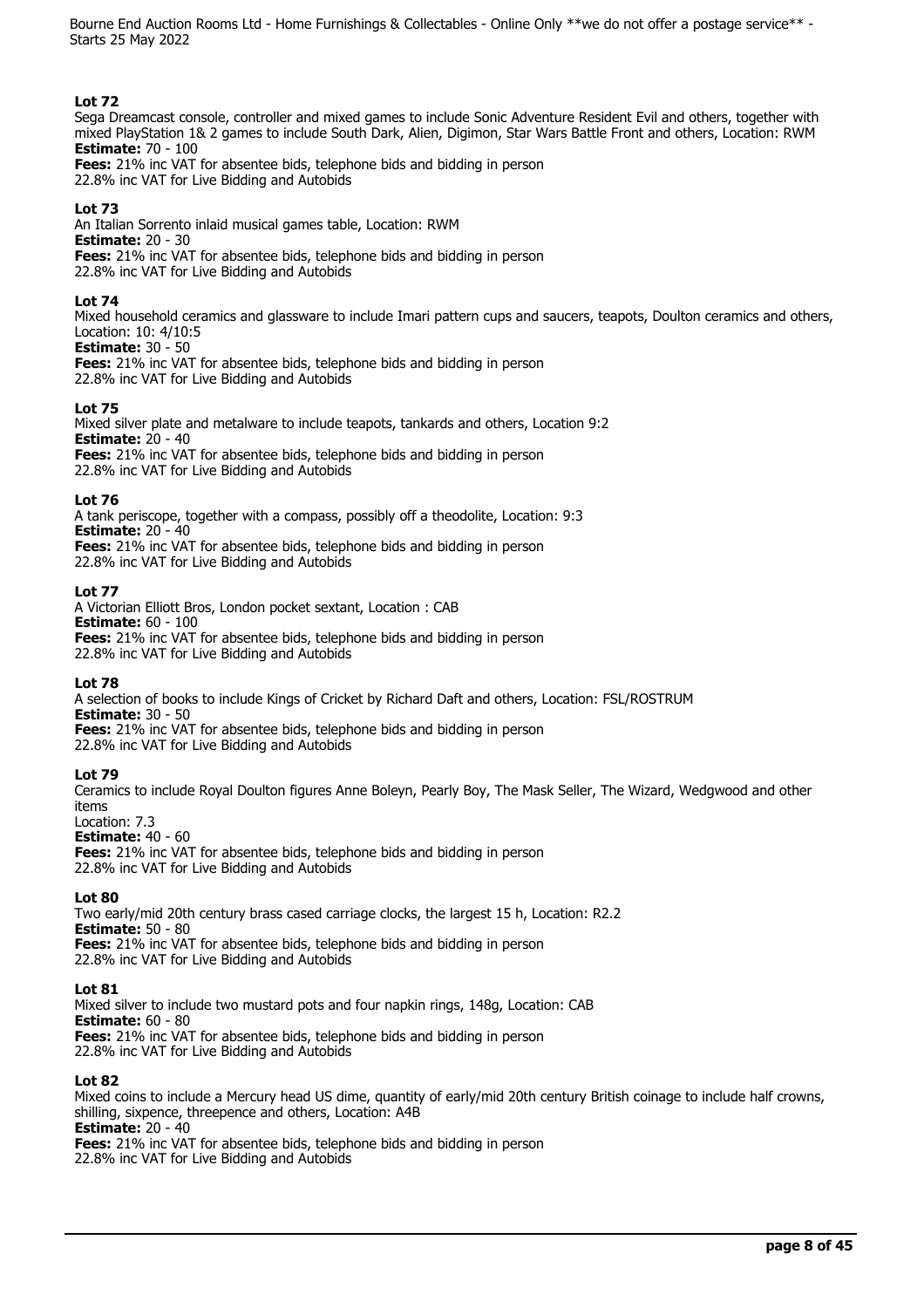# **Lot 83**

Mixed gents watches to include a Tissot Seastar, Seiko, Fero Feldman and others, Location: CAB **Estimate:** 0 - 0 **Fees:** 21% inc VAT for absentee bids, telephone bids and bidding in person

22.8% inc VAT for Live Bidding and Autobids

#### **Lot 84**

Mixed coins to include Victorian and later silver coinage, mixed bank notes, WWI medals and a 1986 commemorative £2 Location: P

**Estimate:** 40 - 60

**Fees:** 21% inc VAT for absentee bids, telephone bids and bidding in person 22.8% inc VAT for Live Bidding and Autobids

#### **Lot 85**

A selection of stamps in albums and loose, together with cigarette cards, some silk examples and playing cards Location: 7.3

**Estimate:** 25 - 40

**Fees:** 21% inc VAT for absentee bids, telephone bids and bidding in person 22.8% inc VAT for Live Bidding and Autobids

#### **Lot 86**

A mixed lot to include pewter, pen knives, lighters, cutlery, bar tap and other items, Location: LWB **Estimate:** 30 - 50 **Fees:** 21% inc VAT for absentee bids, telephone bids and bidding in person 22.8% inc VAT for Live Bidding and Autobids

#### **Lot 87**

A 1920s silver cigarette case with floral engraved decoration and initials, 62.1g Location: CAB **Estimate:** 30 - 50 **Fees:** 21% inc VAT for absentee bids, telephone bids and bidding in person

22.8% inc VAT for Live Bidding and Autobids

#### **Lot 88**

A Hardy Bros Alnwick fly fishing tin box containing mixed dry flies, Location: CAB **Estimate:** 30 - 50 **Fees:** 21% inc VAT for absentee bids, telephone bids and bidding in person

22.8% inc VAT for Live Bidding and Autobids

#### **Lot 89**

An early 20th century silver cheroot holder, together with a gents Rotary Sea Captain quartz watch

Location: CAB **Estimate:** 30 - 50

**Fees:** 21% inc VAT for absentee bids, telephone bids and bidding in person 22.8% inc VAT for Live Bidding and Autobids

#### **Lot 90**

A mixed lot to include a framed print, books, cigarette cards, scientific equipment, cutlery and other items Location: 5.3

**Estimate:** 30 - 40

**Fees:** 21% inc VAT for absentee bids, telephone bids and bidding in person 22.8% inc VAT for Live Bidding and Autobids

#### **Lot 91**

A mixed lot to include a Japanese Imari vase, dressing table set, glassware, porcelain figures and other items, Location: LWB **Estimate:** 30 - 40

**Fees:** 21% inc VAT for absentee bids, telephone bids and bidding in person 22.8% inc VAT for Live Bidding and Autobids

#### **Lot 92**

An early 20th century gilt metal two branch candelabrum with crystal drops, star shaped finial and lion ring handles, 67 h, Location: BWR

**Estimate:** 60 - 100

**Fees:** 21% inc VAT for absentee bids, telephone bids and bidding in person 22.8% inc VAT for Live Bidding and Autobids

#### **Lot 93**

Two ribbed glass decanters with two silver decanter labels, together with a pair of Victorian silver plated wine coasters, Location: 6.2

#### **Estimate:** 30 - 50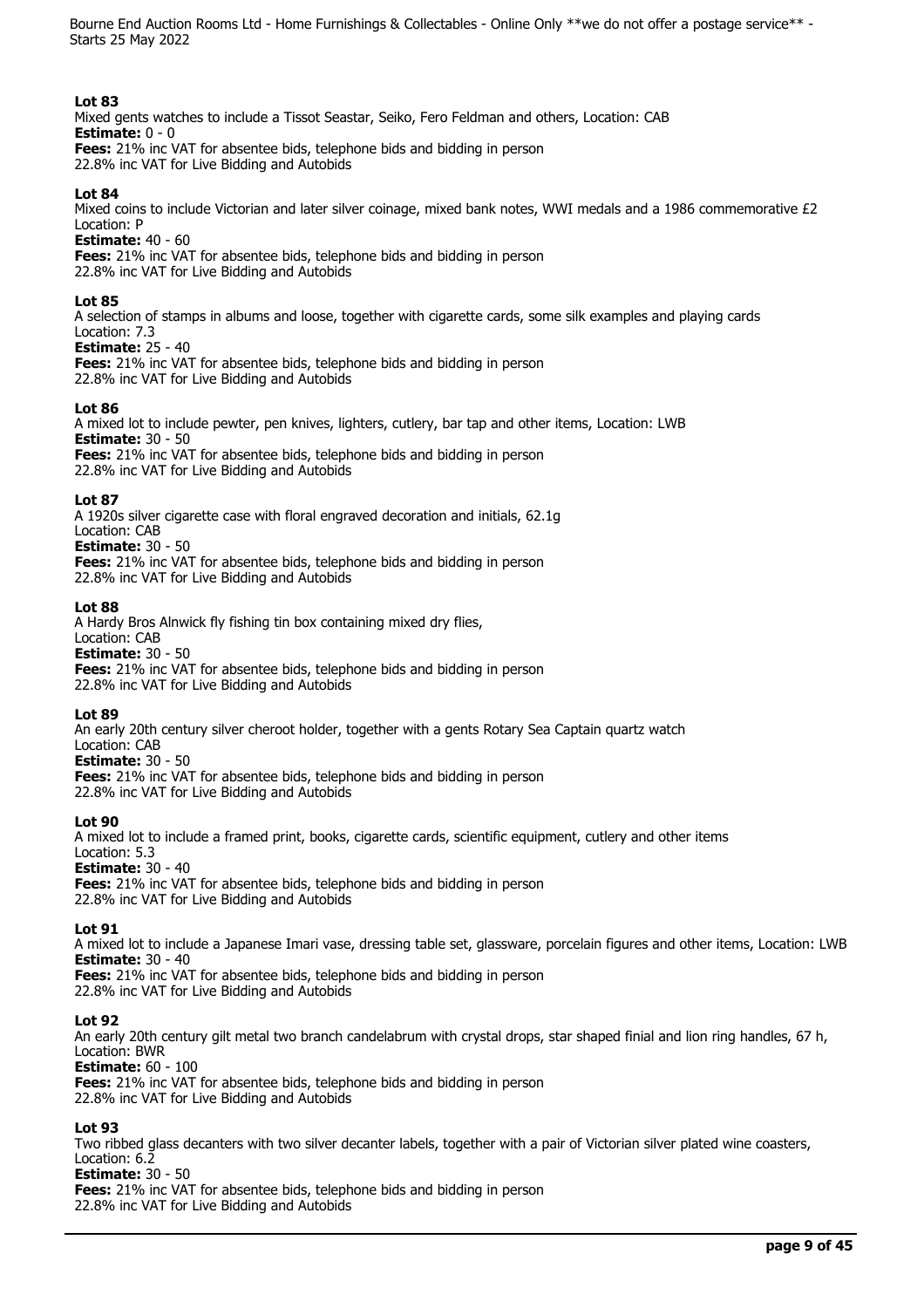# **Lot 94**

A mixed lot to include wine coasters, brass candlesticks, Waterford, pewter candlesticks, mixed decanters and other items Location: 6.2

#### **Estimate:** 25 - 40

**Fees:** 21% inc VAT for absentee bids, telephone bids and bidding in person 22.8% inc VAT for Live Bidding and Autobids

#### **Lot 95**

A white metal embossed pot decorated with figures, trees and building, on later silver plated feet, Location: CAB **Estimate:** 30 - 50

**Fees:** 21% inc VAT for absentee bids, telephone bids and bidding in person 22.8% inc VAT for Live Bidding and Autobids

#### **Lot 96**

A Bradley Carter large print depicting beached fishing boats and figures, Location: LWF **Estimate:** 20 - 30 **Fees:** 21% inc VAT for absentee bids, telephone bids and bidding in person 22.8% inc VAT for Live Bidding and Autobids

#### **Lot 97**

A large Royal Doulton salt glazed, stoneware mug incised to the base, WTL & S 1929 and numbered 8996, 21.5h, Location: R1.4

**Estimate:** 25 - 40

**Fees:** 21% inc VAT for absentee bids, telephone bids and bidding in person 22.8% inc VAT for Live Bidding and Autobids

#### **Lot 98**

A Canon EDS 550D digital camera with Tamron 16/300 lens and sigha DG lens Location: SL **Estimate:** 60 - 100 **Fees:** 21% inc VAT for absentee bids, telephone bids and bidding in person

22.8% inc VAT for Live Bidding and Autobids

#### **Lot 99**

Three boxed Scalextric models to include Scalextric C4 Electra, C74 Healey, C69 Ferrari Berlinetta, Location: RWM **Estimate:** 30 - 50 **Fees:** 21% inc VAT for absentee bids, telephone bids and bidding in person

22.8% inc VAT for Live Bidding and Autobids

# **Lot 100**

Two boxed Dinky toys to include 188 Jensen's FF, 131 E Type together with six unboxed Dinky's, Location: 1.2 **Estimate:** 30 - 50

**Fees:** 21% inc VAT for absentee bids, telephone bids and bidding in person 22.8% inc VAT for Live Bidding and Autobids

# **Lot 101**

Mixed 19th century and later silver plate to include a large candlestick with a Corinthian capital, a pair of candlesticks, a bell and a cup

# Location: 4.1

**Estimate:** 50 - 60 **Fees:** 21% inc VAT for absentee bids, telephone bids and bidding in person

22.8% inc VAT for Live Bidding and Autobids

# **Lot 102**

Mixed 19th Century and later ceramics to include a large French porcelain vase decorated with panels of flowers, a meat plate, a German plate and a Japanese plate Location: A1M

**Estimate:** 40 - 50

**Fees:** 21% inc VAT for absentee bids, telephone bids and bidding in person 22.8% inc VAT for Live Bidding and Autobids

# **Lot 103**

A 1930s silver plated canteen of cutlery and flatware contained in a walnut Art Deco style case, Location: BWR **Estimate:** 30 - 40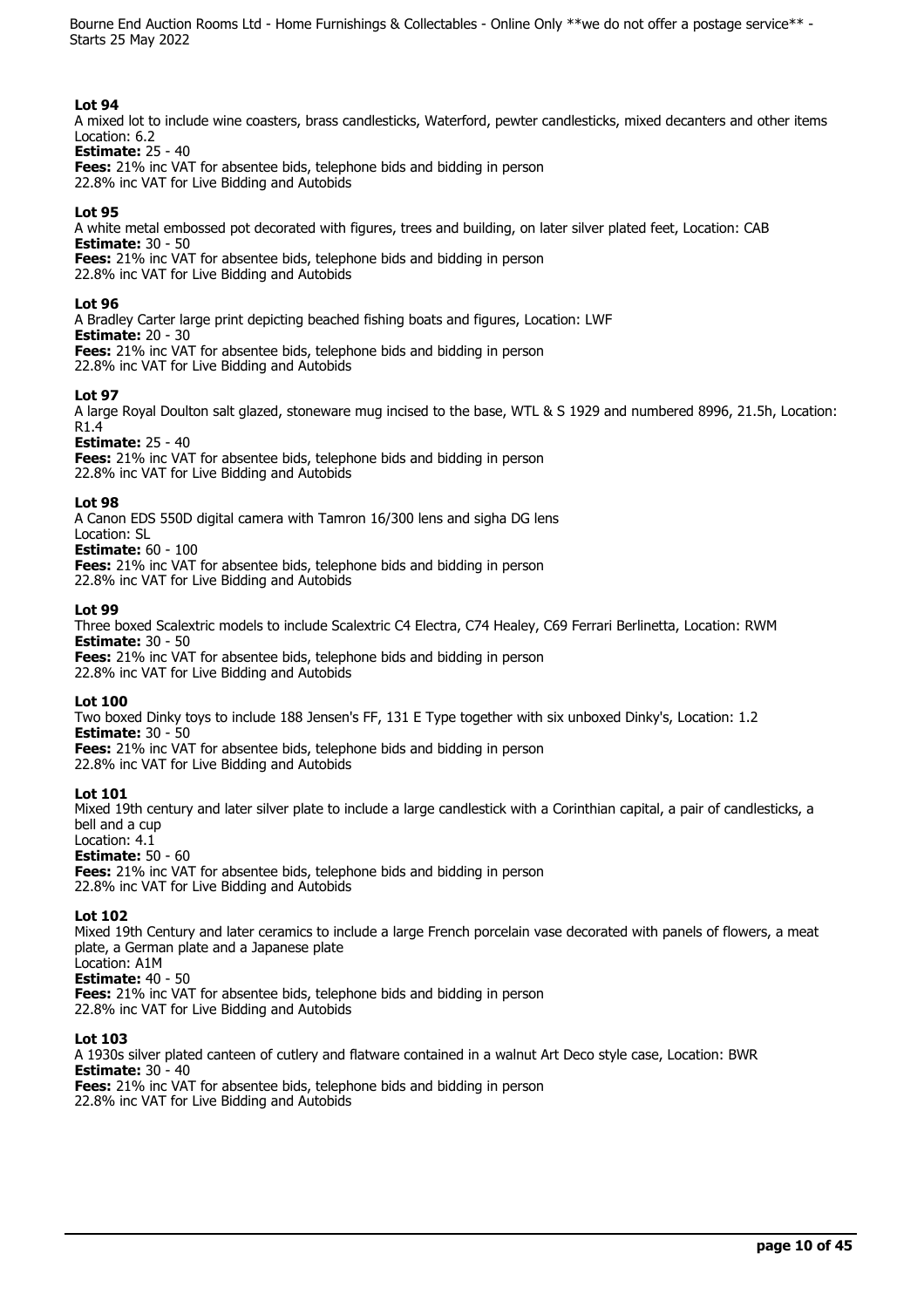#### **Lot 104**

Books to include Alice in Wonderland, Dickens, The Wind in the Willows and others Location: 1.1

**Estimate:** 30 - 50

**Fees:** 21% inc VAT for absentee bids, telephone bids and bidding in person 22.8% inc VAT for Live Bidding and Autobids

# **Lot 105**

Glass to include decanters, one with a silver collar and a claret jug with a silver clad handle and collar

Location: 8.1 **Estimate:** 50 - 80

**Fees:** 21% inc VAT for absentee bids, telephone bids and bidding in person

22.8% inc VAT for Live Bidding and Autobids

# **Lot 106**

Mixed 19th century ceramics to include a Masons tankard, a Staffordshire flatback group, two Royal Doulton tankards and a silver plated teapot, Location: 4.2

# **Estimate:** 20 - 30

**Fees:** 21% inc VAT for absentee bids, telephone bids and bidding in person 22.8% inc VAT for Live Bidding and Autobids

# **Lot 107**

A mixed lot to include glassware, American style plates, Coca Cola signs, bottles and other items Location: G

**Estimate:** 20 - 30

**Fees:** 21% inc VAT for absentee bids, telephone bids and bidding in person 22.8% inc VAT for Live Bidding and Autobids

# **Lot 108**

Postage stamps to include first day covers and uncirculated, Location: STAIRS **Estimate:** 25 - 40 **Fees:** 21% inc VAT for absentee bids, telephone bids and bidding in person

22.8% inc VAT for Live Bidding and Autobids

#### **Lot 109**

Three Tiffany style table lamps, with lead style shades and metal bases, one A/F and a similar shade, Location: RAB **Estimate:** 40 - 60

**Fees:** 21% inc VAT for absentee bids, telephone bids and bidding in person 22.8% inc VAT for Live Bidding and Autobids

# **Lot 110**

Ceramics, glass and metalware to include two Royal Doulton figures HN2215 and HN2230, a Lladro cat, silver plated tray and other items, Location: G

**Estimate:** 20 - 40

**Fees:** 21% inc VAT for absentee bids, telephone bids and bidding in person 22.8% inc VAT for Live Bidding and Autobids

# **Lot 111**

A silver beaker stamped 800 and an egg cup, Location: CAB **Estimate:** 20 - 40 **Fees:** 21% inc VAT for absentee bids, telephone bids and bidding in person 22.8% inc VAT for Live Bidding and Autobids

# **Lot 112**

A Royal Albert Brigadoon pattern tea and dinner service, Location: 10.2 **Estimate:** 40 - 60 **Fees:** 21% inc VAT for absentee bids, telephone bids and bidding in person 22.8% inc VAT for Live Bidding and Autobids

# **Lot 113**

A composition waiter fashioned as an elderly woman holding a tray, 96h, Location:BWR **Estimate:** 30 - 50 **Fees:** 21% inc VAT for absentee bids, telephone bids and bidding in person 22.8% inc VAT for Live Bidding and Autobids

# **Lot 114**

Collectables to include a late 20th century brass cased carriage clock, a Thomas & Williams minors lamp A/F, and a door knocker

Location: RAF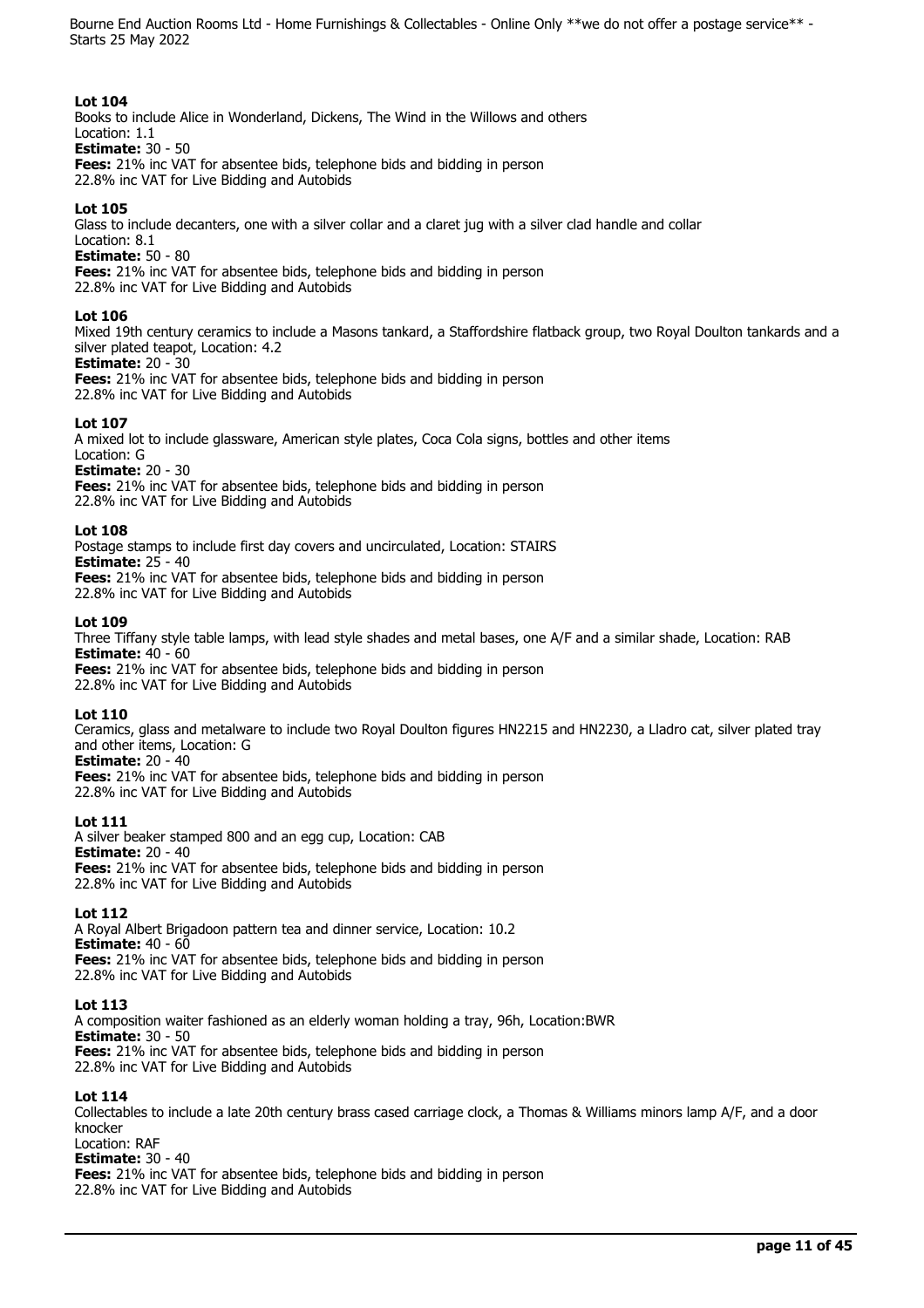# **Lot 115**

A bronze World War 1 memorial plaque to a William Emery in a card envelope and a badge Location: CAB

**Estimate:** 40 - 50

**Fees:** 21% inc VAT for absentee bids, telephone bids and bidding in person 22.8% inc VAT for Live Bidding and Autobids

# **Lot 116**

Collectables and ceramics to include a silver pill box, a Midwinter Fashion series dish fashioned as an umbrella, Royal Doulton, two sets of Coinage of Great Britain and Northern Ireland 1977 decanters, Shorter & Son pottery, ivory ware plate and other items Location: G/8.5

**Estimate:** 30 - 50

**Fees:** 21% inc VAT for absentee bids, telephone bids and bidding in person 22.8% inc VAT for Live Bidding and Autobids

# **Lot 117**

Two 19th century black slate 8-day mantel clocks, both with Roman numerals and Breyuet style hands Location: RAF

**Estimate:** 20 - 40

**Fees:** 21% inc VAT for absentee bids, telephone bids and bidding in person 22.8% inc VAT for Live Bidding and Autobids

# **Lot 118**

Two Victorian black slate and marble to include an 8-day clock with visual Brocot example Location: RAF **Estimate:** 30 - 50 **Fees:** 21% inc VAT for absentee bids, telephone bids and bidding in person

22.8% inc VAT for Live Bidding and Autobids

# **Lot 119**

Four early/mid 20th century mantel clocks to include a Smiths oak cased 8-day clock Location: RWF **Estimate:** 20 - 40 **Fees:** 21% inc VAT for absentee bids, telephone bids and bidding in person 22.8% inc VAT for Live Bidding and Autobids

# **Lot 120**

A yellow metal lava cameo stick pin, tests as 9ct gold together with a gents Seafarer automatic day date gold plated wristwatch, a 9ct gold Ladies wristwatch, two cigarette cases and silver plate teaspoons Location: porter

# **Estimate:** 45 - 50

**Fees:** 21% inc VAT for absentee bids, telephone bids and bidding in person 22.8% inc VAT for Live Bidding and Autobids

# **Lot 121**

Mixed ornaments to include a small Royal Copenhagen dish, a large glass centre bowl, coloured glass and others, Location: 9:5

# **Estimate:** 20 - 40

**Fees:** 21% inc VAT for absentee bids, telephone bids and bidding in person 22.8% inc VAT for Live Bidding and Autobids

# **Lot 122**

Three vintage lanterns, together with vintage cigarette items, Location: 1.4 **Estimate:** 20 - 40 **Fees:** 21% inc VAT for absentee bids, telephone bids and bidding in person 22.8% inc VAT for Live Bidding and Autobids

# **Lot 123**

A 1976 Star Trek USS Enterprise CSF controlled space flight, boxed, Location: 1.5 **Estimate:** 25 - 40 **Fees:** 21% inc VAT for absentee bids, telephone bids and bidding in person 22.8% inc VAT for Live Bidding and Autobids

# **Lot 124**

A mixed lot to include vintage annuals and mixed model cars in a played state to include Corgi Batmobile, mixed Matchbox, Dinky and Corgi Green Hornets Black Beauty, Location: RAF **Estimate:** 30 - 50

**Fees:** 21% inc VAT for absentee bids, telephone bids and bidding in person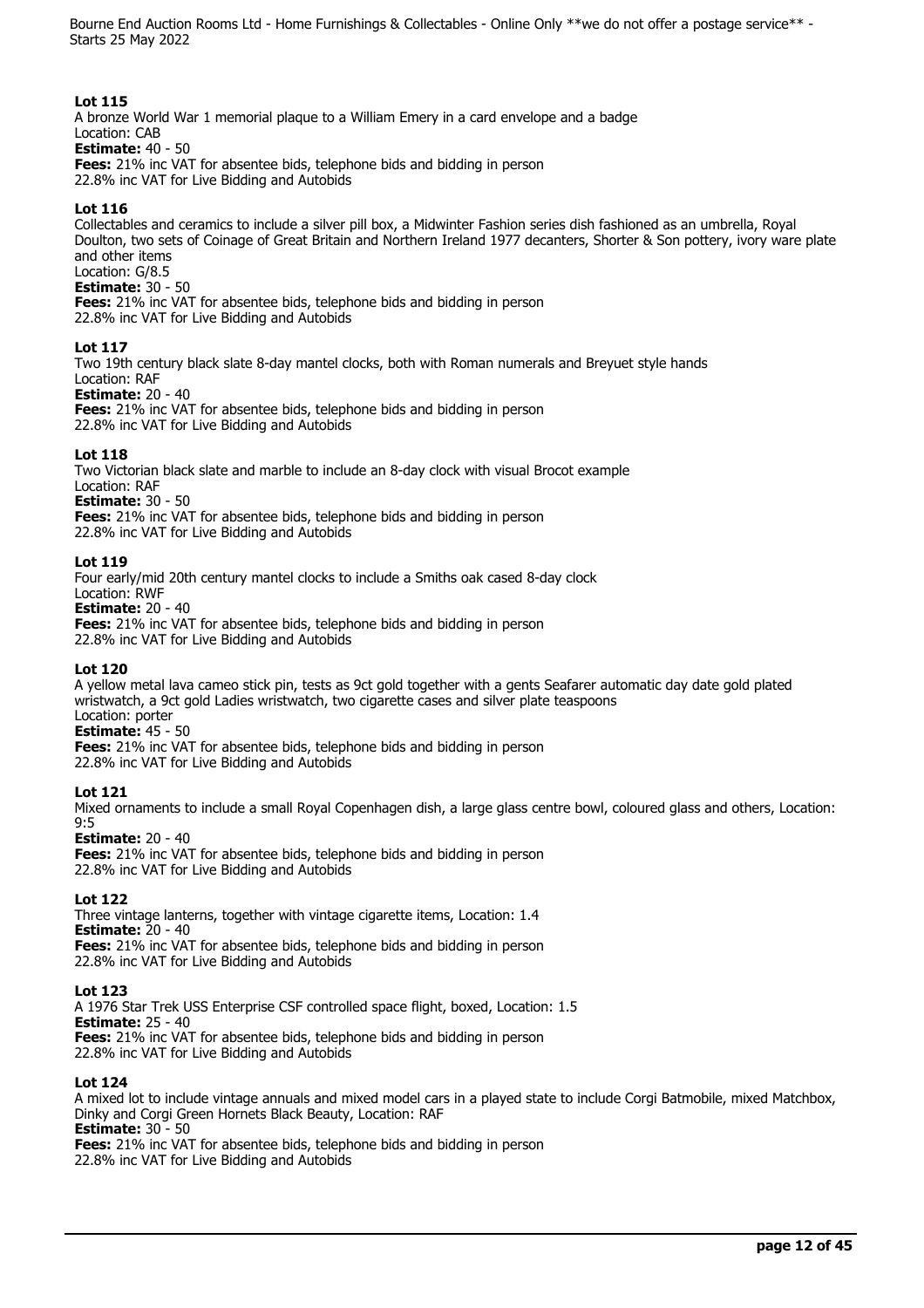# **Lot 125**

A Noritake dinner and tea service in the Goldmere design having a white ground and red and gilt border, Location: RAM **Estimate:** 25 - 40

**Fees:** 21% inc VAT for absentee bids, telephone bids and bidding in person 22.8% inc VAT for Live Bidding and Autobids

#### **Lot 126**

A mixed lot to include Royal Hampshire boxed model birds and other animals, together with collection of Toby jugs and other items, Location: 5:5

#### **Estimate:** 20 - 40

**Fees:** 21% inc VAT for absentee bids, telephone bids and bidding in person 22.8% inc VAT for Live Bidding and Autobids

#### **Lot 127**

A retro Viners Chelsea stainless steel canteen of cutlery, six setting together with two miscellaneous soup spoons. Location: AIM

#### **Estimate:** 30 - 50

**Fees:** 21% inc VAT for absentee bids, telephone bids and bidding in person 22.8% inc VAT for Live Bidding and Autobids

#### **Lot 128**

A small quantity of silver and white metal items to include a small beaker, Location: A4B **Estimate:** 30 - 50 **Fees:** 21% inc VAT for absentee bids, telephone bids and bidding in person 22.8% inc VAT for Live Bidding and Autobids

#### **Lot 129**

The Clash-A 1977 LP, all songs written by Strummer/Jones, recorded by CBS Records Location: BWR **Estimate:** 25 - 40

**Fees:** 21% inc VAT for absentee bids, telephone bids and bidding in person 22.8% inc VAT for Live Bidding and Autobids

#### **Lot 130**

Mixed 20th century ornaments to include pictorial plates and a Spode Lindisfarne plate, Wedgwood green Jasperware, Goebel figures and metalware, Location: 4.4

**Estimate:** 30 - 40

**Fees:** 21% inc VAT for absentee bids, telephone bids and bidding in person 22.8% inc VAT for Live Bidding and Autobids

# **Lot 131**

Mixed glassware to include Brandy balloons, large late Victorian wine glasses and lustre

Location: 9:5 **Estimate:** 50 - 70

**Fees:** 21% inc VAT for absentee bids, telephone bids and bidding in person 22.8% inc VAT for Live Bidding and Autobids

# **Lot 132**

A vintage brown leather gun case together with two hip flasks, one having a silver and leather case with a dated inscription 1934 and a silver lid

# Location: LWF

**Estimate:** 50 - 70 **Fees:** 21% inc VAT for absentee bids, telephone bids and bidding in person 22.8% inc VAT for Live Bidding and Autobids

#### **Lot 133**

Mixed ceramics to include Wedgwood Florentine soup bowls and plates, a pasted burner and a Limoge pill box Location: 5.4 **Estimate:** 40 - 50

**Fees:** 21% inc VAT for absentee bids, telephone bids and bidding in person 22.8% inc VAT for Live Bidding and Autobids

# **Lot 134**

Mid 20th century suite of table glass and other glassware Location: RAF **Estimate:** 40 - 60 **Fees:** 21% inc VAT for absentee bids, telephone bids and bidding in person 22.8% inc VAT for Live Bidding and Autobids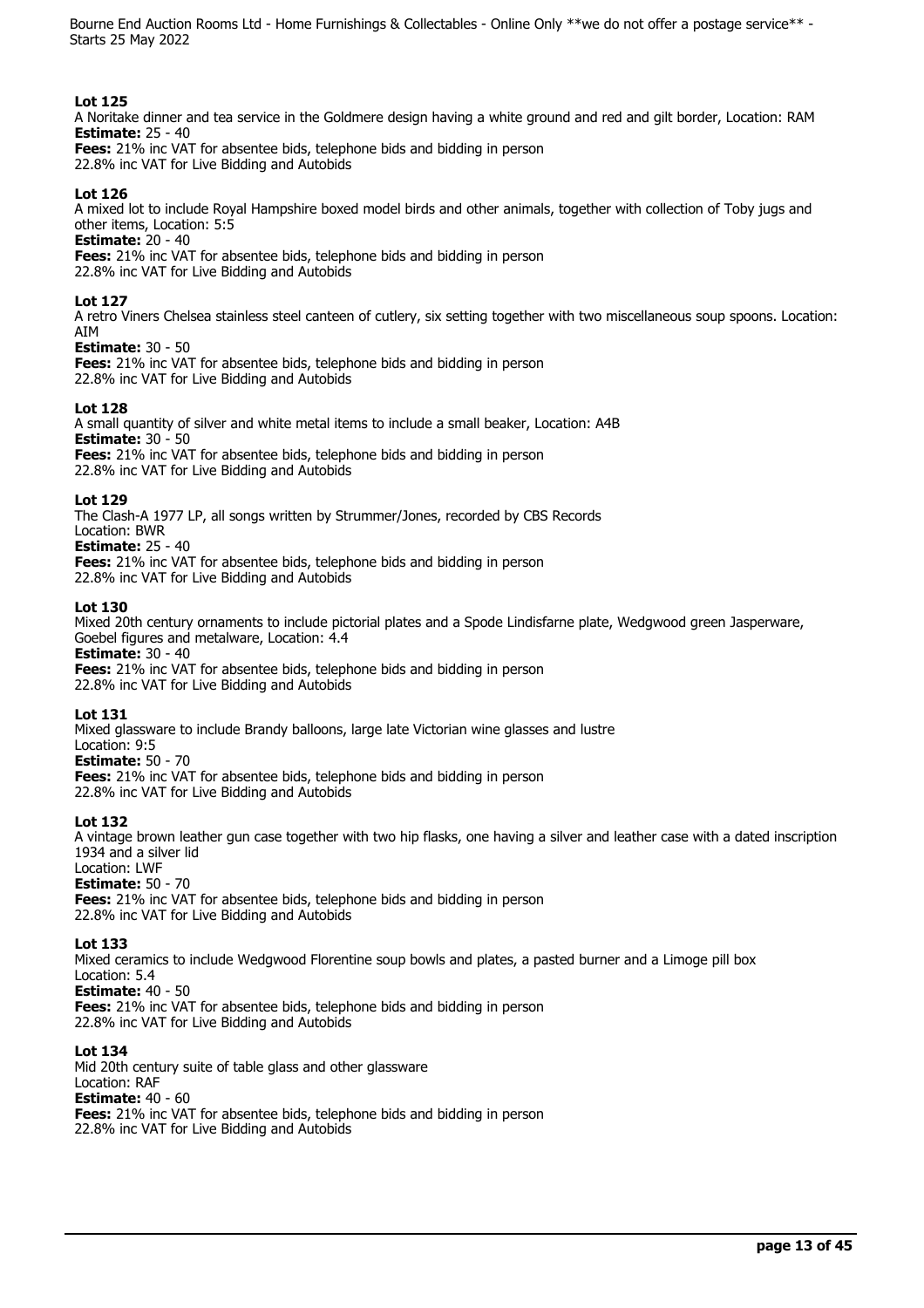# **Lot 135**

Late 19th century continental figures A/F and later items A/F Location: R2.3 **Estimate:** 40 - 50 **Fees:** 21% inc VAT for absentee bids, telephone bids and bidding in person

22.8% inc VAT for Live Bidding and Autobids

# **Lot 136**

Collectors cards to include cigarette Cow & Gate, Batman, postage stamps and other cards Location: A4M

**Estimate:** 25 - 40

**Fees:** 21% inc VAT for absentee bids, telephone bids and bidding in person 22.8% inc VAT for Live Bidding and Autobids

# **Lot 137**

A group of six Hummel figurines by Goebel of Germany to include Mother's Helper Location: 5.4

# **Estimate:** 20 - 30

**Fees:** 21% inc VAT for absentee bids, telephone bids and bidding in person 22.8% inc VAT for Live Bidding and Autobids

# **Lot 138**

Three items of Chinese famille rose

#### Location: LWF **Estimate:** 30 - 40

**Fees:** 21% inc VAT for absentee bids, telephone bids and bidding in person 22.8% inc VAT for Live Bidding and Autobids

# **Lot 139**

An early/mid 20th century Mercury, carved barometer Location: RWM **Estimate:** 20 - 30 **Fees:** 21% inc VAT for absentee bids, telephone bids and bidding in person

22.8% inc VAT for Live Bidding and Autobids

# **Lot 140**

A quantity of 20th century decanters together with a Victorian etched and green overlaid bottle with lid and other glassware Location: LWF

# **Estimate:** 60 - 100

**Fees:** 21% inc VAT for absentee bids, telephone bids and bidding in person 22.8% inc VAT for Live Bidding and Autobids

# **Lot 141**

A selection of mainly early 20th century barometers to include an oak carved Aneroid barometer a/F Location: A1B **Estimate:** 30 - 50 **Fees:** 21% inc VAT for absentee bids, telephone bids and bidding in person 22.8% inc VAT for Live Bidding and Autobids

# **Lot 142**

A cultured pearl necklace with a 9ct gold clasp and an earring Location: CAB **Estimate:** 50 - 80 **Fees:** 21% inc VAT for absentee bids, telephone bids and bidding in person 22.8% inc VAT for Live Bidding and Autobids

# **Lot 143**

Mixed watches to include a gents Rotary manual wind watch Location: CAB **Estimate:** 20 - 40 **Fees:** 21% inc VAT for absentee bids, telephone bids and bidding in person 22.8% inc VAT for Live Bidding and Autobids

# **Lot 144**

A mixed lot to include Lucas Signalling lamp, binoculars, lighters and other items Location: 8.2 **Estimate:** 30 - 50 **Fees:** 21% inc VAT for absentee bids, telephone bids and bidding in person 22.8% inc VAT for Live Bidding and Autobids

**page 14 of 45**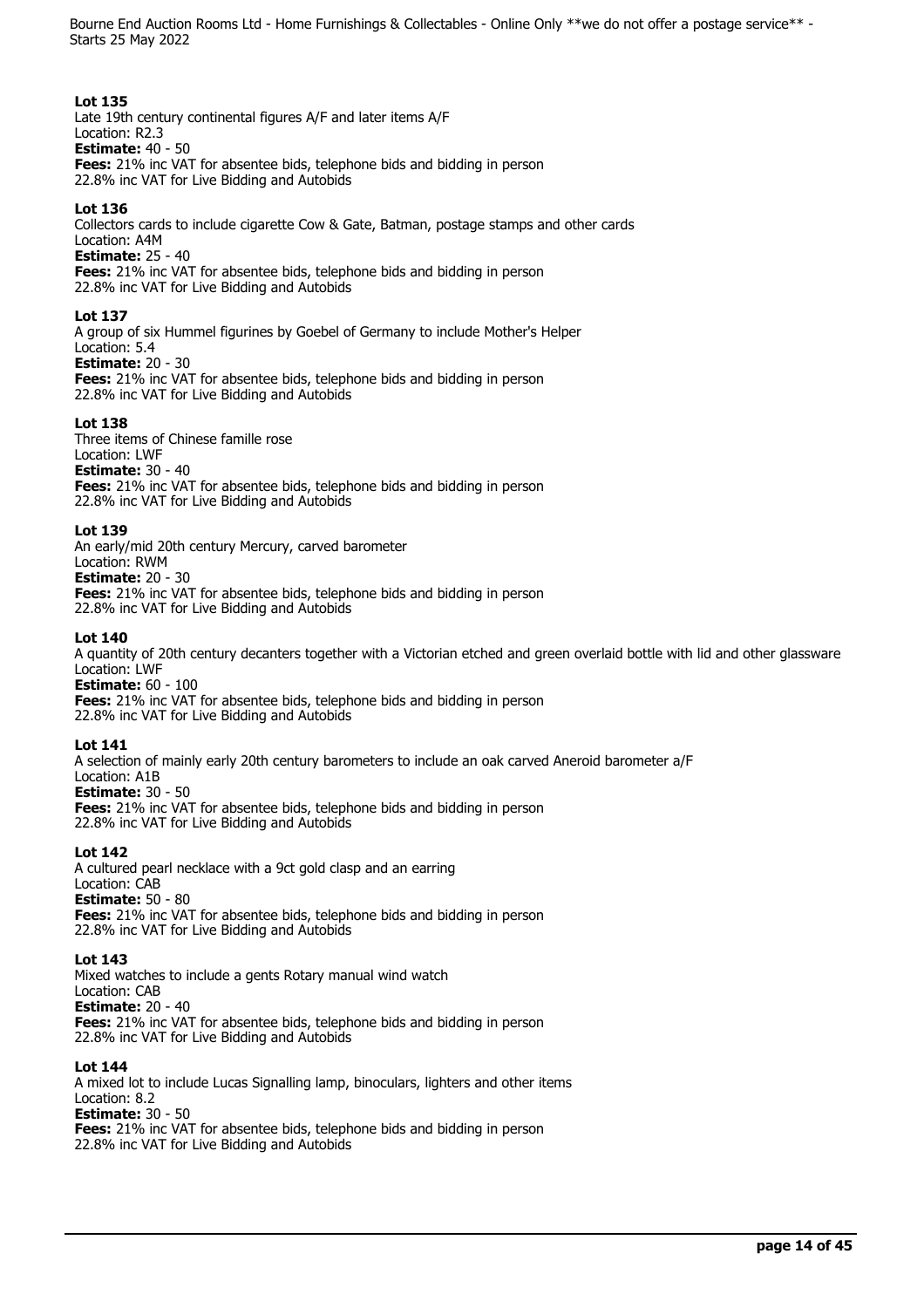# **Lot 145**

A mixed lot to include Wedgwood biscuit barrel, silver plated items, commemorative china, tea set, Copeland for the ceramic and Crystal Palace Art Union vase A/F and other items Location: G

# **Estimate:** 30 - 50

**Fees:** 21% inc VAT for absentee bids, telephone bids and bidding in person 22.8% inc VAT for Live Bidding and Autobids

#### **Lot 146**

A mixed lot to include children's books, Doulton Stoneware pots, tins, Murano, shaving mugs, records and other items Location: G

#### **Estimate:** 30 - 40

**Fees:** 21% inc VAT for absentee bids, telephone bids and bidding in person 22.8% inc VAT for Live Bidding and Autobids

#### **Lot 147**

An early 20th century brass cloisonné cased Zenith travel alarm clock, 5cm x 5cm x 3cm Location: 4.1

# **Estimate:** 50 - 80

**Fees:** 21% inc VAT for absentee bids, telephone bids and bidding in person 22.8% inc VAT for Live Bidding and Autobids

#### **Lot 148**

A cased set of six Art Deco style silver spoons together with a part cased set of five silver spoons A/F Location: P

**Estimate:** 30 - 50

**Fees:** 21% inc VAT for absentee bids, telephone bids and bidding in person 22.8% inc VAT for Live Bidding and Autobids

#### **Lot 149**

A canteen of 24 silver and Mother of Pearl handled knives and forks A/F

Location: 9.2

**Estimate:** 40 - 60 **Fees:** 21% inc VAT for absentee bids, telephone bids and bidding in person 22.8% inc VAT for Live Bidding and Autobids

#### **Lot 150**

A mixed lot to include glassware, jug and shallow bowl, cased opera glasses and other items Location: R1.1

**Estimate:** 20 - 40

**Fees:** 21% inc VAT for absentee bids, telephone bids and bidding in person

22.8% inc VAT for Live Bidding and Autobids

#### **Lot 151**

Collectables to include a collection of Wade Whimsies and a large German stoneware ewer A/F Location: LWF **Estimate:** 20 - 30 **Fees:** 21% inc VAT for absentee bids, telephone bids and bidding in person

22.8% inc VAT for Live Bidding and Autobids

# **Lot 152**

A mid century teak wardrobe 173 x 91 x 56cm and a matching chest of four graduated drawers, on short round turned legs A/F, 82 x 81.5 x 43cm, a small hardwood open bookcase and contents, 113cm h x 32cm w x 18cm d Location: G/A3M **Estimate:** 20 - 40

**Fees:** 21% inc VAT for absentee bids, telephone bids and bidding in person 22.8% inc VAT for Live Bidding and Autobids

#### **Lot 153**

A Sony Xplod CDX-M7850 car FM/MW/LW compact disc player, boxed with remote Location: A2B **Estimate:** 30 - 50 **Fees:** 21% inc VAT for absentee bids, telephone bids and bidding in person 22.8% inc VAT for Live Bidding and Autobids

#### **Lot 154**

Mixed 1970's and 1980's LP's to include The Beatles and Rod Stewart together with a small quantity of singles, Elvis calendars and a 2017 U2 The Joshua Tree limited edition VIP commemorative medallion and concert ticket in a binder, and a 1992 Madonna Sex book Location: 3.3 **Estimate:** 50 - 80 **Fees:** 21% inc VAT for absentee bids, telephone bids and bidding in person 22.8% inc VAT for Live Bidding and Autobids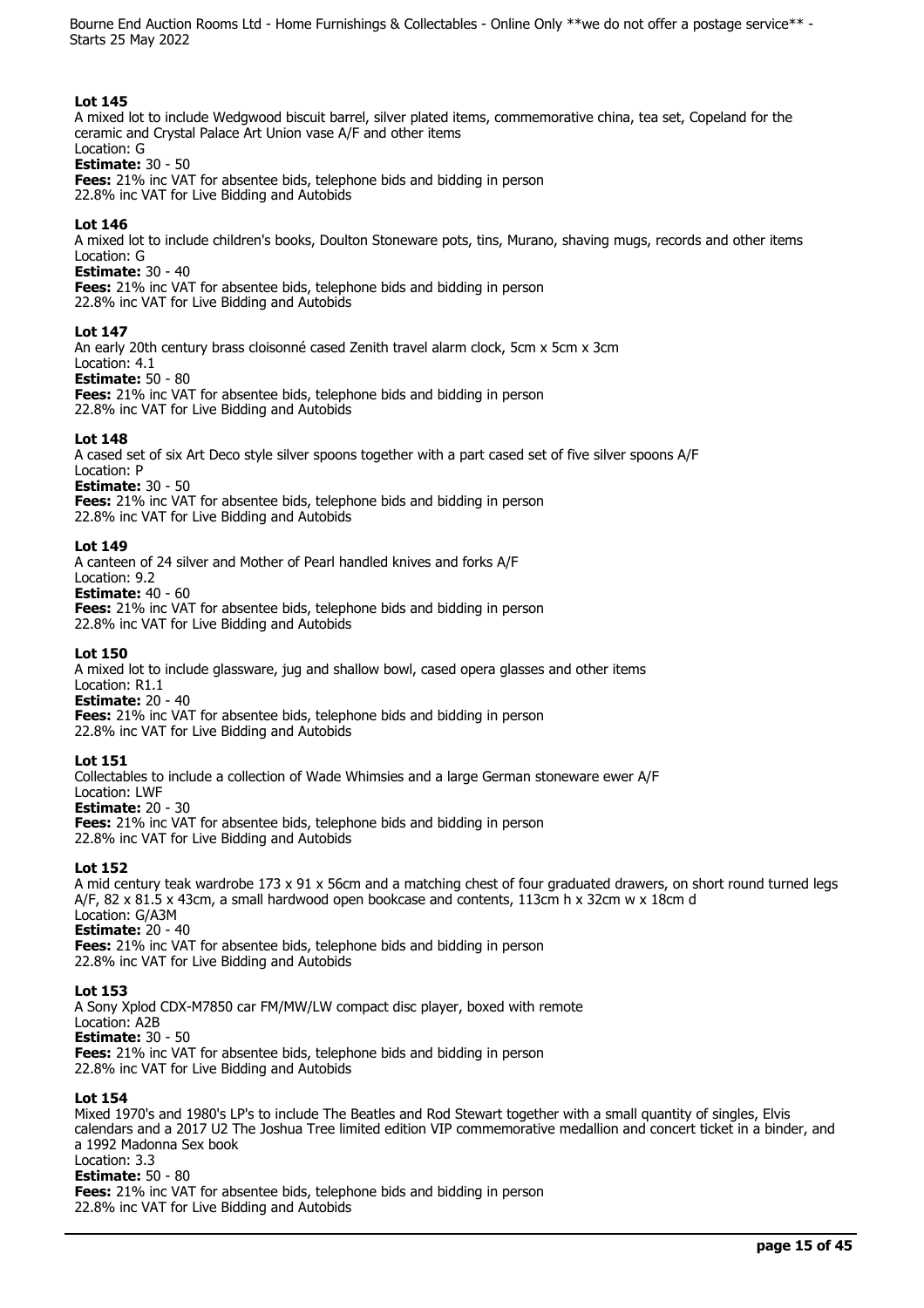# **Lot 155**

A Chinese hardwood four door marriage cabinet, brass fittings, interior fitted with open shelves and drawers, over two base drawers on block feet united by square stretcher, 170 x 156 x 60cm Location: G

# **Estimate:** 60 - 800

**Fees:** 21% inc VAT for absentee bids, telephone bids and bidding in person 22.8% inc VAT for Live Bidding and Autobids

# **Lot 156**

A pair of cast iron fire doges in the French style, a pair of wrought iron fire dogs with fleur de lis finials, a wrought iron fire basket and compendium set and a pair of brass fire dogs and large fire guard

#### Location: G **Estimate:** 25 - 40

**Fees:** 21% inc VAT for absentee bids, telephone bids and bidding in person 22.8% inc VAT for Live Bidding and Autobids

#### **Lot 157**

A selection of ceramics and glassware to include a Chinese blue and white wedding jar and cover, Wedgwood cornucopia vase and a boxed set of six Murano etched wine glasses with gilt rims and an Ikea black ceramic contemporary model, together with mixed lot of brassware and other items to include a fireguard and matching spark guard, compendium set, barometer and other items

Location: 8:5/A3F

#### **Estimate:** 20 - 40

**Fees:** 21% inc VAT for absentee bids, telephone bids and bidding in person 22.8% inc VAT for Live Bidding and Autobids

#### **Lot 158**

A machine made and red ground rug, 250cm x 170cm, together with a machine made and green ground rug with elephant gull design

# Location: A4M

**Estimate:** 20 - 40

**Fees:** 21% inc VAT for absentee bids, telephone bids and bidding in person 22.8% inc VAT for Live Bidding and Autobids

#### **Lot 159**

A Sherrill show wood open armchair with gold striped upholstery on ball and claw feet, below cabriole legs Location: A4F

**Estimate:** 35 - 40

**Fees:** 21% inc VAT for absentee bids, telephone bids and bidding in person

22.8% inc VAT for Live Bidding and Autobids

# **Lot 160**

Two mahogany framed open armchairs, one in a gold coloured upholstery and the other in pink

Location: A4M

**Estimate:** 20 - 40 **Fees:** 21% inc VAT for absentee bids, telephone bids and bidding in person 22.8% inc VAT for Live Bidding and Autobids

#### **Lot 161**

A mixed group of early/mid 20th century children's books and others to include Babar's travels, Orlando the Marmalade cat, Mrs Beetons All-About Cooking and others

#### Location: 1.4 **Estimate:** 20 - 40

**Fees:** 21% inc VAT for absentee bids, telephone bids and bidding in person 22.8% inc VAT for Live Bidding and Autobids

# **Lot 162**

Costume jewellery to include 3 hat pins, silver chains stamped 925, vintage silver tone and white paste stone items to include brooches, 2 silver coloured rings, folding eye glasses and 5 ladies watches to include Gucci A/F (gold tone strap discoloured underneath due to water damage)

# Location: R1.4

**Estimate:** 30 - 50

**Fees:** 21% inc VAT for absentee bids, telephone bids and bidding in person 22.8% inc VAT for Live Bidding and Autobids

# **Lot 163**

Two fur ladies jackets, one a Retro grey rabbit fur jacket with black leather belt, European size 42 and the other a late 20th Century Femina Furs arctic mink jacket, 34" chest approx

#### Location: Rail **Estimate:** 20 - 40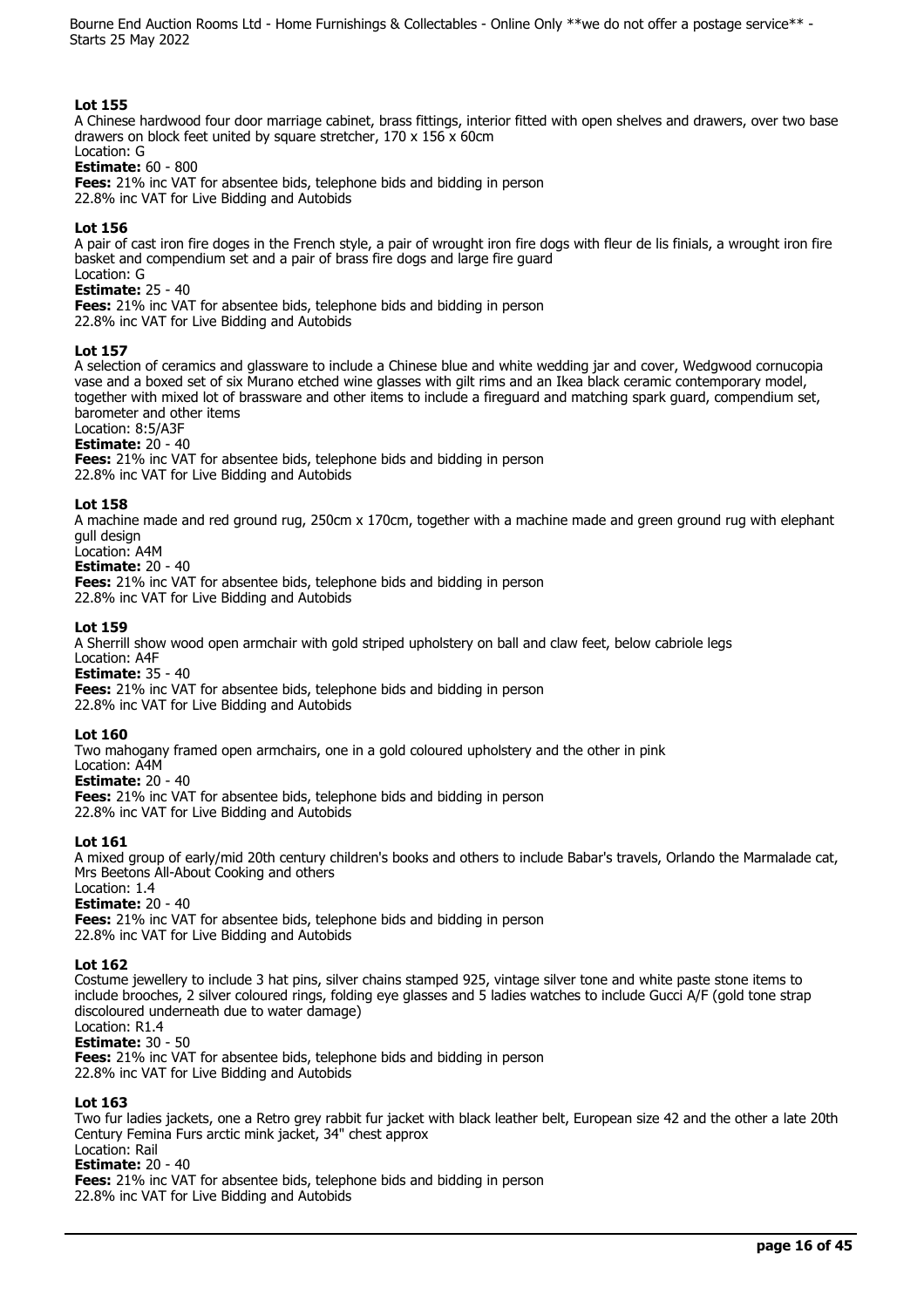# **Lot 164**

A mixed lot to include a collection of Royal Albert Old Country Roses pattern china to include a telephone, tea service, dinnerware, vases, egg shaped trinket boxes, Royal Albert Lady Hamilton commemorative items and other items Location: 10.3/9.4

#### **Estimate:** 100 - 150

**Fees:** 21% inc VAT for absentee bids, telephone bids and bidding in person 22.8% inc VAT for Live Bidding and Autobids

#### **Lot 165**

A Regency satin wood and mahogany Pembroke table, a mid 20th century cream painted cabinet on four cabriole legs having an internal drawer and an additional matching tray together with a hardwood cabinet 87cm h x 61cm w x 50cm d, and an early 20th century Adams style dining chair

#### Location: A2M/RAM **Estimate:** 30 - 50

**Fees:** 21% inc VAT for absentee bids, telephone bids and bidding in person 22.8% inc VAT for Live Bidding and Autobids

#### **Lot 166**

A gold painted Empire style circular occasional table together with two silver painted open boxes/umbrella stands with painted images of Oriental figures, green ground rug with images of flora and swirls with tasselled fringe, 155cm x 215cm together with three mid to late 20th century painted Chinse lamp tables with yellow frames and green glazed tops Condition: one table has two holes (see photo) Location: RAM/RAB/A1F

# **Estimate:** 40 - 50

**Fees:** 21% inc VAT for absentee bids, telephone bids and bidding in person 22.8% inc VAT for Live Bidding and Autobids

#### **Lot 167**

A Georgian mahogany chest of two short and three long drawers on bracket shaped feet, 101h x 110w

Location: STAIRS **Estimate:** 50 - 80

**Fees:** 21% inc VAT for absentee bids, telephone bids and bidding in person

22.8% inc VAT for Live Bidding and Autobids

#### **Lot 168**

A Regency mahogany Pembroke table with inset drawer and on four splayed les, 75h x 88.5w, together with a mid 20th century stained beech cross framed stool with turned central support Location: RAF

**Estimate:** 30 - 50

**Fees:** 21% inc VAT for absentee bids, telephone bids and bidding in person 22.8% inc VAT for Live Bidding and Autobids

# **Lot 169**

A Victorian mahogany chest of two short and three long drawers on a plinth base, 119h x 120w

Location: A3B

**Estimate:** 30 - 50

**Fees:** 21% inc VAT for absentee bids, telephone bids and bidding in person

22.8% inc VAT for Live Bidding and Autobids

# **Lot 170**

A Stanley Spencer print Blue Iris, together with a wooden famed wall mirror, a gouache of a riverside view and a Victorian watercolour of boats on a choppy sea on the Medway, two large framed Papyrus pictures of Egyptian scenes, together with a smaller one of Egyptian geese Location: LWF/RWF

# **Estimate:** 20 - 40

**Fees:** 21% inc VAT for absentee bids, telephone bids and bidding in person 22.8% inc VAT for Live Bidding and Autobids

# **Lot 171**

Two Italian war related cotton scarves, one with images entitled Fugile Mondello 1891 and the other a 1912 commemorative Circoscrizioni Militari together with a silk Canadian banner with embroidered flag poles and maple leaves, a North African/Middle Eastern fringed silk scarf with images of crossed flags and a 1917 sweetheart silk panel from Egypt with crotchet border and a pearlised shell ornament carved with a religious scene Location: R2.2

#### **Estimate:** 30 - 40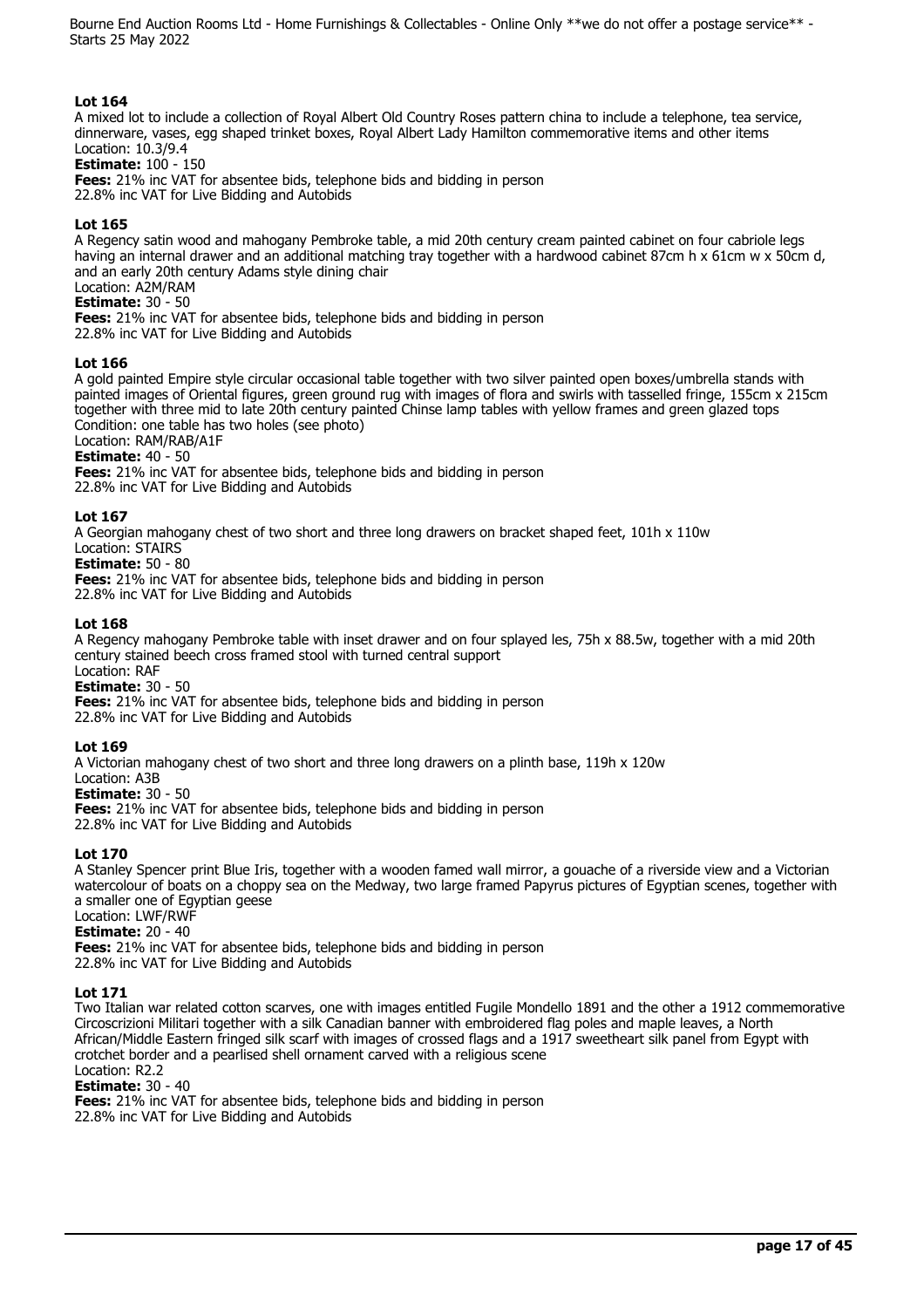# **Lot 172**

A Victorian oil lamp having a floral painted and peach glass reservoir and an etched glass shade, 57cm high, Condition: Shade A/F

# Location : RAF

**Estimate:** 20 - 40

**Fees:** 21% inc VAT for absentee bids, telephone bids and bidding in person 22.8% inc VAT for Live Bidding and Autobids

# **Lot 173**

Eight clear glass chemist bottles together with clear glass candlesticks

#### Location: 7.1 **Estimate:** 20 - 40

**Fees:** 21% inc VAT for absentee bids, telephone bids and bidding in person 22.8% inc VAT for Live Bidding and Autobids

# **Lot 174**

Mixed teapots to include a Royal Doulton 'Bell Heather' teapot, a modern Spode Italian storage jar with lid, a blue and white wash bowl and mixed ceramics

# Location: A3M

**Estimate:** 25 - 40

**Fees:** 21% inc VAT for absentee bids, telephone bids and bidding in person

22.8% inc VAT for Live Bidding and Autobids

# **Lot 175**

Glassware to include a Waterford decanter, two Waterford Colleen pattern glasses, etched Boston and Geneve and an ashtray, together with three wine glasses signed Meissen, Location: 10:1

**Estimate:** 40 - 50

**Fees:** 21% inc VAT for absentee bids, telephone bids and bidding in person

22.8% inc VAT for Live Bidding and Autobids

# **Lot 176**

A Meissen blue and white onion pattern dinner service comprising approx 31 pieces, along with a matching Delft ceramic and metal gallery oval tray, a set of nine Thomas Berger & Hermann soup bowls, and seven plates Location: LWF

**Estimate:** 80 - 120

**Fees:** 21% inc VAT for absentee bids, telephone bids and bidding in person 22.8% inc VAT for Live Bidding and Autobids

# **Lot 177**

A selection of ceramics to include a Japanese egg shell tea set, Rorstrand bowl and two matching smaller bowls, a Georges Marvel, Desvres 19th century French twin handled dish, various coffee cups and saucers to include a KPM Berlin Empire style cup and saucer, and other items

# Location: 6:3

**Estimate:** 30 - 60

**Fees:** 21% inc VAT for absentee bids, telephone bids and bidding in person 22.8% inc VAT for Live Bidding and Autobids

# **Lot 178**

A miscellaneous lot to include Christofle silver plated dishes, copper and silver overlaid glass jug, painted tole ware box, and other items

# Location: SL

**Estimate:** 25 - 40

**Fees:** 21% inc VAT for absentee bids, telephone bids and bidding in person 22.8% inc VAT for Live Bidding and Autobids

# **Lot 179**

A white panted and upholstered American rocking chair Location: RAM **Estimate:** 20 - 30 **Fees:** 21% inc VAT for absentee bids, telephone bids and bidding in person 22.8% inc VAT for Live Bidding and Autobids

# **Lot 180**

A pine two drawer dresser with pot shelf undertier, supported on turned columns and ball fee, 84cm x 134cm x 51.5cm Location: G

# **Estimate:** 40 - 60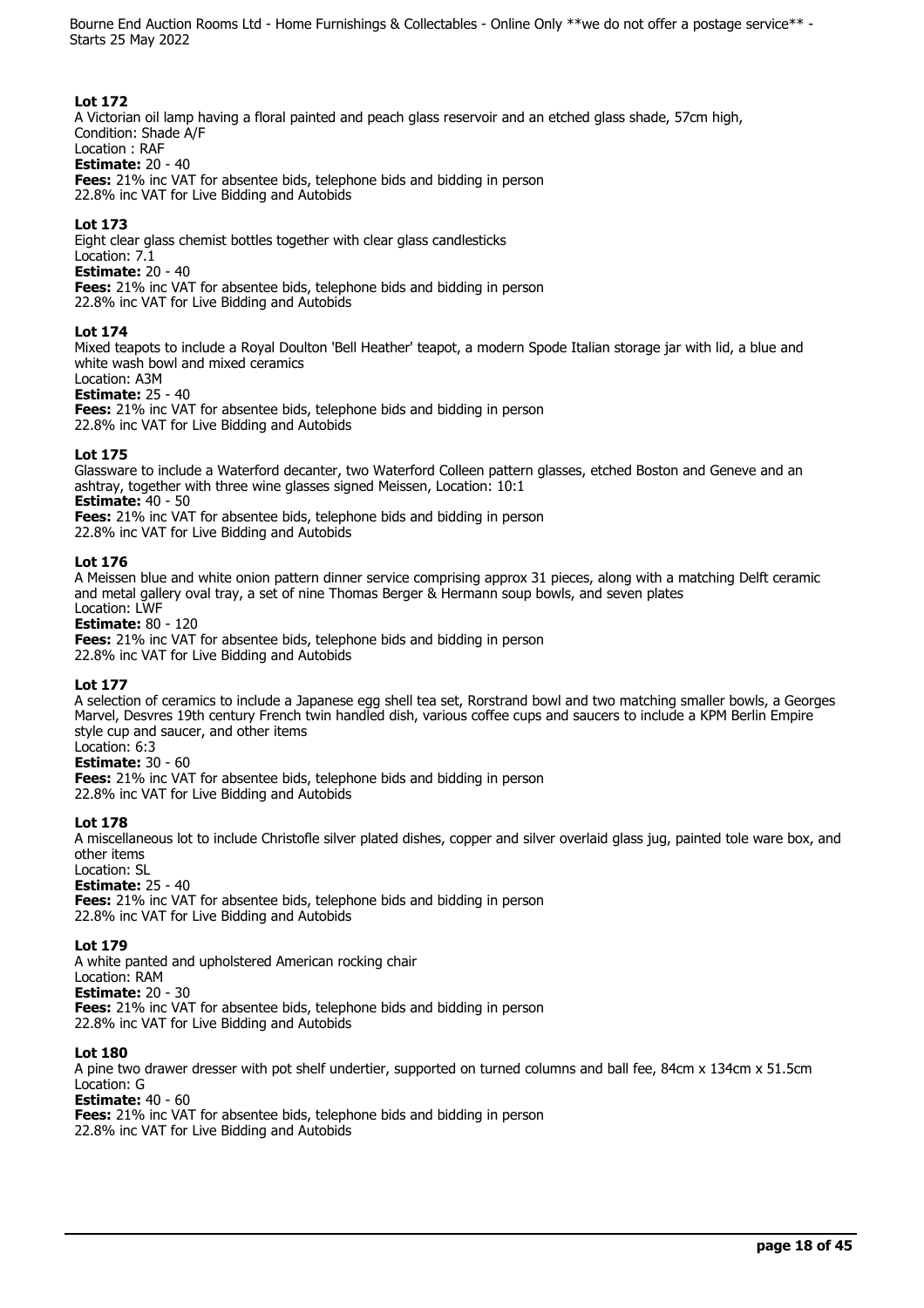# **Lot 181**

A contemporary pine side chest, twin cupboard door over three graduated drawers on bracket feet, 156cm x 95cm x 47.5cm, along with a similar pine chest of two short and three long drawers on bracket feet, 57.5cm x 57.5cm x 59.5cm Location: G

#### **Estimate:** 50 - 80

**Fees:** 21% inc VAT for absentee bids, telephone bids and bidding in person 22.8% inc VAT for Live Bidding and Autobids

#### **Lot 182**

A contemporary pine carved and turned double bed head and foot board with slats, and a pine blanket chest with hinged lid, headboard 145.5cm long x 128cm high, chest 40cm x 81cm x 41.5cm

#### Location: G **Estimate:** 30 - 50

**Fees:** 21% inc VAT for absentee bids, telephone bids and bidding in person

22.8% inc VAT for Live Bidding and Autobids

#### **Lot 183**

A selection of silver plated cutlery to include a part set of horn handled knives, part mother of pearl handled set of fruit knives and forks, a German chicken egg cutter, various knives, forks and spoons, ladles and other flatware Location: G

#### **Estimate:** 30 - 60

**Fees:** 21% inc VAT for absentee bids, telephone bids and bidding in person 22.8% inc VAT for Live Bidding and Autobids

#### **Lot 184**

Howard Kimble (1907-1973) - river landscape with a figure of a woman picking flowers in a meadow with trees, buildings across the river to the background, oil on board, signed lower left, 61cm x 92cm, framed Location: RWB

# **Estimate:** 80 - 150

**Fees:** 21% inc VAT for absentee bids, telephone bids and bidding in person 22.8% inc VAT for Live Bidding and Autobids

**Lot 185** 

Stepano - a river landscape scene with figures walking and sitting along the river bank, river craft on the river with a bridge towards the background, oil on board, signed lower right, 61cm x 91.5cm, gilt frame, and Gilbert - a continental coastal lawn scene with buildings to the foreground, oil on canvas, signed lower right corner, 30cm x 40cm, mounted in a gilt frame

Location: LWM

# **Estimate:** 40 - 80

**Fees:** 21% inc VAT for absentee bids, telephone bids and bidding in person 22.8% inc VAT for Live Bidding and Autobids

#### **Lot 186**

D.J Lawrence - Honey and Marmalade - an interior study of a young girl reading by a window, a cat curled asleep before her, and a dresser behind, oil on canvas, signed lower right, 45.5cm x 35.5cm, gilt frame Location: RWM

#### **Estimate:** 50 - 100

**Fees:** 21% inc VAT for absentee bids, telephone bids and bidding in person 22.8% inc VAT for Live Bidding and Autobids

#### **Lot 187**

A group of four large Nao porcelain figurines to include one of a Harlequin talking to a young ballerina seated in a chair holding a flower in her hand

#### Location: LWB **Estimate:** 50 - 100

**Fees:** 21% inc VAT for absentee bids, telephone bids and bidding in person 22.8% inc VAT for Live Bidding and Autobids

#### **Lot 188**

A Lladro porcelain figure group 'Playing with Ducks;, circa 1985/90, and a Lladro figurine of Eloise, (missing umbrella) (2) Location: 8:1

**Estimate:** 100 - 150

**Fees:** 21% inc VAT for absentee bids, telephone bids and bidding in person 22.8% inc VAT for Live Bidding and Autobids

# **Lot 189**

Two cased sets of silver teaspoons, and a cased set of six handled knives Location: P **Estimate:** 35 - 50 **Fees:** 21% inc VAT for absentee bids, telephone bids and bidding in person 22.8% inc VAT for Live Bidding and Autobids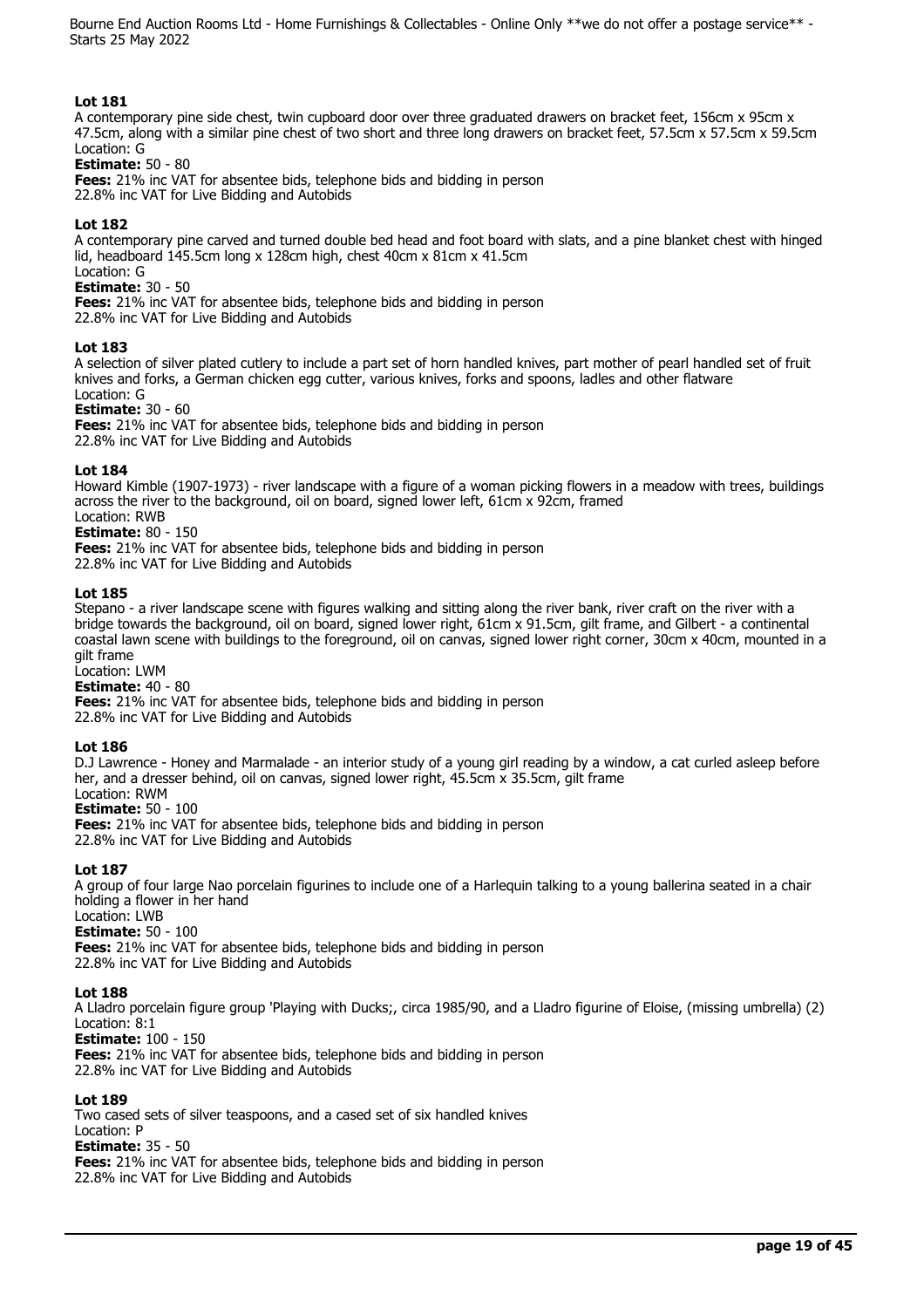#### **Lot 190**

A selection of cut and table glassware to include a Stuart crystal silver plated topped sugar caster, Champagnes, wine glasses and other items

# Location: LWB

**Estimate:** 20 - 30

**Fees:** 21% inc VAT for absentee bids, telephone bids and bidding in person 22.8% inc VAT for Live Bidding and Autobids

# **Lot 191**

A collection of Easton Press collectors edition books to include An American Dilemma in two volumes circa 1980's/90's (57), along with Thomas Carlyle's Sartor Resartus illus Edmund J. Sullivan pub - London George Bell & Sons c1898 Location: 1.3

**Estimate:** 50 - 100

**Fees:** 21% inc VAT for absentee bids, telephone bids and bidding in person

22.8% inc VAT for Live Bidding and Autobids

#### **Lot 192**

A Paragon Anthea pattern part dinner, tea and coffee service comprising approx 79 pieces Location: 11.3 **Estimate:** 40 - 60 **Fees:** 21% inc VAT for absentee bids, telephone bids and bidding in person

22.8% inc VAT for Live Bidding and Autobids

#### **Lot 193**

A miscellaneous lot to include a pair of Vista Allegre covered vases, novelty ceramic teapots and a small enamelled teapot, Aynsley coffee cans and saucers, and three LPs to include Elton John's Yellow Brick Road Location: 11.2

**Estimate:** 30 - 50

**Fees:** 21% inc VAT for absentee bids, telephone bids and bidding in person 22.8% inc VAT for Live Bidding and Autobids

#### **Lot 194**

Women of Rapa Nui (Easter Island) - engraving James Caldwell after a drawing by William Hodges, from A Voyage towards the South Pole and Round the World, the official account of James Cook's second voyage to the Pacific, published Feb 1st 1777, William Strathen and Thomas Cadell, London, plate No25

Location: RWF

**Estimate:** 30 - 60

**Fees:** 21% inc VAT for absentee bids, telephone bids and bidding in person 22.8% inc VAT for Live Bidding and Autobids

# **Lot 195**

A small leather Liberty style model elephant, with inset eyes and plastic tusks, 27.5cm high

Location: 4:1

**Estimate:** 20 - 40

**Fees:** 21% inc VAT for absentee bids, telephone bids and bidding in person 22.8% inc VAT for Live Bidding and Autobids

# **Lot 196**

A quantity of vintage door hardware to include door handles and knockers Location: RWM **Estimate:** 30 - 50 **Fees:** 21% inc VAT for absentee bids, telephone bids and bidding in person 22.8% inc VAT for Live Bidding and Autobids

# **Lot 197**

Royal Doulton bone china figures and models to include Bunnykins Captains Wife and St Tiggywinkles together with a Wade Collections limited edition figure and other collectibles

Location: R1.3 **Estimate:** 50 - 60

**Fees:** 21% inc VAT for absentee bids, telephone bids and bidding in person

22.8% inc VAT for Live Bidding and Autobids

# **Lot 198**

Metal collectables to include a pair of Victorian cast iron ornaments fashioned as corns of wheat, a pair of Chinese dogs, Tibetan figures, bronze model of a cow and other items

# Location: 2:3

**Estimate:** 40 - 60

**Fees:** 21% inc VAT for absentee bids, telephone bids and bidding in person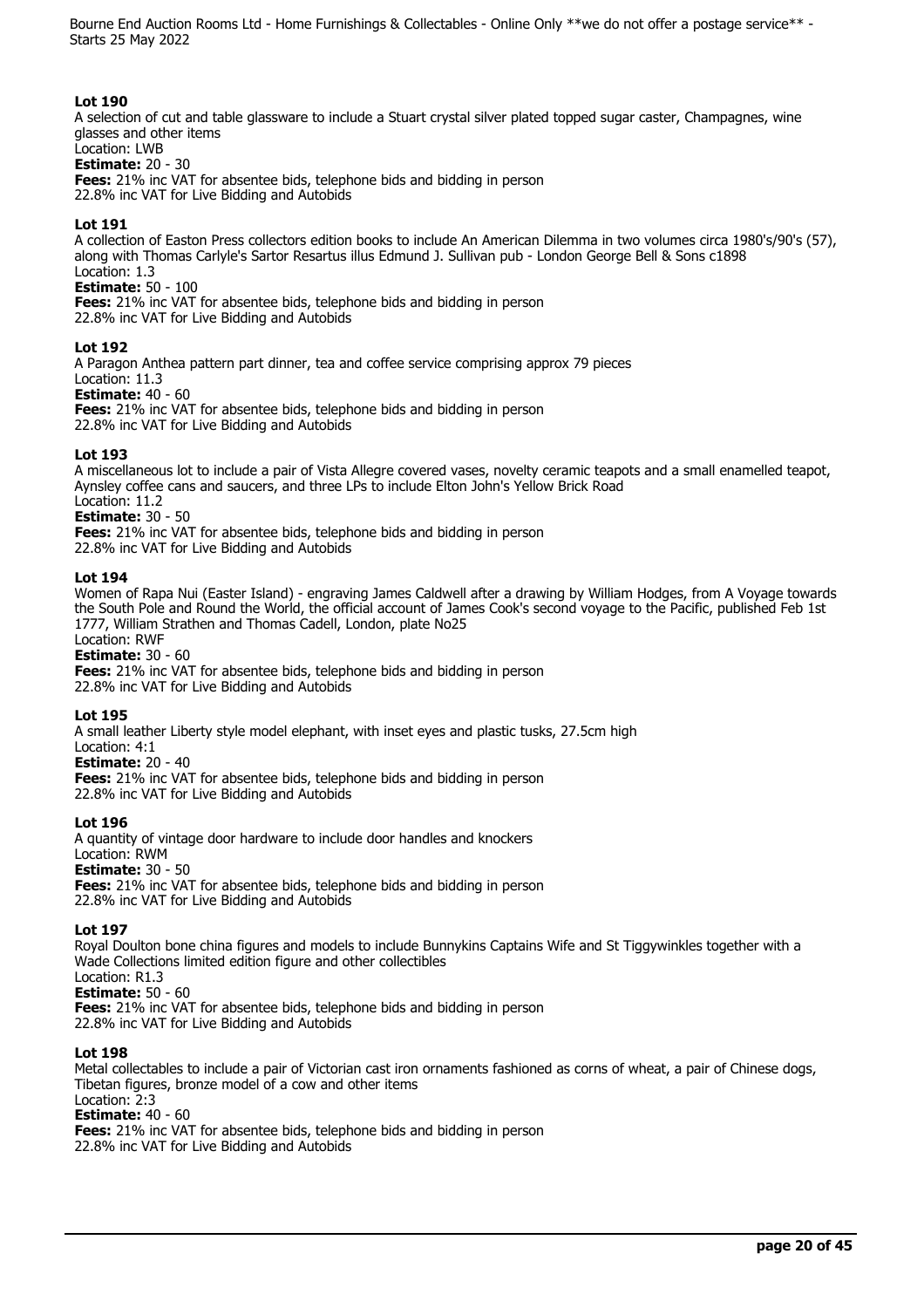# **Lot 199**

An early 20th century wood wool filled teddy bear with long nose, boot button eyes in the Steiff style A/F Location: BWR

# **Estimate:** 60 - 80

**Fees:** 21% inc VAT for absentee bids, telephone bids and bidding in person 22.8% inc VAT for Live Bidding and Autobids

# **Lot 200**

Carved wooden items to include Balinese busts, model animals and a air of lion candle stands

Location: BWR

**Estimate:** 70 - 100

**Fees:** 21% inc VAT for absentee bids, telephone bids and bidding in person

22.8% inc VAT for Live Bidding and Autobids

# **Lot 201**

Ceramics to include a Herend tray A/F, a pair of Ernst Bohne-Sohne figures and two art nouveau jardinières Location: R1.2

# **Estimate:** 60 - 80

**Fees:** 21% inc VAT for absentee bids, telephone bids and bidding in person 22.8% inc VAT for Live Bidding and Autobids

# **Lot 202**

Ceramics to include a Chinese ginger jar, a vase, along with a collection of Worcester Ringtons, masons and other blue and white

Location: 7.4

**Estimate:** 30 - 50

**Fees:** 21% inc VAT for absentee bids, telephone bids and bidding in person 22.8% inc VAT for Live Bidding and Autobids

# **Lot 203**

A green patinated metal console table of twig design with three glass tops of various sizes

Location: BWR

**Estimate:** 30 - 50 **Fees:** 21% inc VAT for absentee bids, telephone bids and bidding in person 22.8% inc VAT for Live Bidding and Autobids

# **Lot 204**

A mixed lot to include candle stands, a marble lamp, a wooden lamp, a doll, and collectable Location: 11.1

**Estimate:** 0 - 0 **Fees:** 21% inc VAT for absentee bids, telephone bids and bidding in person 22.8% inc VAT for Live Bidding and Autobids

# **Lot 205**

Collectables to include silver, silver plate candlesticks, ceramics, glass and other items

Location: 10.1 **Estimate:**  $0 - 0$ 

**Fees:** 21% inc VAT for absentee bids, telephone bids and bidding in person 22.8% inc VAT for Live Bidding and Autobids

# **Lot 206**

A quantity of knitting and craft related items to include mixed wool, a tapestry, knitting needles, beads, sequins and a tapestry Location: A1B **Estimate:** 25 - 40

**Fees:** 21% inc VAT for absentee bids, telephone bids and bidding in person 22.8% inc VAT for Live Bidding and Autobids

# **Lot 207**

A mixed vintage lot to include treen and metalware, postal scales with weights, and carved boxes, together with a small Russian lacquered box Location: R1.5 **Estimate:** 30 - 40

**Fees:** 21% inc VAT for absentee bids, telephone bids and bidding in person

22.8% inc VAT for Live Bidding and Autobids

# **Lot 208**

Costume jewellery in the style of American Navajo Indian beadwork and other items Location: RAB **Estimate:** 30 - 50 **Fees:** 21% inc VAT for absentee bids, telephone bids and bidding in person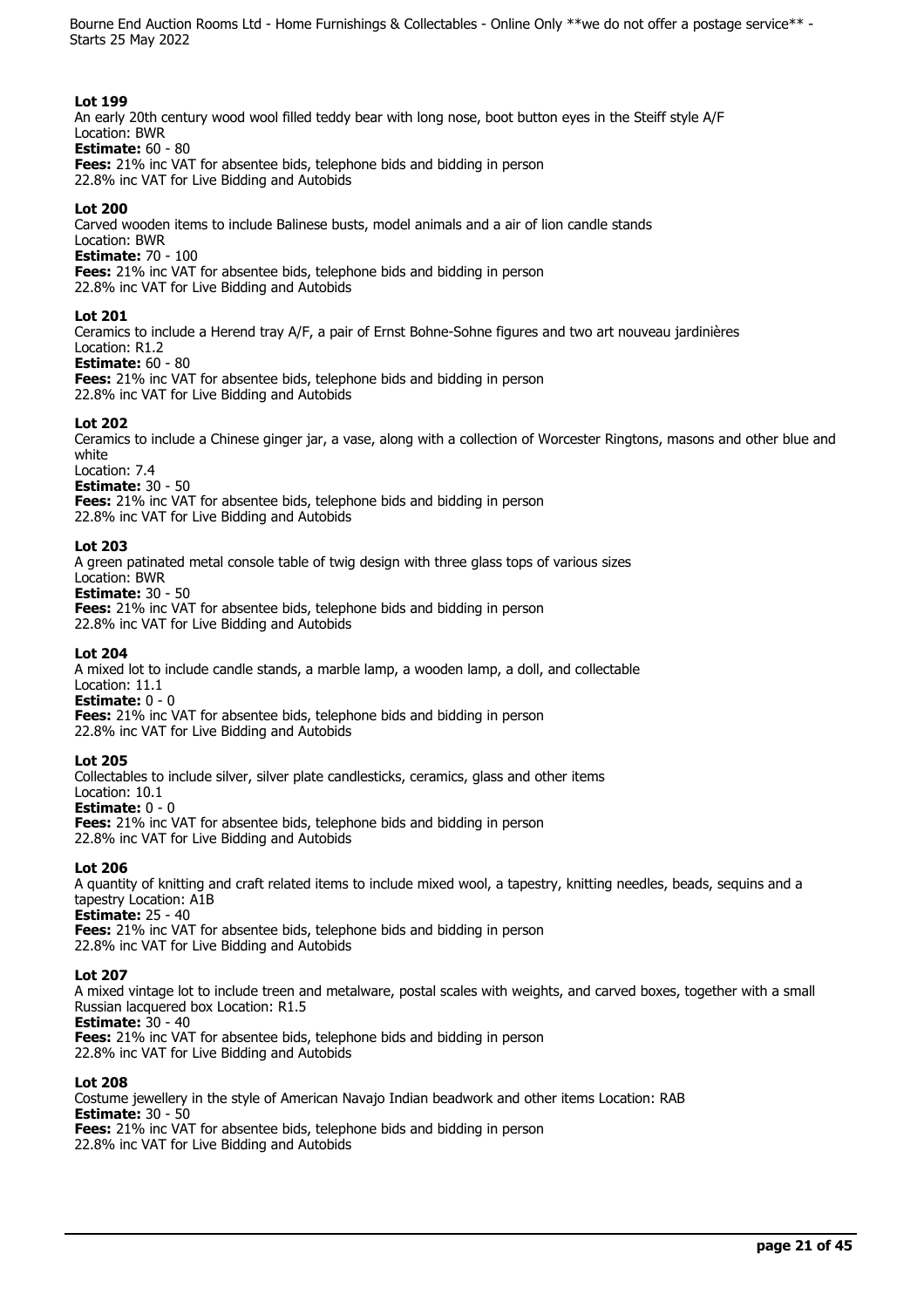# **Lot 209**

A Royal Doulton Morning Star dinner, tea and coffee service Location: 3.1 **Estimate:** 50 - 60

**Fees:** 21% inc VAT for absentee bids, telephone bids and bidding in person 22.8% inc VAT for Live Bidding and Autobids

# **Lot 210**

A Chinese machine made kimono style blue silk gown with mandarin collar, 40"chest x 39"long and a 1970's green embroidered kaftan style gown with peacock feather and gold thread design to the collar and neckline, 38"chest x 57"long Location: Rail

**Estimate:** 20 - 40

**Fees:** 21% inc VAT for absentee bids, telephone bids and bidding in person

22.8% inc VAT for Live Bidding and Autobids

# **Lot 211**

A set of 15 Charles Dickens novels with illustrations by H K Browne, published by The Waverley Book Company in black leather covers with gilt decoration to the spines, housed in a narrow oak bookcase Location: BWR **Estimate:** 40 - 60

**Fees:** 21% inc VAT for absentee bids, telephone bids and bidding in person 22.8% inc VAT for Live Bidding and Autobids

# **Lot 212**

Mixed books to include Folio Society Renaissance, Jane Austen and John Ruskin Location: BWR **Estimate:** 30 - 60

**Fees:** 21% inc VAT for absentee bids, telephone bids and bidding in person 22.8% inc VAT for Live Bidding and Autobids

# **Lot 213**

Decorative glass and studio pottery to include Israeli pottery and Poole Location: RAB

**Estimate:** 30 - 60

**Fees:** 21% inc VAT for absentee bids, telephone bids and bidding in person 22.8% inc VAT for Live Bidding and Autobids

# **Lot 214**

A vintage white enamelled anglepoise lamp Location: BWR **Estimate:** 20 - 40 **Fees:** 21% inc VAT for absentee bids, telephone bids and bidding in person 22.8% inc VAT for Live Bidding and Autobids

# **Lot 215**

Mixed 20th century ceramics to include Delft, Carlton Ware leaf plates, pictorial plates, an Aynsley pill box and a part tea set Location: RAM

# **Estimate:** 40 - 60

**Fees:** 21% inc VAT for absentee bids, telephone bids and bidding in person 22.8% inc VAT for Live Bidding and Autobids

# **Lot 216**

Mixed costume jewellery and watches to include Thomas Calvi ladies dress watch, cufflinks, earrings and bead necklaces Location: BWR

# **Estimate:** 30 - 50

**Fees:** 21% inc VAT for absentee bids, telephone bids and bidding in person 22.8% inc VAT for Live Bidding and Autobids

# **Lot 217**

A selection of ceramics to include various part tea sets including Noritake, and a pair of Satsuma vases Location: RAF **Estimate:** 25 - 40

**Fees:** 21% inc VAT for absentee bids, telephone bids and bidding in person 22.8% inc VAT for Live Bidding and Autobids

# **Lot 218**

A Liberty style fabric covered glove box, a handbag, a collection of onyx and hardstone ornamental eggs in a basket, a scarf and other items Location: RAM

# **Estimate:** 25 - 35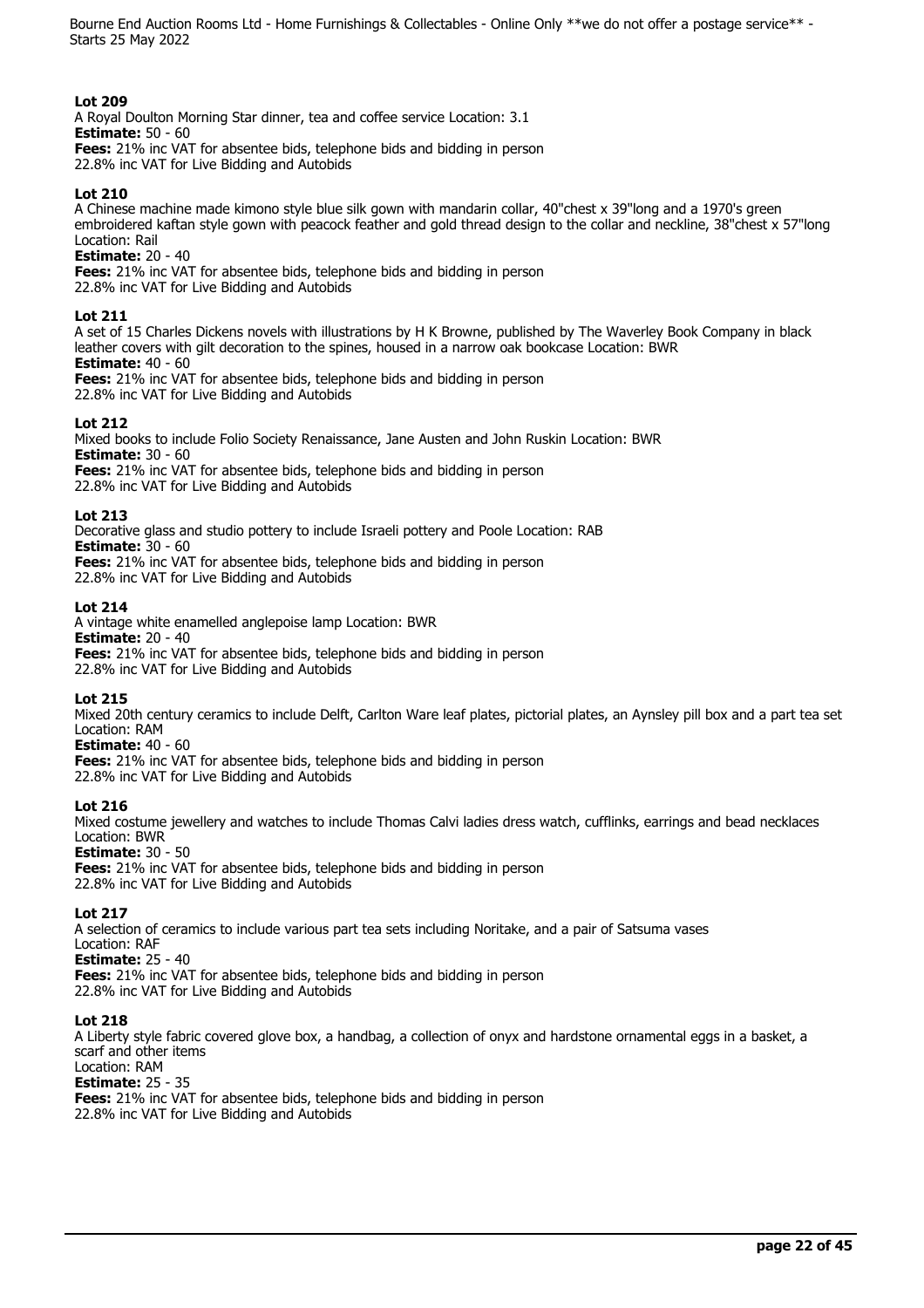#### **Lot 226**

Versace-A pair of gents 'Versace 1969' blue suede shoes with blue patent leather ankle trim, size UK 9.5, never worn outside Condition: Very good-see photos

#### Location: 1.1 **Estimate:** 20 - 40

**Fees:** 21% inc VAT for absentee bids, telephone bids and bidding in person

22.8% inc VAT for Live Bidding and Autobids

#### **Lot 227**

A Regency mahogany Pembroke table over a turned column, on splayed legs, 69cm h x 89.5cm w, together with a 1930s walnut dressing table with two, three drawer pedestals, 155cm h x 128cm w

Location: FSR **Estimate:** 30 - 50

**Fees:** 21% inc VAT for absentee bids, telephone bids and bidding in person

22.8% inc VAT for Live Bidding and Autobids

#### **Lot 228**

A Georgian oak wall hanging corner cabinet with a dental moulded cornice and single door, 105cm h x 73cm w, together with six mixed chairs to include a Chippendale style carver chair, wheel back chair and others Location: A2F/A1M

**Estimate:** 20 - 40

**Fees:** 21% inc VAT for absentee bids, telephone bids and bidding in person 22.8% inc VAT for Live Bidding and Autobids

#### **Lot 229**

A quantity of Royal Doulton figures of ladies in costume, some A/F, to include Goody Two Shoes A/F, Peggy and Monica (7), together with a Naples figural group

# Location: 6.1

**Estimate:** 30 - 60

**Fees:** 21% inc VAT for absentee bids, telephone bids and bidding in person 22.8% inc VAT for Live Bidding and Autobids

#### **Lot 230**

Two gold painted twin handled urn shaped table lamps with images of putties, together with two mixed lamp shades Location: A1F

**Estimate:** 20 - 30

**Fees:** 21% inc VAT for absentee bids, telephone bids and bidding in person 22.8% inc VAT for Live Bidding and Autobids

#### **Lot 231**

A mixed lot of commemorative mugs, pictorial plates, Wedgwood green Jasperware items and a Bilston enamelled trinket pot, a 19th century Majolica mug with frog inside, together with a signed and painted pottery dish Location 4:5

# **Estimate:** 30 - 40

**Fees:** 21% inc VAT for absentee bids, telephone bids and bidding in person 22.8% inc VAT for Live Bidding and Autobids

#### **Lot 232**

A mid 20th century industrial anglepoise style lamp in a silver colour Location: A4F **Estimate:** 20 - 40 **Fees:** 21% inc VAT for absentee bids, telephone bids and bidding in person 22.8% inc VAT for Live Bidding and Autobids

#### **Lot 233**

A collection of early 20th century and later maps, Location: LWF **Estimate:** 20 - 40 **Fees:** 21% inc VAT for absentee bids, telephone bids and bidding in person 22.8% inc VAT for Live Bidding and Autobids

#### **Lot 234**

A collection of pre 1947 and pre 1920 silver threepences, 141.8g Location: CAB **Estimate:** 25 - 40 **Fees:** 21% inc VAT for absentee bids, telephone bids and bidding in person 22.8% inc VAT for Live Bidding and Autobids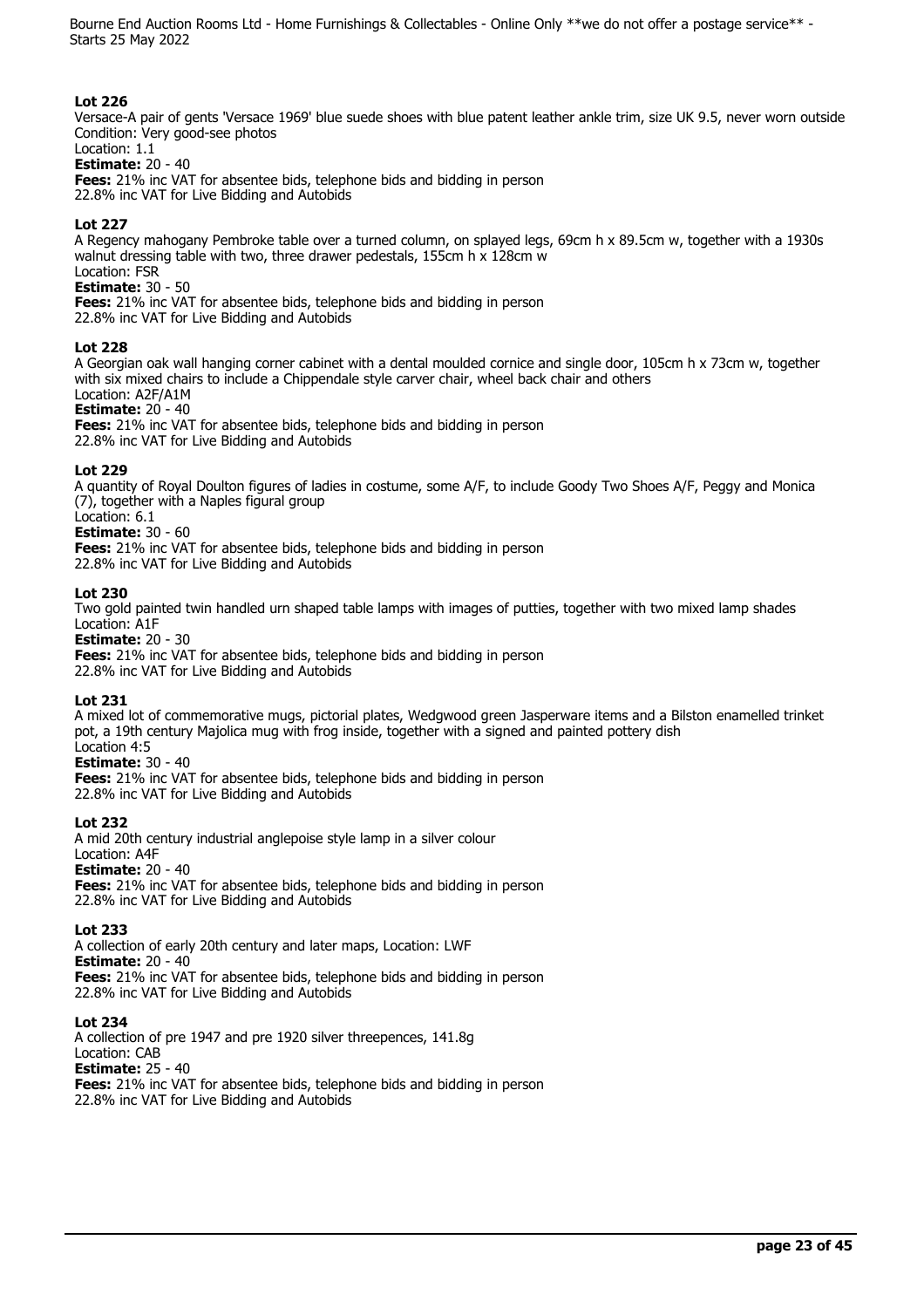# **Lot 235**

A group of vintage hickory shafted golf clubs to include a ABH McRae, Flackwell Heath Special No 6 iron, JBH medium putter, D Adams, Glasgow Mashie Niblick and others in a golf bag, (9) Location: LWB

# **Estimate:** 40 - 60

**Fees:** 21% inc VAT for absentee bids, telephone bids and bidding in person 22.8% inc VAT for Live Bidding and Autobids

#### **Lot 236**

Twenty vintage steel shafted golf putters in a blue canvas bag together with clocks to include a late 19th century black slate cased mantle clock with Japy Freres movement, with key, a wooden cased wall clock with gilt Roman numeral dial, pendulum and key, and a mahogany dial clock with painted dial, brass pendulum, along with various clock weights Location: G

#### **Estimate:** 20 - 40

**Fees:** 21% inc VAT for absentee bids, telephone bids and bidding in person 22.8% inc VAT for Live Bidding and Autobids

#### **Lot 237**

A mixed lot of framed posters to include Keep Mum She's Not So Dumb, Buffalo Bills Wild West, Chief Joseph and Casablanca, together with various glass slides, mixed 78rpm dance and big band/orchestra music, a printing set, Eumig projector, framed Valentine cards and other items

#### Location: RWF/G **Estimate:** 20 - 40

**Fees:** 21% inc VAT for absentee bids, telephone bids and bidding in person 22.8% inc VAT for Live Bidding and Autobids

#### **Lot 238**

An early 20th century Japanned mantel clock, the dial inscribed Mortimer Ricks, Paighton 14.5cm high Location: 2.1

# **Estimate:** 30 - 40

**Fees:** 21% inc VAT for absentee bids, telephone bids and bidding in person 22.8% inc VAT for Live Bidding and Autobids

#### **Lot 239**

Five mixed Georgian and later silver spoons to include a table spoon hallmarked London 1804, 115.7g Location: CAB

**Estimate:** 35 - 50

**Fees:** 21% inc VAT for absentee bids, telephone bids and bidding in person 22.8% inc VAT for Live Bidding and Autobids

# **Lot 240**

Mixed silver to include a Georgian sugar sifter, button hook and others

Location: CAB **Estimate:** 60 - 80

**Fees:** 21% inc VAT for absentee bids, telephone bids and bidding in person 22.8% inc VAT for Live Bidding and Autobids

#### **Lot 241**

Royal Crown Derby Imari pattern coffee cans and saucers, consisting of nine cans and eight saucers, numbered 6041 Location: 4.2

**Estimate:** 50 - 80

**Fees:** 21% inc VAT for absentee bids, telephone bids and bidding in person 22.8% inc VAT for Live Bidding and Autobids

# **Lot 242**

A late 19th/20th century silver plated candlestick with a Corinthian column and beaded rim Location: 4.1 **Estimate:** 30 - 50 **Fees:** 21% inc VAT for absentee bids, telephone bids and bidding in person

22.8% inc VAT for Live Bidding and Autobids

# **Lot 243**

Mixed silver plated items to include sugar caster sauce boat, hot water pot and a silver topped pot Location: LWB **Estimate:** 30 - 40 **Fees:** 21% inc VAT for absentee bids, telephone bids and bidding in person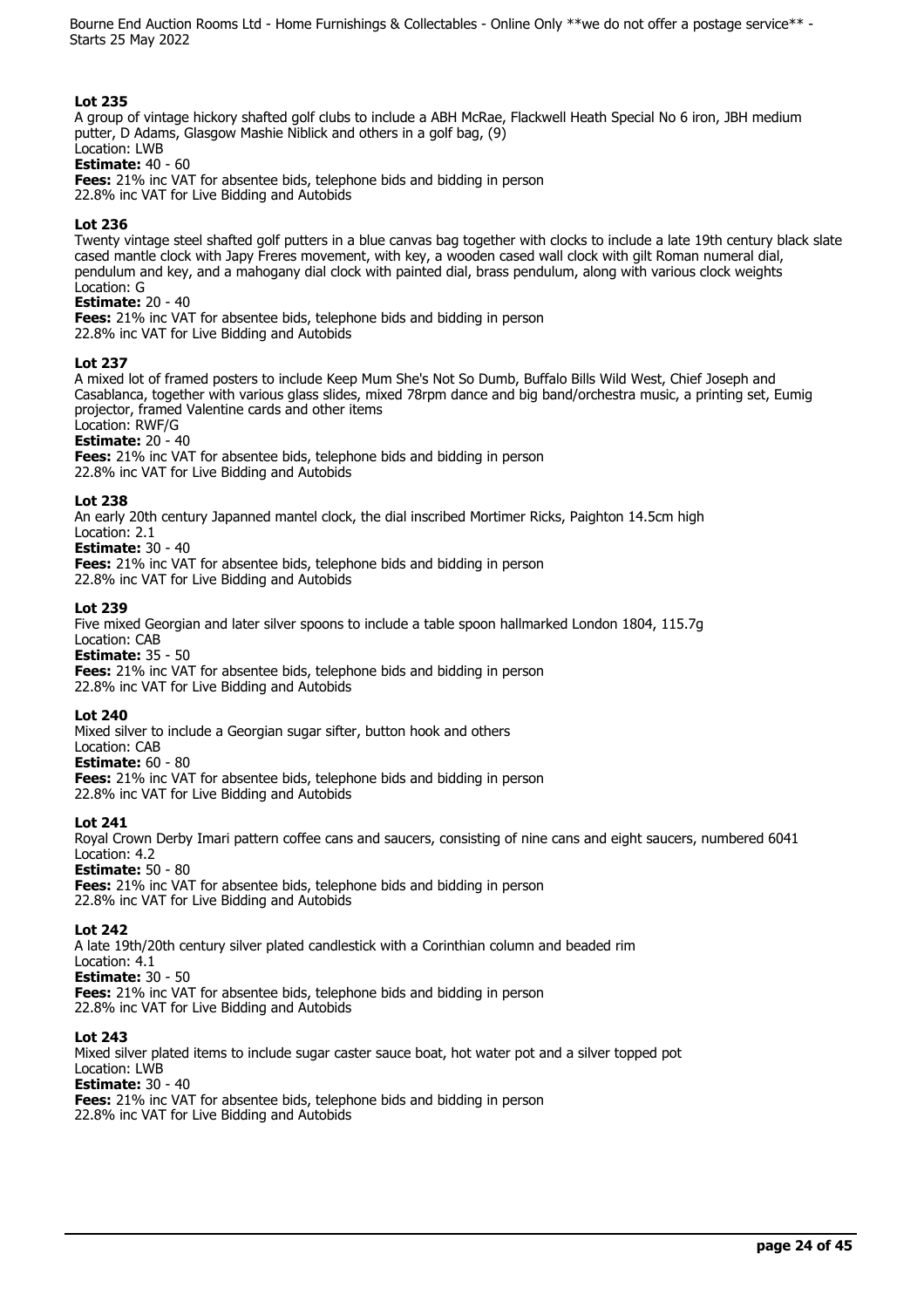# **Lot 244**

Two silver plated trays to include a twin handled tray with floral and rape decorated border Location: A3B

# **Estimate:** 20 - 40

**Fees:** 21% inc VAT for absentee bids, telephone bids and bidding in person 22.8% inc VAT for Live Bidding and Autobids

# **Lot 245**

A bronze ornament of a figure seated on a peacock, cloisonné vase and two cloisonné birds

Location: 7.4 **Estimate:** 30 - 50

**Fees:** 21% inc VAT for absentee bids, telephone bids and bidding in person

22.8% inc VAT for Live Bidding and Autobids

# **Lot 246**

Two Canadian Hoselton Studios aluminium sculptures of a beaver, 955 and a duck, 1555

#### Location: 9.4 **Estimate:** 20 - 40

**Fees:** 21% inc VAT for absentee bids, telephone bids and bidding in person 22.8% inc VAT for Live Bidding and Autobids

# **Lot 247**

A mixed lot to include bellows, Middle Eastern brass pot, pewter tea set, coins and other items Location: LWB

**Estimate:** 30 - 50

**Fees:** 21% inc VAT for absentee bids, telephone bids and bidding in person 22.8% inc VAT for Live Bidding and Autobids

# **Lot 248**

A selection of silver plated cutlery to include pistol handled cutlery, Kings pattern cutlery and others Location: 1.1

# **Estimate:** 30 - 50

**Fees:** 21% inc VAT for absentee bids, telephone bids and bidding in person 22.8% inc VAT for Live Bidding and Autobids

# **Lot 249**

Two silver napkin rings together with a folding cigar cutter and two pill boxes

Location: CAB **Estimate:** 20 - 40

**Fees:** 21% inc VAT for absentee bids, telephone bids and bidding in person 22.8% inc VAT for Live Bidding and Autobids

# **Lot 250**

A WWI airplane propeller tip with an aperture for a photograph, a royal-related photograph with handwritten inscription depicting the Countess Mountbatten of Burma, together with commemorative coins and a photograph Location: A4F

# **Estimate:** 40 - 60

**Fees:** 21% inc VAT for absentee bids, telephone bids and bidding in person 22.8% inc VAT for Live Bidding and Autobids

# **Lot 251**

Pictures to include William Diverall, coastal scene, oil on board, framed and a snowy landscape oil on canvas and three others by the same hand, along with three unframed prints by various artists Location: LWB

# **Estimate:** 20 - 40

**Fees:** 21% inc VAT for absentee bids, telephone bids and bidding in person 22.8% inc VAT for Live Bidding and Autobids

# **Lot 252**

An Elvis Presley 'Return to Sender' presentation record and stamps, framed and glazed Location: BWR **Estimate:** 20 - 30 **Fees:** 21% inc VAT for absentee bids, telephone bids and bidding in person 22.8% inc VAT for Live Bidding and Autobids

# **Lot 253**

A signed Jimmy White photograph, framed and glazed Location: BWR **Estimate:** 40 - 500 **Fees:** 21% inc VAT for absentee bids, telephone bids and bidding in person 22.8% inc VAT for Live Bidding and Autobids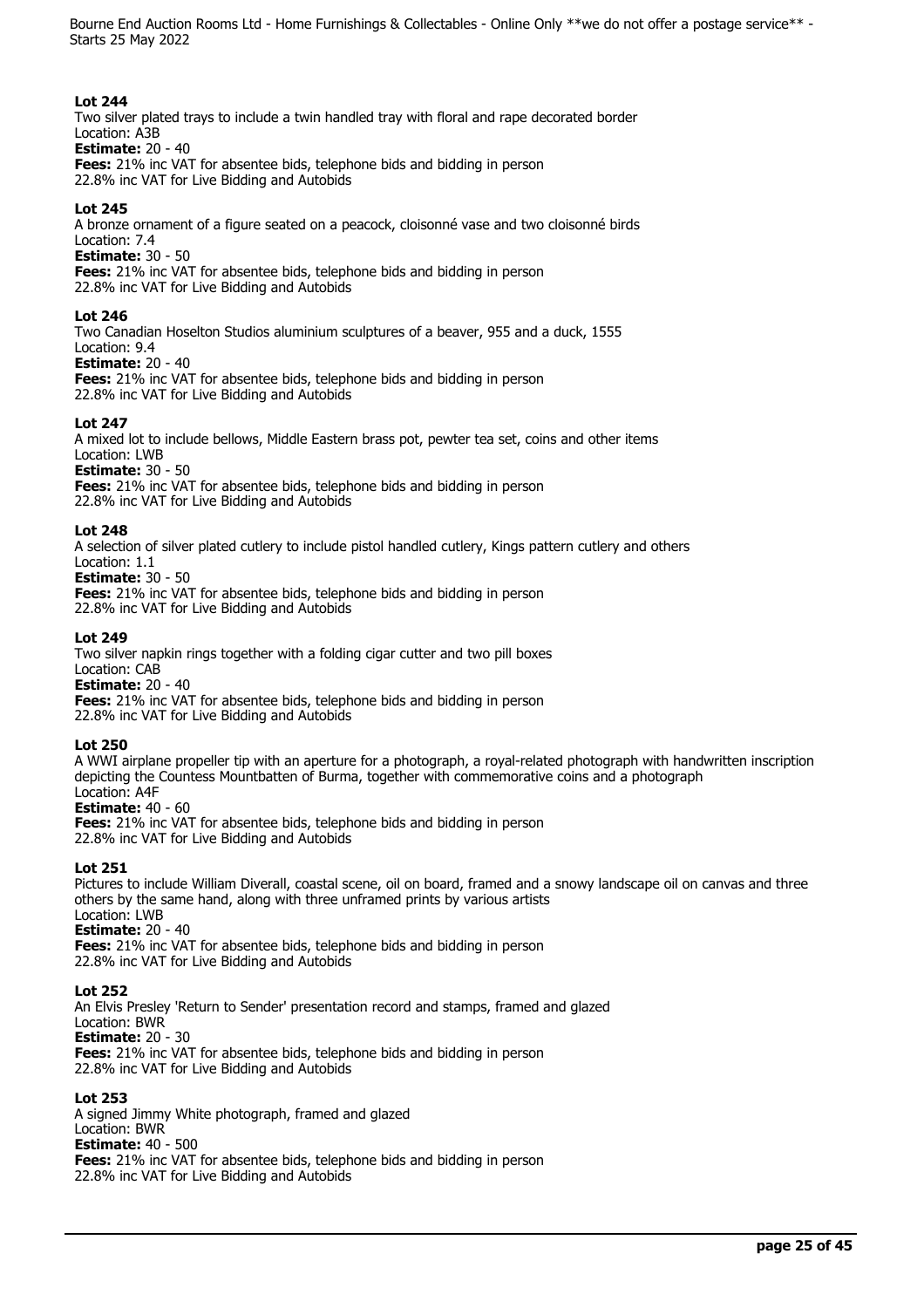#### **Lot 254**

An Elvis Presley 'Love Elvis' gold record disc presentation, framed and glazed

Location: BWR **Estimate:** 20 - 40

**Fees:** 21% inc VAT for absentee bids, telephone bids and bidding in person 22.8% inc VAT for Live Bidding and Autobids

# **Lot 255**

A quantity of soul, R&B and dance 7" singles

Location: A1M **Estimate:** 20 - 30

**Fees:** 21% inc VAT for absentee bids, telephone bids and bidding in person 22.8% inc VAT for Live Bidding and Autobids

# **Lot 256**

Twentieth century ornaments to include Wedgwood Jasperware trinket dishes, two commemorative coin dishes, Delft items and an Allertons ceramic pepper pot in the form of a gent Location A4F

# **Estimate:** 20 - 30

**Fees:** 21% inc VAT for absentee bids, telephone bids and bidding in person 22.8% inc VAT for Live Bidding and Autobids

# **Lot 257**

A group of pictures to include framed embroidered bird scenes, together with a modern wall clock, Location: SL **Estimate:** 20 - 30

**Fees:** 21% inc VAT for absentee bids, telephone bids and bidding in person 22.8% inc VAT for Live Bidding and Autobids

# **Lot 258**

Garden hand-tools to include a snow shovel, hoes, a rack, a saw and a cast iron cooking pot together with a Jiffy upright clothes steamer

Location: G

**Estimate:** 20 - 40

**Fees:** 21% inc VAT for absentee bids, telephone bids and bidding in person 22.8% inc VAT for Live Bidding and Autobids

# **Lot 259**

A vintage gents stainless steel Automatic Bulova Super Seville Day and Date wristwatch having a gold coloured dial with set white stone hour markers, date aperture at 3 o' clock and date to 12 o' clock, 25 jewel Automatic movement on a stainless steel bracelet, 36mm, together with a vintage gents Longines Automatic in a stainless steel case with baton hour markers, without strap, 35mm

Location: CAB

# **Estimate:** 30 - 50

**Fees:** 21% inc VAT for absentee bids, telephone bids and bidding in person 22.8% inc VAT for Live Bidding and Autobids

# **Lot 260**

Mid to late 19th century household ceramics, glass and ornaments to include china models of animals and two Murano fish Location RWM

**Estimate:** 20 - 30

**Fees:** 21% inc VAT for absentee bids, telephone bids and bidding in person 22.8% inc VAT for Live Bidding and Autobids

# **Lot 261**

After Jack Vettriano - Bluebird at Bonneville - an oil painting on canvas laid on board, a copy depicting Malcolm Campbell's land speed record car in a desert scene surrounded by officials at Bonneville Salt Flats in Utah, the original was commissioned by Terence Conran's Bluebird Gastrodome in 1997, 56cm x 80.5cm framed Location: RWF **Estimate:** 100 - 200

**Fees:** 21% inc VAT for absentee bids, telephone bids and bidding in person 22.8% inc VAT for Live Bidding and Autobids

# **Lot 262**

P F Tunstill - view of Windsor Castle from the bank of the River Thames, oil painting on canvas, signed, 61cm x 91cm in gilt frame Location: RWM

# **Estimate:** 30 - 40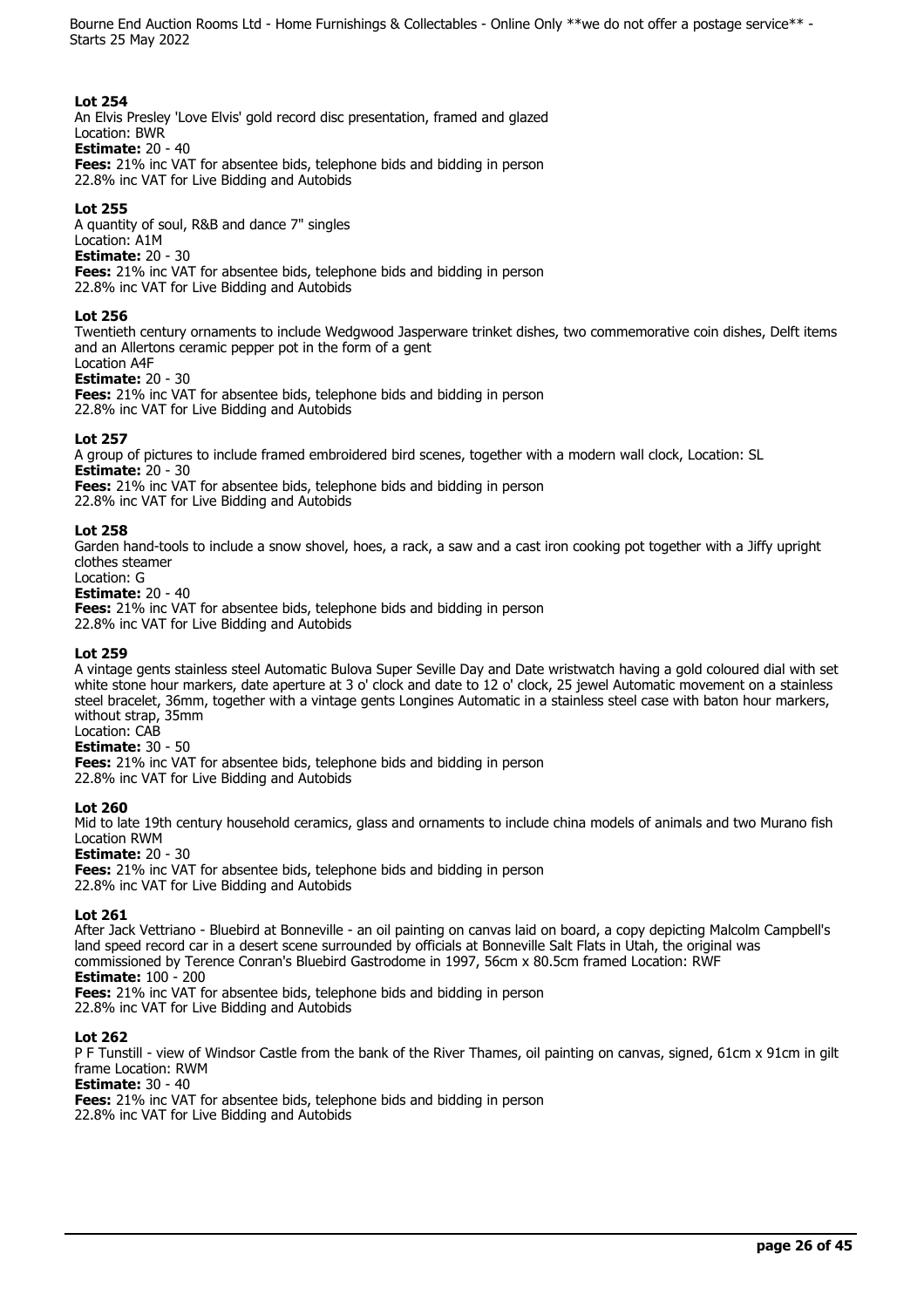#### **Lot 263**

A folding wooden Viking chair, a machine woven runner 143cm x 93cm, a hammock and a vintage wooden sledge Location: BWR

#### **Estimate:** 20 - 40

**Fees:** 21% inc VAT for absentee bids, telephone bids and bidding in person 22.8% inc VAT for Live Bidding and Autobids

# **Lot 264**

A Victorian yellow/green painted mahogany chest of five drawers 106.5cm x 103cm x 49cm

Location: G

**Estimate:** 30 - 50

**Fees:** 21% inc VAT for absentee bids, telephone bids and bidding in person

22.8% inc VAT for Live Bidding and Autobids

# **Lot 265**

Mixed small furniture to include a 1930s folding card table with mauve baize top, four wood and Bakelite foldaway ashtray and chips receptacles, cabriole legs and pad feet, a reproduction inlaid mahogany magazine rack/table, retro lightwood bedside cabinet, and an oak occasional table

# Location: A4M

**Estimate:** 25 - 40

**Fees:** 21% inc VAT for absentee bids, telephone bids and bidding in person

22.8% inc VAT for Live Bidding and Autobids

# **Lot 266**

Furniture to include a lightwood two tier tea trolley with hinged top, square legs on oversized wheels, a barley twist oak table, and a faux ivory veneered and crackle effect pedestal wine table with octagonal top Location: A4F

**Estimate:** 20 - 30

**Fees:** 21% inc VAT for absentee bids, telephone bids and bidding in person 22.8% inc VAT for Live Bidding and Autobids

# **Lot 267**

Edwardian inlaid mahogany two cupboard door wash stand on square tapering legs, porcelain castors, along with a two tier swivel and fold top tea trolley with lift-out tray undertier, a quarter veneered walnut oval occasional table on elliptical legs and pad feet

Location: ROS/RAB

**Estimate:** 20 - 40

**Fees:** 21% inc VAT for absentee bids, telephone bids and bidding in person 22.8% inc VAT for Live Bidding and Autobids

# **Lot 268**

A yew wood twin pedestal writing desk with inset leather scriber, one long drawer flanked by two short frieze drawers, pedestal each with three drawers on bracket feet 77cm x 122cm x 59cm, along with a desk top with hinged cylinder compartment flanked by three drawers to each side Location: A1F

**Estimate:** 30 - 50

**Fees:** 21% inc VAT for absentee bids, telephone bids and bidding in person 22.8% inc VAT for Live Bidding and Autobids

# **Lot 269**

Two mid-century chests of four drawers, and a nest of three tables with inset glass tops, the smallest having a cane and wood undertier Location: A2M/A1F/RAF

**Estimate:** 20 - 30

**Fees:** 21% inc VAT for absentee bids, telephone bids and bidding in person 22.8% inc VAT for Live Bidding and Autobids

# **Lot 270**

A vintage wooden artist's easel Location: A1F **Estimate:** 25 - 40 **Fees:** 21% inc VAT for absentee bids, telephone bids and bidding in person 22.8% inc VAT for Live Bidding and Autobids

# **Lot 271**

An Edwardian mahogany demi lune card table, the foldover top with gadroon moulded edge, inset blue baize, on square tapering legs with spade feet, 75cm h x 78cm diameter x 39cm when unextended (78cm when extended) Location: A3B

# **Estimate:** 25 - 40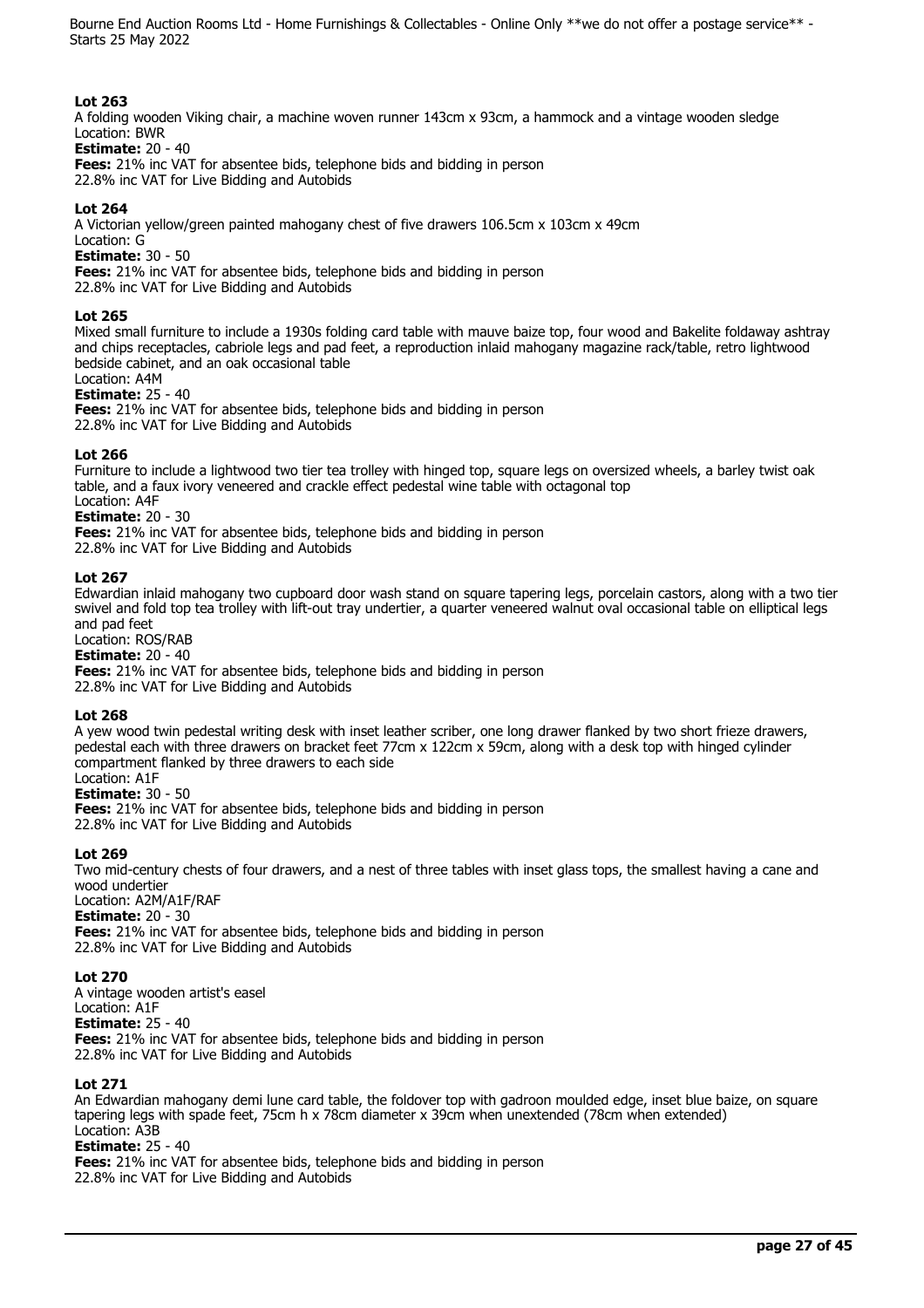# **Lot 272**

Two framed and glazed posters Champagne De Castellane after those held in the collection of Champagne de Castellane, printed by Joseph Charles, Paris

#### Location: LWM **Estimate:** 25 - 40

**Fees:** 21% inc VAT for absentee bids, telephone bids and bidding in person 22.8% inc VAT for Live Bidding and Autobids

# **Lot 273**

A collection of nineteen framed and glazed assorted British comics from the 1920s-60s, to include the Valliant, Eagle, Champion, Magnet, The Dandy, Huckleberry Hound Weekly and The Topper, along with an unframed Lion dated w/e August 9 1952 Location: BWR

# **Estimate:** 50 - 80

**Fees:** 21% inc VAT for absentee bids, telephone bids and bidding in person 22.8% inc VAT for Live Bidding and Autobids

# **Lot 274**

An assorted collection of American comics, mostly from 1950s/60s to include Crime Does Not Pay, Crime Suspense Stories, Dick Tracy and Crime Exposed (some bagged and boarded) approximately 86 Location: A3B

# **Estimate:** 40 - 80

**Fees:** 21% inc VAT for absentee bids, telephone bids and bidding in person 22.8% inc VAT for Live Bidding and Autobids

# **Lot 275**

A collection of Rupert annuals from 1940s-2000s to include The Monster Rupert, The New Rupert and others, approximately 60

# Location: A4M

**Estimate:** 30 - 60 **Fees:** 21% inc VAT for absentee bids, telephone bids and bidding in person 22.8% inc VAT for Live Bidding and Autobids

# **Lot 276**

A pair of Japanese dragon and Phoenix cloisonne vases, a Himalayan salt lamp, a child's Lani mandolin, a Smiths clock and an anniversary clock

# Location: A1F

**Estimate:** 40 - 80 **Fees:** 21% inc VAT for absentee bids, telephone bids and bidding in person 22.8% inc VAT for Live Bidding and Autobids

# **Lot 277**

Collectables to include carbine bicycle lamp, an inkwell made from musket balls, and a 1943 gun shell

Location: FSR **Estimate:** 25 - 40

**Fees:** 21% inc VAT for absentee bids, telephone bids and bidding in person

22.8% inc VAT for Live Bidding and Autobids

# **Lot 278**

Various modern electrical items to include mobile phones, cameras and other items Location: RWM **Estimate:** 30 - 60 **Fees:** 21% inc VAT for absentee bids, telephone bids and bidding in person 22.8% inc VAT for Live Bidding and Autobids

# **Lot 279**

Two sets of cigarette cards, Charles Dickens caricatures and film stars, Felix Fabian prints, and Martin Honeysett prints Location: RAF

**Estimate:** 0 - 0

**Fees:** 21% inc VAT for absentee bids, telephone bids and bidding in person 22.8% inc VAT for Live Bidding and Autobids

# **Lot 280**

Sports equipment to include tennis racquets, cricket bats and other items , along with a boxed Aquaforce filter and waterfall pump Location: 1.5

# **Estimate:** 20 - 30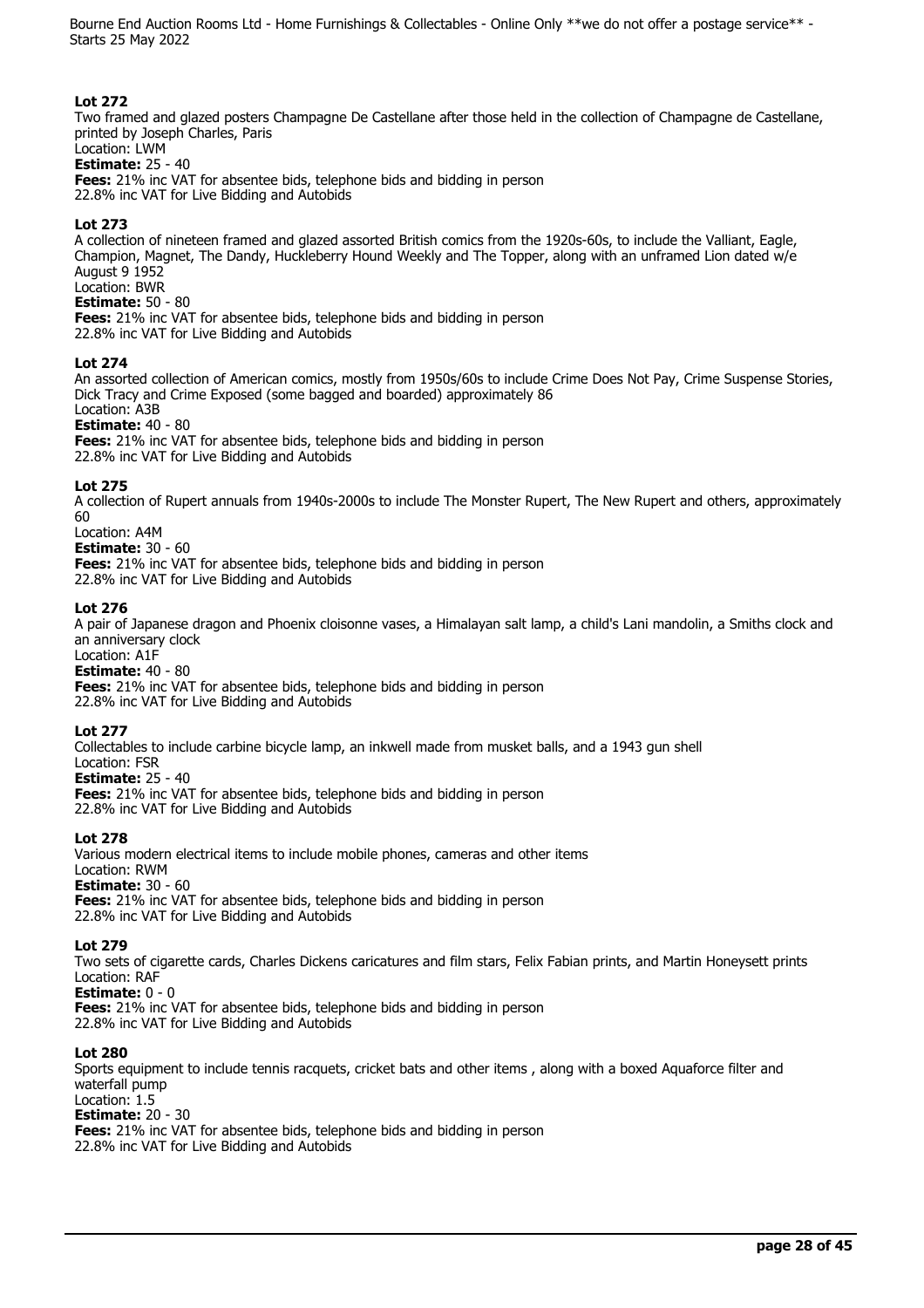#### **Lot 281**

A glazed wooden cased chemist's scales Location: RAF **Estimate:** 20 - 30 **Fees:** 21% inc VAT for absentee bids, telephone bids and bidding in person 22.8% inc VAT for Live Bidding and Autobids

#### **Lot 282**

A Globe Wernicke three-section bookcase 115cm x 85cm x 28cm Location: RAF

**Estimate:** 140 - 160

**Fees:** 21% inc VAT for absentee bids, telephone bids and bidding in person

22.8% inc VAT for Live Bidding and Autobids

#### **Lot 283**

A contemporary pine side cabinet, the overhanging cornice over twin astrigal glazed display doors with two internal shelves, over a base of two short drawers and twin cupboard doors with white glazed porcelain bun handles, on bracket feet 198cm x 138cm x 48cm

# Location: G

**Estimate:** 60 - 100 **Fees:** 21% inc VAT for absentee bids, telephone bids and bidding in person 22.8% inc VAT for Live Bidding and Autobids

#### **Lot 284**

A Mountfield Blue OHV lawnmower Location: G **Estimate:** 30 - 40 **Fees:** 21% inc VAT for absentee bids, telephone bids and bidding in person 22.8% inc VAT for Live Bidding and Autobids

#### **Lot 285**

An iron folding garden table and two matching chairs, each with mosaic slate top, seats and backs inset Location: G

#### **Estimate:** 60 - 80

**Fees:** 21% inc VAT for absentee bids, telephone bids and bidding in person 22.8% inc VAT for Live Bidding and Autobids

# **Lot 286**

A green painted aluminium garden table and four matching chairs Location: G **Estimate:** 60 - 100 **Fees:** 21% inc VAT for absentee bids, telephone bids and bidding in person 22.8% inc VAT for Live Bidding and Autobids

# **Lot 287**

A mahogany George III chest (top of a chest on chest) with four graduated drawers, brass swan neck handles and brass side carrying handles 103cm x 122cm x 57cm

# Location: G

**Estimate:** 30 - 50

**Fees:** 21% inc VAT for absentee bids, telephone bids and bidding in person 22.8% inc VAT for Live Bidding and Autobids

#### **Lot 288**

An Edwardian inlaid mahogany display cabinet with twin arched astrigal glazed display doors, glazed sides and two internal shelves 127cm x 107cm x 36cm

# Location: G

**Estimate:** 20 - 30 **Fees:** 21% inc VAT for absentee bids, telephone bids and bidding in person 22.8% inc VAT for Live Bidding and Autobids

#### **Lot 289**

A British Raj Colonial teak stick bench bought from William Sheppee, with a panelled back and sides with a box base 98cm x 146cm x 75cm

# Location: G

**Estimate:** 120 - 180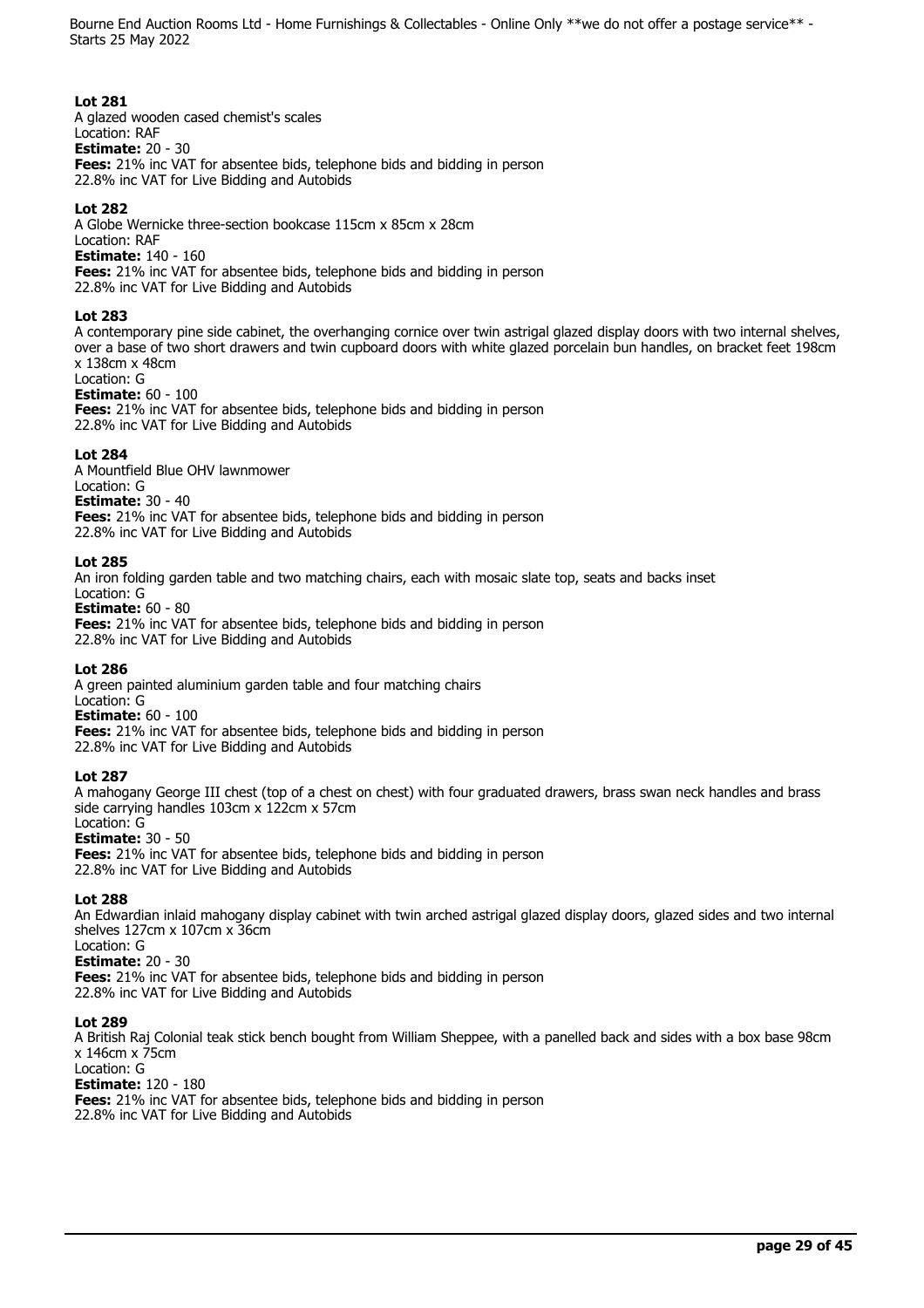#### **Lot 290**

Victorian mahogany upholstered nursing chair, overstuffed seat, and button back with carved decoration below, on turned front legs and sabre back legs

#### Location: A3B **Estimate:** 20 - 30

**Fees:** 21% inc VAT for absentee bids, telephone bids and bidding in person 22.8% inc VAT for Live Bidding and Autobids

#### **Lot 291**

A Fullers style earth gun type of which were used in the film industry during the 1950/60's Location: A4M

#### **Estimate:** 70 - 100

**Fees:** 21% inc VAT for absentee bids, telephone bids and bidding in person 22.8% inc VAT for Live Bidding and Autobids

#### **Lot 292**

Two silver photo frames to include one with ribbon decoration, hallmarked Birmingham 1909 Location: R2.1

#### **Estimate:** 30 - 50

**Fees:** 21% inc VAT for absentee bids, telephone bids and bidding in person 22.8% inc VAT for Live Bidding and Autobids

#### **Lot 293**

Three pocket watches to include a Victorian silver fob watch Location: CAB

**Estimate:** 30 - 50

**Fees:** 21% inc VAT for absentee bids, telephone bids and bidding in person 22.8% inc VAT for Live Bidding and Autobids

#### **Lot 294**

Four early to mid 20th century cased Singer sewing machines to include serial EC571027

Location: A4B **Estimate:** 30 - 50

**Fees:** 21% inc VAT for absentee bids, telephone bids and bidding in person 22.8% inc VAT for Live Bidding and Autobids

#### **Lot 295**

Two limited edition large Italian vases singed A.Batiguaui Location: LWB

**Estimate:** 30 - 40 **Fees:** 21% inc VAT for absentee bids, telephone bids and bidding in person 22.8% inc VAT for Live Bidding and Autobids

#### **Lot 296**

Corgi Toys - a boxed A/F Corgi Gift Set 10, Tank Transporter and Centurion MKIII Tank Location: 7:2 **Estimate:** 20 - 40 **Fees:** 21% inc VAT for absentee bids, telephone bids and bidding in person 22.8% inc VAT for Live Bidding and Autobids

**Lot 297** 

A cased set of two Concorde - The final farewell gilt enamel medals together with Concorde boarding pass and certificates of authenticity, in fitted case for four medals Location: 6:4

# **Estimate:** 25 - 40

**Fees:** 21% inc VAT for absentee bids, telephone bids and bidding in person 22.8% inc VAT for Live Bidding and Autobids

# **Lot 298**

A pair of large Limoges twin handled vase, inscribe to the base 'Peint a la Main', together with a pair of Chamberlain Worcester Victorian vases Location: 7.2

# **Estimate:** 50 - 80

**Fees:** 21% inc VAT for absentee bids, telephone bids and bidding in person 22.8% inc VAT for Live Bidding and Autobids

# **Lot 299**

Two silver condiments with blue glass liners, and a set of silver plated fish knives and forks Location: A4M **Estimate:** 40 - 50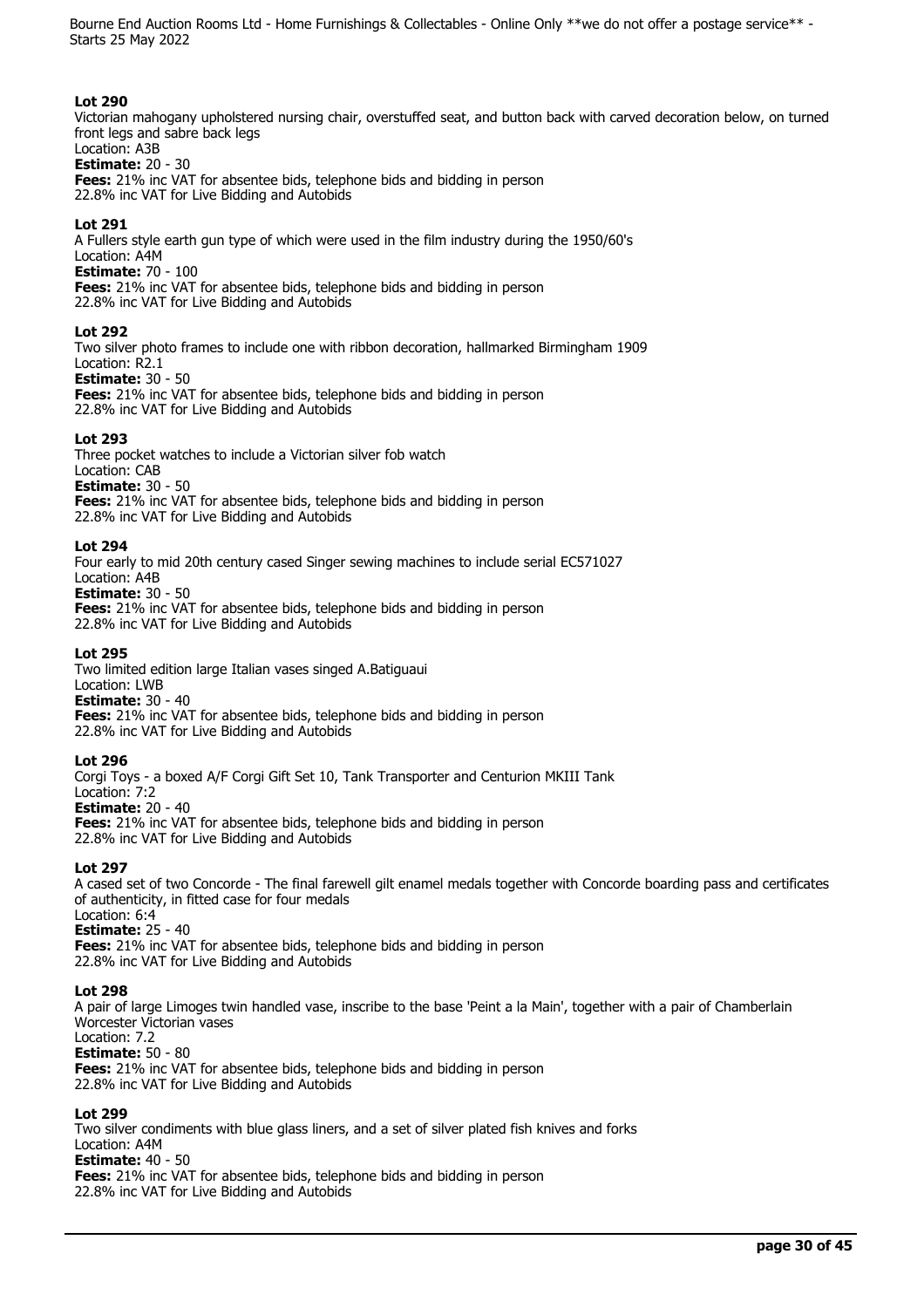#### **Lot 300**

A scale model milk cart with a red cart, a man, horse and milk crates boxed A/F Location: 9.3

**Estimate:** 30 - 50

**Fees:** 21% inc VAT for absentee bids, telephone bids and bidding in person 22.8% inc VAT for Live Bidding and Autobids

# **Lot 301**

Star Wars - eight issues of The Star Wars official figure collection, to include Anakin Skywalker, Gamorrean and others Location: 6.4

**Estimate:** 20 - 30

**Fees:** 21% inc VAT for absentee bids, telephone bids and bidding in person

22.8% inc VAT for Live Bidding and Autobids

# **Lot 302**

Mixed commemorative ceramics to include Royal Doulton WWII RAF pictorial plates some boxed, along with hunting scenes together with Danbury Mint horse racing legends cups Location: 2:3

# **Estimate:** 20 - 40

**Fees:** 21% inc VAT for absentee bids, telephone bids and bidding in person 22.8% inc VAT for Live Bidding and Autobids

# **Lot 303**

A set of six Royal Doulton tumblers, and another set of six tumblers, each with line cut decoration

Location: LWM **Estimate:** 20 - 40

**Fees:** 21% inc VAT for absentee bids, telephone bids and bidding in person

22.8% inc VAT for Live Bidding and Autobids

# **Lot 304**

A selection of loose toy model cars, mainly Dinky and Corgi, to include military toys, planes, Triang truck and others Location: LWB

**Estimate:** 50 - 80

**Fees:** 21% inc VAT for absentee bids, telephone bids and bidding in person 22.8% inc VAT for Live Bidding and Autobids

# **Lot 305**

A collection of loose Meccano with instructions

Location: A2B

**Estimate:** 20 - 40 **Fees:** 21% inc VAT for absentee bids, telephone bids and bidding in person 22.8% inc VAT for Live Bidding and Autobids

# **Lot 306**

A late Victorian walnut dressing table having three mirrors and drawers below, 162cm h x 92cm w, together with a Victorian pine chest having a cushion moulded drawer above two short and three long drawers, 123cm h x 20cm w Location: A1M

# **Estimate:** 20 - 40

**Fees:** 21% inc VAT for absentee bids, telephone bids and bidding in person 22.8% inc VAT for Live Bidding and Autobids

# **Lot 307**

Mid 20th Century Boy Scouts and Girl's Brigade - accessories to include a woggle, 2 belts, mixed knives and a cap, id 20th Century Girl's Brigade, 1st Flackwell Heath group, accessories to include a black felt bowler style hat, a tie with badge, cloth badges and 4 pairs of gloves, together with an early 20th Century black silk fan A/F with gold metallic embroidery together with a small Oriental black lacquered money box with gold painted images to the lid, a small vintage stole, a treen clothes brush, 3 small purses and an aurora borealis necklace Location: BWR

# **Estimate:** 20 - 40

**Fees:** 21% inc VAT for absentee bids, telephone bids and bidding in person

22.8% inc VAT for Live Bidding and Autobids

# **Lot 308**

Dorothy E.G. Wollard - an engraving of a rural gate to the foreground and a church in the background, 15cm x 13cm, signed lower left hand corner together with a 1920's Lindley Horford engraving of a snow scene Location: RWM

# **Estimate:** 20 - 30

**Fees:** 21% inc VAT for absentee bids, telephone bids and bidding in person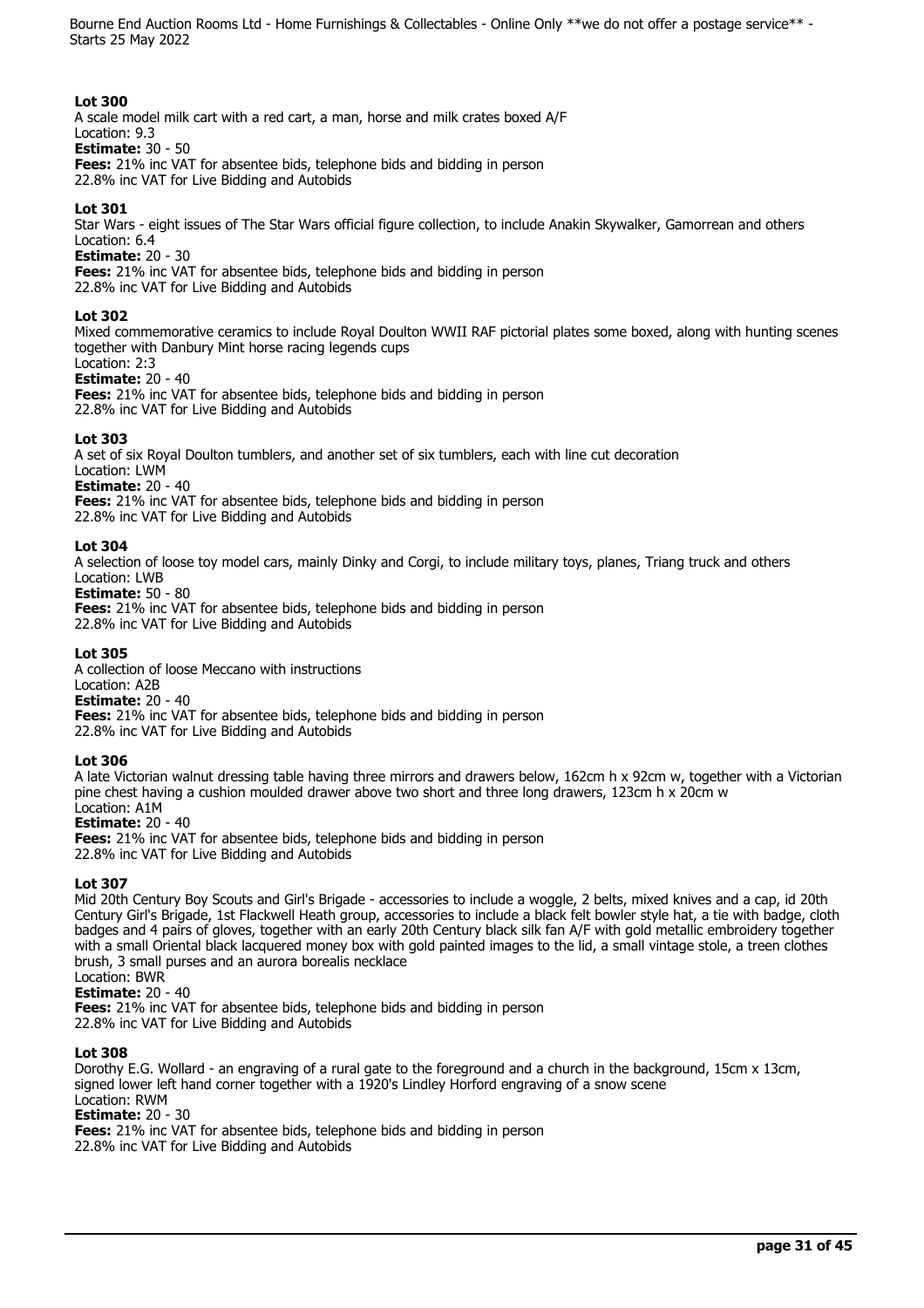#### **Lot 309**

Victorian and later newspaper cuttings relating to horse racing, in three albums Location: ROS **Estimate:** 20 - 30 **Fees:** 21% inc VAT for absentee bids, telephone bids and bidding in person 22.8% inc VAT for Live Bidding and Autobids

# **Lot 310**

A mid 20th century light oak chest of three long drawers, a mid 20th century nest of teak tables together with a quantity of books to include a 19th century Dramatic Works and Poems of William Shakespeare by A.Cunningham, and an 1841 The Complete Works of Robert Burns by James Currie M.D, together with a vintage Totopoly game, school boy's stamp albums with a few stamps and other items Location: RAF/RAM/A1F

# **Estimate:** 20 - 40

**Fees:** 21% inc VAT for absentee bids, telephone bids and bidding in person 22.8% inc VAT for Live Bidding and Autobids

# **Lot 311**

Annie Williams - Four unframed, mounted limited edition prints to include 'Welsh Dresser' and 'Leaving Home', signed lower right hand corners

# Location: BWR

**Estimate:** 40 - 60 **Fees:** 21% inc VAT for absentee bids, telephone bids and bidding in person 22.8% inc VAT for Live Bidding and Autobids

#### **Lot 312**

Sealed and loose British commemorative crowns to include approximately 135 1981 HRH Charles and Diana wedding crowns and 100+ 1954 Churchill crowns, Location: A4M

# **Estimate:** 50 - 60

**Fees:** 21% inc VAT for absentee bids, telephone bids and bidding in person 22.8% inc VAT for Live Bidding and Autobids

#### **Lot 313**

A mixed lot to include cased French binoculars, Washington pottery, Maling, lion trinket box, vintage suitcase and other items

Location: 11.4/G

**Estimate:** 20 - 30 **Fees:** 21% inc VAT for absentee bids, telephone bids and bidding in person 22.8% inc VAT for Live Bidding and Autobids

# **Lot 314**

Silver to include a three piece condiment set boxed, and three napkin rings, 133g Location: P

**Estimate:** 50 - 70

**Fees:** 21% inc VAT for absentee bids, telephone bids and bidding in person 22.8% inc VAT for Live Bidding and Autobids

# **Lot 315**

Mixed toys to include Star Wars figures and magazines, Top Trumps, John Cena figure, Teenage Mutant Ninja Turtle, boxed Star Trek figures and others Location: LWB/A2M

# **Estimate:** 30 - 50

**Fees:** 21% inc VAT for absentee bids, telephone bids and bidding in person 22.8% inc VAT for Live Bidding and Autobids

#### **Lot 316**

A small quantity of records to include Jimi Hendrix, The Beatles and Eric Clapton together with a Bruce Springsteen compact disc collection Location: RWM **Estimate:** 20 - 30

**Fees:** 21% inc VAT for absentee bids, telephone bids and bidding in person 22.8% inc VAT for Live Bidding and Autobids

# **Lot 317**

A small quantity of Oriental vases, a pair of soapstone candlesticks, a butterfly wing plate and other items Location: RAM **Estimate:** 25 - 40 **Fees:** 21% inc VAT for absentee bids, telephone bids and bidding in person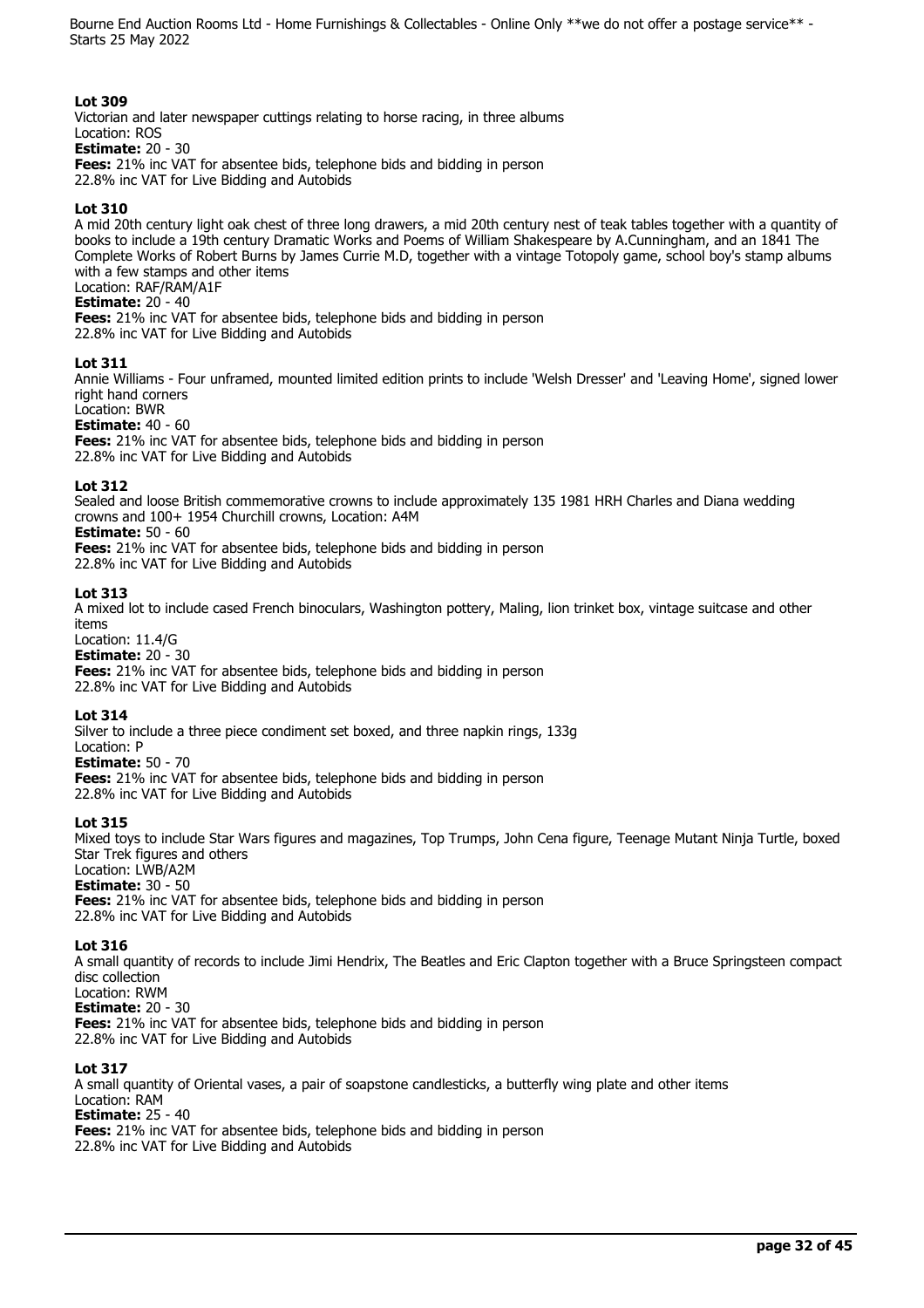#### **Lot 318**

An early 20th century oak Army & Navy smokers cabinet with carved panelled doors over two drawers, an oil on canvas and a Henri Wintermans cigar retailers display case

#### Location: RAB **Estimate:** 50 - 70

**Fees:** 21% inc VAT for absentee bids, telephone bids and bidding in person 22.8% inc VAT for Live Bidding and Autobids

#### **Lot 319**

Binoculars, mobile phones and cameras to include a Zenit-E camera, a Mamiya camera and a pair of Bosch binoculars Location: RWM

#### **Estimate:** 30 - 50

**Fees:** 21% inc VAT for absentee bids, telephone bids and bidding in person 22.8% inc VAT for Live Bidding and Autobids

#### **Lot 320**

Modern costume jewellery to include bangles, bead necklaces, watches and rings together with two early 20th century hand mirrors and other items

# Location: FSR

**Estimate:** 30 - 40

**Fees:** 21% inc VAT for absentee bids, telephone bids and bidding in person 22.8% inc VAT for Live Bidding and Autobids

#### **Lot 321**

Three early 20th jewellery boxes and a small tabletop chest of drawers Location: RAF **Estimate:** 30 - 50 **Fees:** 21% inc VAT for absentee bids, telephone bids and bidding in person 22.8% inc VAT for Live Bidding and Autobids

#### **Lot 322**

A Roland V Drums electronic drum kit having PD-85 dual trigger pad and 4 PD-8 trigger pads, three pedals, a drum stool, six wooden drum sticks to include Nova and Performance Plus, a TD-3 Performance Plus, a TD-3 Percussion Sound Module and other accessories together with a Clarifier RS 501 speaker systems

Location: A1B **Estimate:** 120 - 150

**Fees:** 21% inc VAT for absentee bids, telephone bids and bidding in person 22.8% inc VAT for Live Bidding and Autobids

#### **Lot 323**

Two Aztec design rugs, the larger being hand woven, 210cm x 124cm, and the smaller being machine made, 150cm x 95cm Location: A2M

# **Estimate:** 30 - 60

**Fees:** 21% inc VAT for absentee bids, telephone bids and bidding in person

22.8% inc VAT for Live Bidding and Autobids

# **Lot 324**

A Victorian Wheeler & Wilson Bridgeport Conn, USA W.9 sewing machine together with an onyx games table Location: A3M

**Estimate:** 20 - 30

**Fees:** 21% inc VAT for absentee bids, telephone bids and bidding in person 22.8% inc VAT for Live Bidding and Autobids

# **Lot 325**

An Australian teak slatted garden table with folding trestle supports together with one folding teak chair Location: A1B **Estimate:** 45 - 70

**Fees:** 21% inc VAT for absentee bids, telephone bids and bidding in person 22.8% inc VAT for Live Bidding and Autobids

#### **Lot 326**

The Connoisseur collection, Clarice Cliff by Wedgwood to include Cornwall patter coffee pot, Windbells milk jug and secrets sugar bowl Location: 8.2

# **Estimate:** 20 - 40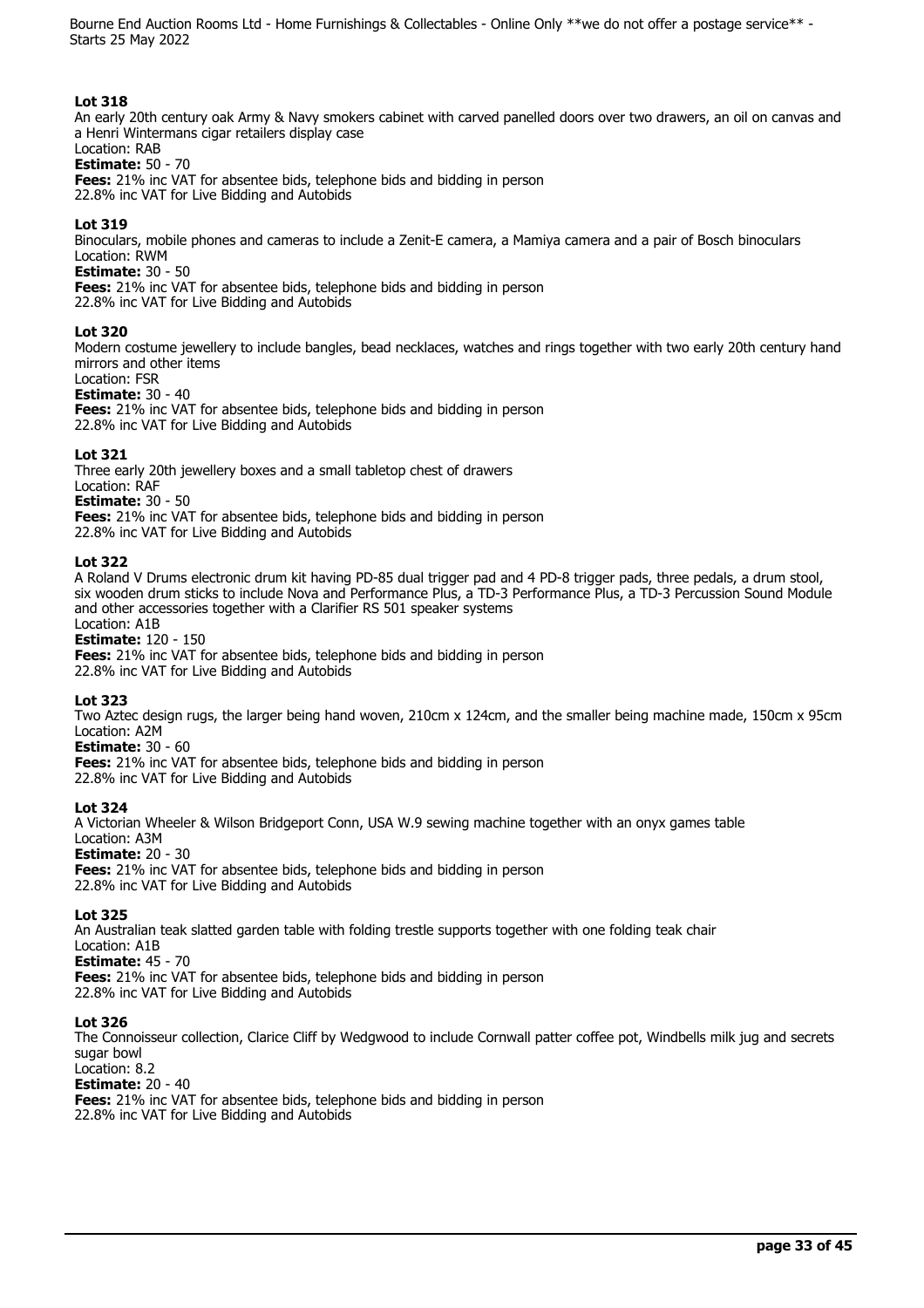# **Lot 327**

A cased Versailles France silver plated canteen of cutlery

Location: A2M **Estimate:** 100 - 150

**Fees:** 21% inc VAT for absentee bids, telephone bids and bidding in person 22.8% inc VAT for Live Bidding and Autobids

# **Lot 328**

A carved stone chess set, in case, some labelled 'Hecho en Mexico'

Location: ROS

**Estimate:** 20 - 30

**Fees:** 21% inc VAT for absentee bids, telephone bids and bidding in person

22.8% inc VAT for Live Bidding and Autobids

# **Lot 329**

A Mixed lot to include an early 20th century mohair teddy bear, together with early 20th century books to include Grimms Fairy Tales and a small framed and glazed picture Location: A1F

# **Estimate:** 30 - 50

**Fees:** 21% inc VAT for absentee bids, telephone bids and bidding in person 22.8% inc VAT for Live Bidding and Autobids

# **Lot 330**

A cased cutlery set to include six silver coffee bean spoons, silver plated spoon and fork set and a set of six stainless steel knives

# Location: 4:4

**Estimate:** 30 - 50

**Fees:** 21% inc VAT for absentee bids, telephone bids and bidding in person

22.8% inc VAT for Live Bidding and Autobids

# **Lot 331**

A cased set of Danbury Mint, Graham Isom racing legends medallion collection (12) Location: A1F **Estimate:** 40 - 60 **Fees:** 21% inc VAT for absentee bids, telephone bids and bidding in person 22.8% inc VAT for Live Bidding and Autobids

# **Lot 332**

Mixed stamps to include The Irish Celebrating the Millennium Collection and others Location: RAF **Estimate:** 20 - 30

**Fees:** 21% inc VAT for absentee bids, telephone bids and bidding in person 22.8% inc VAT for Live Bidding and Autobids

# **Lot 333**

A set of four Angraves conservatory bamboo chairs Location: A3F **Estimate:** 20 - 30 **Fees:** 21% inc VAT for absentee bids, telephone bids and bidding in person 22.8% inc VAT for Live Bidding and Autobids

# **Lot 334**

A mixed collection of coinage and bank notes to include a 1898 shilling, 1942 US 'Liberty Walking' one dollar, 1936 Mercury head dime, 1864 Indian head one cent and others together with 1899 Imperial Russian 50 ruble note, Soviet examples and others along with WWI medal miniatures of Victory medal, British war medal and 1914-15 Star Location: CAB

# **Estimate:** 60 - 80

**Fees:** 21% inc VAT for absentee bids, telephone bids and bidding in person 22.8% inc VAT for Live Bidding and Autobids

# **Lot 335**

An overpainted print in an ornate gilt wood frame together with a mahogany wall hanging mirror and a framed engraving Location: A3B

**Estimate:** 30 - 50

**Fees:** 21% inc VAT for absentee bids, telephone bids and bidding in person 22.8% inc VAT for Live Bidding and Autobids

# **Lot 336**

An enamel Harley-Davidson motor cycles sign, 46cm Location: A4B **Estimate:** 60 - 80 **Fees:** 21% inc VAT for absentee bids, telephone bids and bidding in person 22.8% inc VAT for Live Bidding and Autobids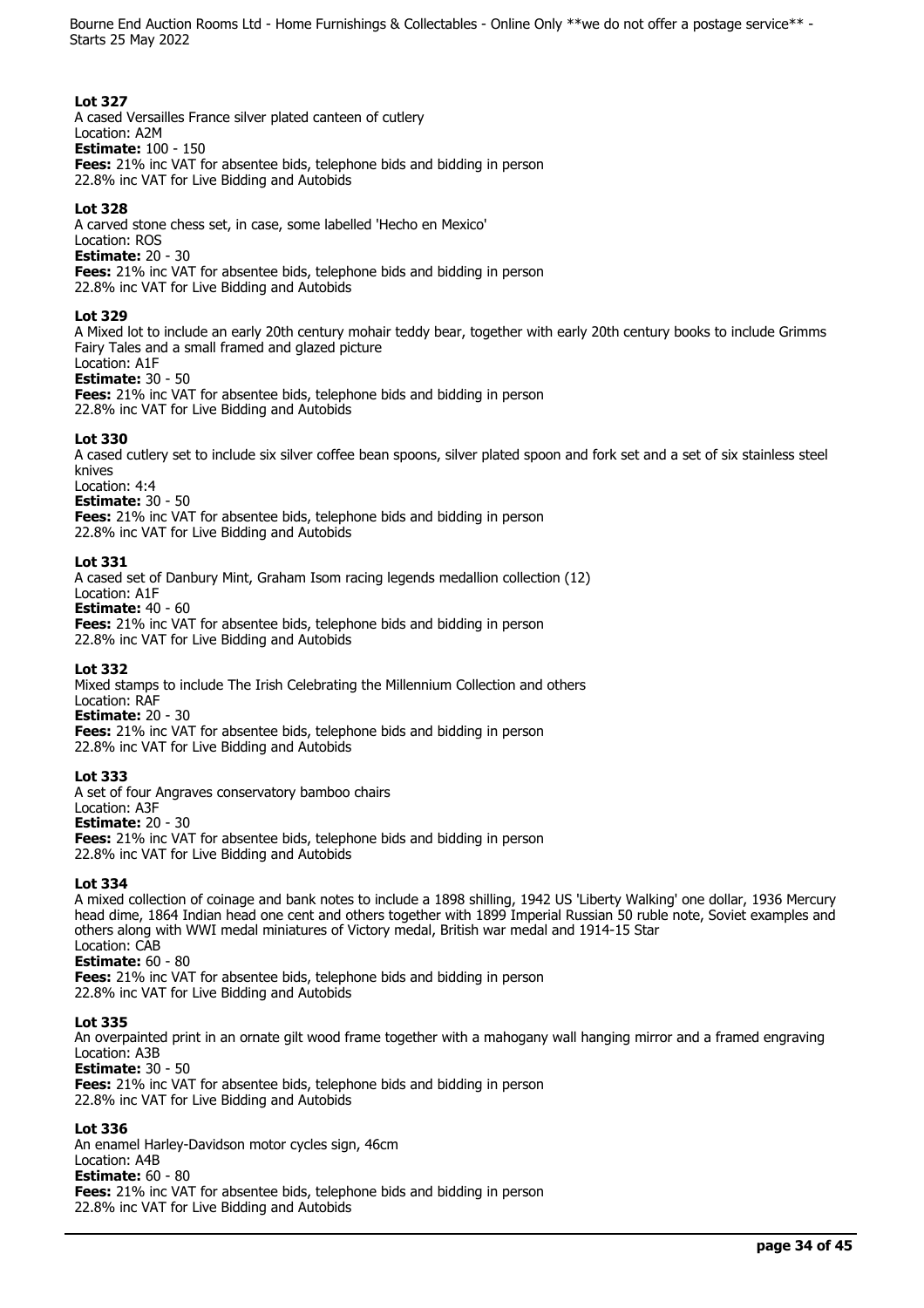# **Lot 337**

An enamel 'Call for Wakefield Castrol Motor Oil Here' sign, 40.5cm Location: A4B

**Estimate:** 60 - 80

**Fees:** 21% inc VAT for absentee bids, telephone bids and bidding in person 22.8% inc VAT for Live Bidding and Autobids

# **Lot 338**

An enamel 'Sinclair Dino Gasoline' sign, 38cm Location: A4B **Estimate:** 60 - 80 **Fees:** 21% inc VAT for absentee bids, telephone bids and bidding in person 22.8% inc VAT for Live Bidding and Autobids

# **Lot 339**

A machine made pink ground rug in the Middle Eastern style, 193cm x 127cm Location: BR **Estimate:** 30 - 60

**Fees:** 21% inc VAT for absentee bids, telephone bids and bidding in person 22.8% inc VAT for Live Bidding and Autobids

# **Lot 340**

A navy ground Chinese carpet, 190cm x 123cm Location: A3B **Estimate:** 30 - 50 **Fees:** 21% inc VAT for absentee bids, telephone bids and bidding in person 22.8% inc VAT for Live Bidding and Autobids

# **Lot 341**

A William IV rosewood fold over card table on a circular column and quadra-foil base, 75cm h x 91cm w Location: BWR

# **Estimate:** 20 - 40

**Fees:** 21% inc VAT for absentee bids, telephone bids and bidding in person 22.8% inc VAT for Live Bidding and Autobids

# **Lot 342**

An early 20th century mahogany sideboard having two carved cupboard doors flanking three central drawers, 87cm h x 168cm w

Location: RAB **Estimate:** 20 - 40

**Fees:** 21% inc VAT for absentee bids, telephone bids and bidding in person 22.8% inc VAT for Live Bidding and Autobids

# **Lot 343**

A Persian design hand woven rug having a central motif and a floral design, 295cm x 185.5cm and a smaller example 179cm x 119cm Location: LAM/LAF **Estimate:** 40 - 60 **Fees:** 21% inc VAT for absentee bids, telephone bids and bidding in person 22.8% inc VAT for Live Bidding and Autobids

**Lot 344** 

Ceramics and glassware to include an Indian Tree pattern tea set, glass bowls and candlesticks Location: stairs **Estimate:** 25 - 40 **Fees:** 21% inc VAT for absentee bids, telephone bids and bidding in person 22.8% inc VAT for Live Bidding and Autobids

# **Lot 345**

A 19th century walnut display bookcase having two glazed doors above two short drawers, two cupboards and inset with four tiles by Minton John Moyr Smith tiles inspired by Lord Tennyson's Idylls of the Kings, 217cm h x 117.5cm w Location: RWB **Estimate:** 100 - 150

**Fees:** 21% inc VAT for absentee bids, telephone bids and bidding in person 22.8% inc VAT for Live Bidding and Autobids

# **Lot 346**

An Indian teak large coffee table with wrought iron supports and on circular formed feet, 43.5cm h x 175cm w Location: RAM

**Estimate:** 30 - 50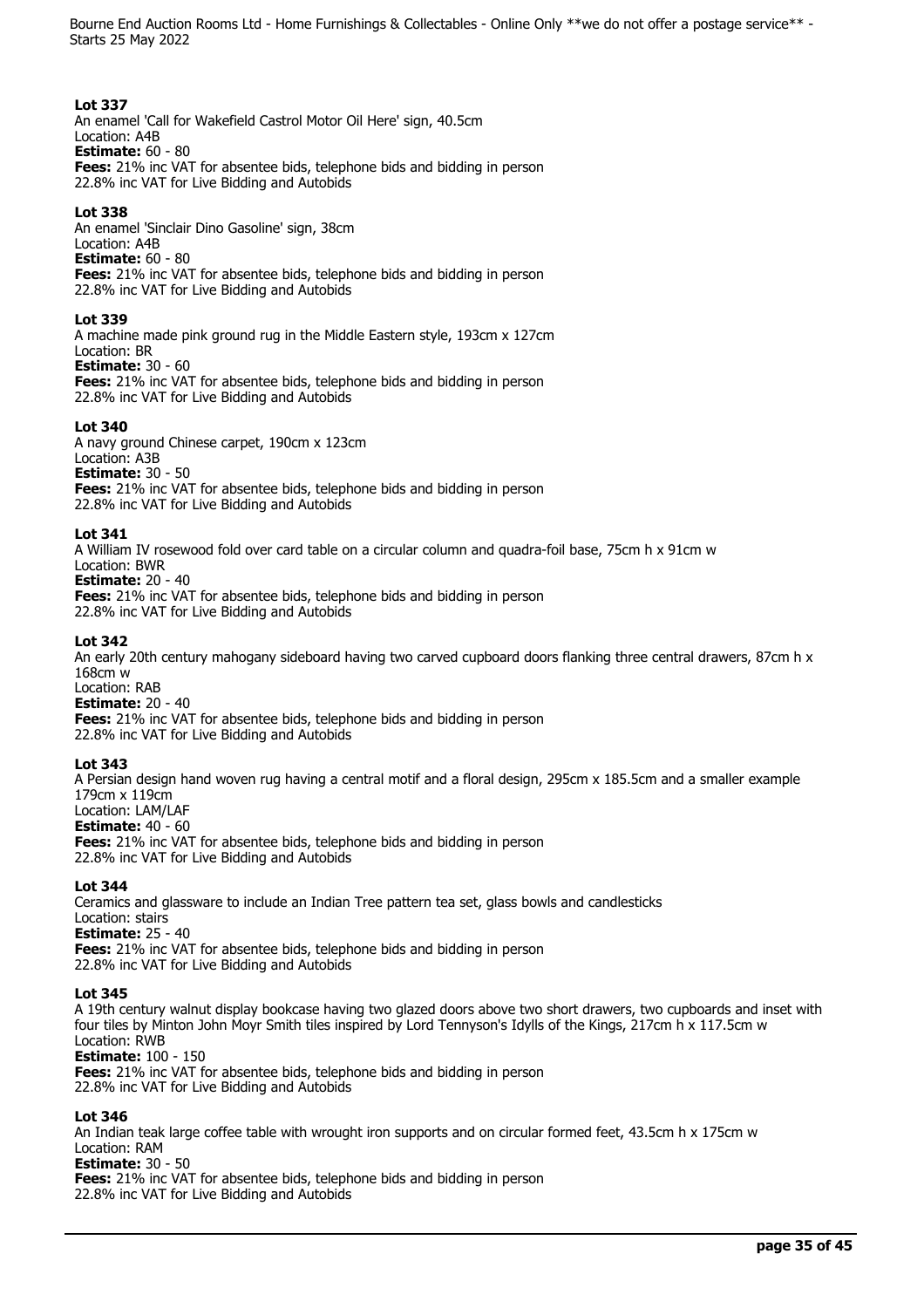#### **Lot 347**

A pair of mid 20th century Ercol style beech armchairs

#### Location: A4F **Estimate:** 30 - 50

**Fees:** 21% inc VAT for absentee bids, telephone bids and bidding in person 22.8% inc VAT for Live Bidding and Autobids

# **Lot 348**

A retro teak Ladderax style system comprising 14 matched shelves, 6 ladders, 28 rods and two larger shelves Location: A3M

**Estimate:** 120 - 180

**Fees:** 21% inc VAT for absentee bids, telephone bids and bidding in person

22.8% inc VAT for Live Bidding and Autobids

# **Lot 349**

A reproduction standard lamp having metal stand and Tiffany style shade

#### Location: RAM **Estimate:** 25 - 40

**Fees:** 21% inc VAT for absentee bids, telephone bids and bidding in person 22.8% inc VAT for Live Bidding and Autobids

# **Lot 350**

A 19th century oak side table, 75cm h x 117cm w x 50cm d

Location: A3M

**Estimate:** 20 - 40

**Fees:** 21% inc VAT for absentee bids, telephone bids and bidding in person 22.8% inc VAT for Live Bidding and Autobids

# **Lot 351**

A late 19th century French carved walnut cabinet with a pair of doors, drawers and twin doors, 213cm h x 149cm w Location: G

# **Estimate:** 50 - 100

**Fees:** 21% inc VAT for absentee bids, telephone bids and bidding in person 22.8% inc VAT for Live Bidding and Autobids

# **Lot 352**

A late Victorian walnut chest of seven drawers with carved ornament, 107cm h x 158cm w Location: G

# **Estimate:** 20 - 30

**Fees:** 21% inc VAT for absentee bids, telephone bids and bidding in person 22.8% inc VAT for Live Bidding and Autobids

# **Lot 353**

A small early 20th century oak chest of three drawers with Bombay front, 67cm h x 74cm w Location: G **Estimate:** 40 - 50 **Fees:** 21% inc VAT for absentee bids, telephone bids and bidding in person 22.8% inc VAT for Live Bidding and Autobids

**Lot 354** 

A 1920's mahogany breakfast bookcase cabinet with a glazed door, flanked by a pair of inlaid doors, 115cm h x 135cm w Location: G

**Estimate:** 30 - 50 **Fees:** 21% inc VAT for absentee bids, telephone bids and bidding in person 22.8% inc VAT for Live Bidding and Autobids

# **Lot 355**

The component parts of three French walnut beds Location: G **Estimate:** 30 - 50 **Fees:** 21% inc VAT for absentee bids, telephone bids and bidding in person 22.8% inc VAT for Live Bidding and Autobids

# **Lot 356**

Sporting related items to include part croquet sets A/F, and a cricket bat Location: G **Estimate:** 40 - 60 **Fees:** 21% inc VAT for absentee bids, telephone bids and bidding in person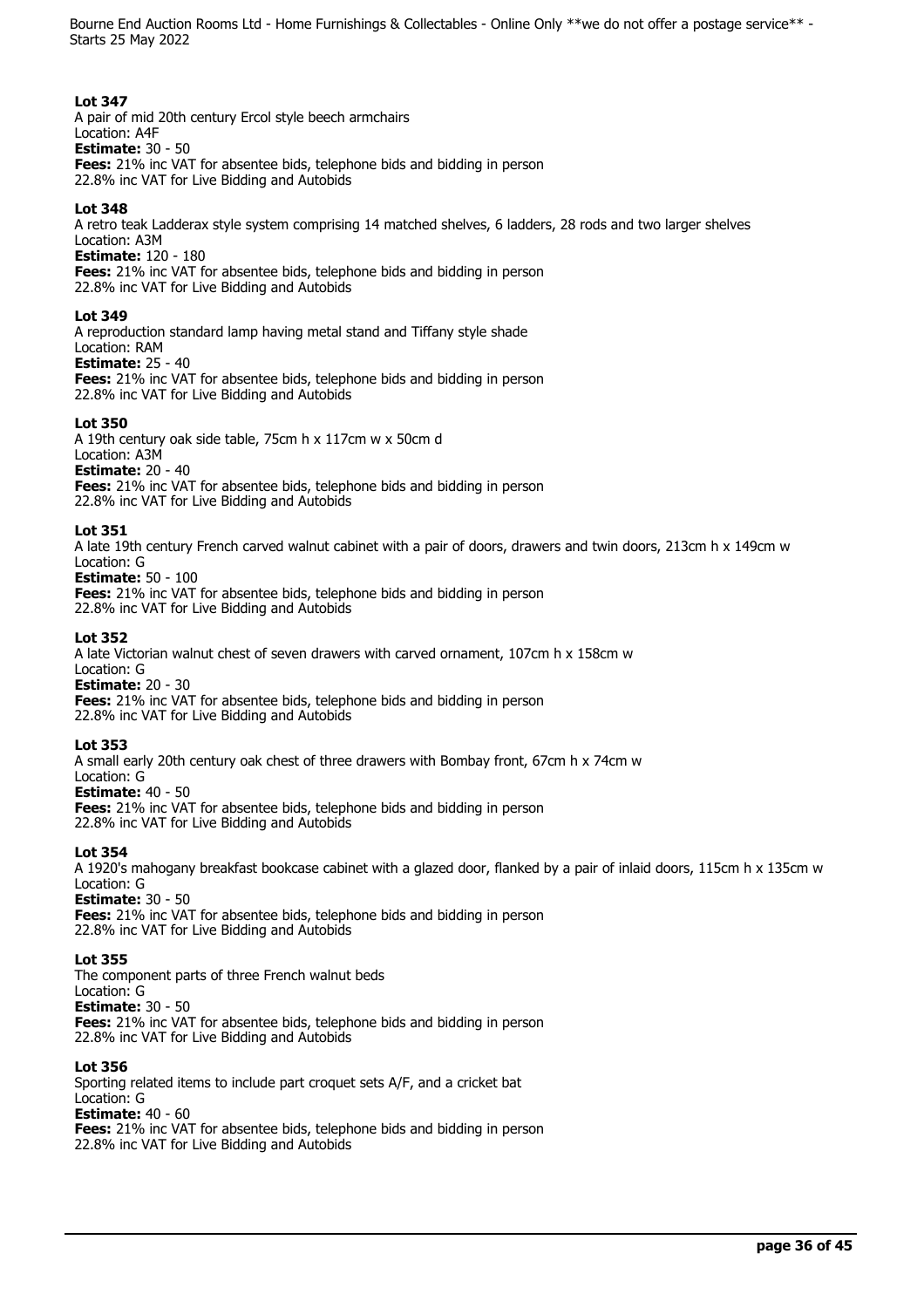# **Lot 357**

A green painted metal wheel barrow Location: G **Estimate:** 20 - 30 **Fees:** 21% inc VAT for absentee bids, telephone bids and bidding in person 22.8% inc VAT for Live Bidding and Autobids

#### **Lot 358**

A Hornby 0 Gauge clockwork train set to include a breakdown van and crane, a 0-4-0 550 locomotive, a trolley wagon and other rolling stock

# Location: SL

**Estimate:** 0 - 0

**Fees:** 21% inc VAT for absentee bids, telephone bids and bidding in person 22.8% inc VAT for Live Bidding and Autobids

#### **Lot 359**

A Victorian mahogany chest of two short and three long drawers with mahogany lining, 124cm h x 119cm w Location: G

#### Location:

**Estimate:** 60 - 100

**Fees:** 21% inc VAT for absentee bids, telephone bids and bidding in person 22.8% inc VAT for Live Bidding and Autobids

#### **Lot 360**

A collectable Original Safety table mounted corkscrew, a press and a slicer Location: G **Estimate:** 40 - 70 **Fees:** 21% inc VAT for absentee bids, telephone bids and bidding in person 22.8% inc VAT for Live Bidding and Autobids

#### **Lot 361**

1930's mainly children's annuals to include Champion Book for Boys, Bobby Bear's 1932 The Wonder Book of Pets and others Location: G

#### **Estimate:** 20 - 30

**Fees:** 21% inc VAT for absentee bids, telephone bids and bidding in person 22.8% inc VAT for Live Bidding and Autobids

# **Lot 362**

A Victorian mahogany framed tub chair on casters Location: G **Estimate:** 20 - 30 **Fees:** 21% inc VAT for absentee bids, telephone bids and bidding in person 22.8% inc VAT for Live Bidding and Autobids

# **Lot 363**

A vintage Manchester United signed football shirt, framed and glazed Location: G **Estimate:** 20 - 40 **Fees:** 21% inc VAT for absentee bids, telephone bids and bidding in person 22.8% inc VAT for Live Bidding and Autobids

#### **Lot 364**

Seventeen hickory shafted golf clubs, mainly putters Location: G **Estimate:** 70 - 100 **Fees:** 21% inc VAT for absentee bids, telephone bids and bidding in person 22.8% inc VAT for Live Bidding and Autobids

# **Lot 365**

A quantity of boxed die cast collectors vehicles to include Days Gone, Oxford die cast, Mobil advertising motor cars and The RAF Ground crew Support set

# Location: A4B

**Estimate:** 70 - 80 **Fees:** 21% inc VAT for absentee bids, telephone bids and bidding in person 22.8% inc VAT for Live Bidding and Autobids

#### **Lot 366**

A Yamaha stereo stacking system with amplifier A-320, cassette deck K220, and a Pioneer stereo tuner, within a hi-fi cabinet Location: G

#### **Estimate:** 20 - 30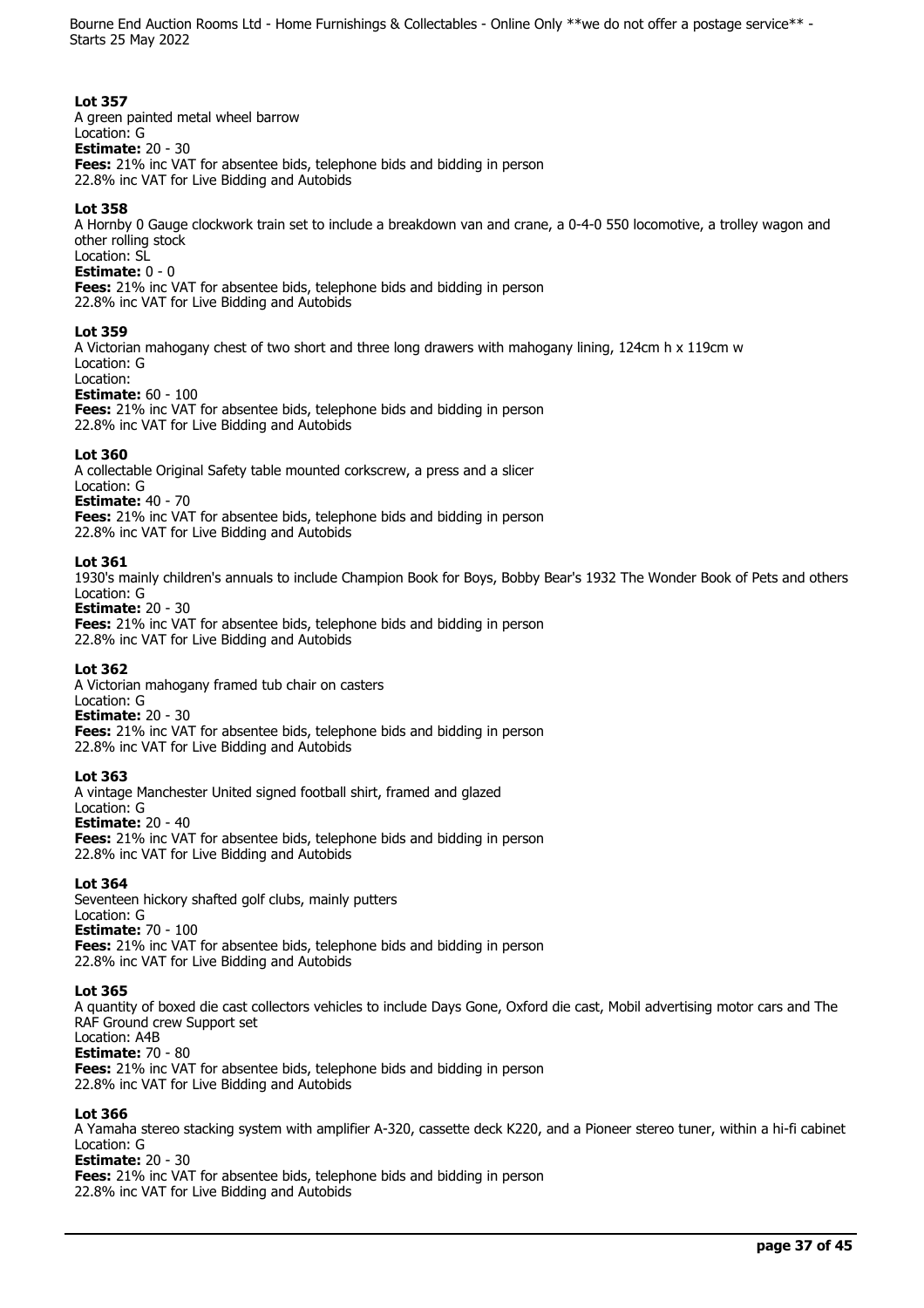#### **Lot 367**

An early to mid-20th century carved oak sideboard, twin cupboard doors with carved diamond and flower head decoration, on turned legs united by square stretchers and block feet

#### Location: G **Estimate:** 25 - 40

**Fees:** 21% inc VAT for absentee bids, telephone bids and bidding in person 22.8% inc VAT for Live Bidding and Autobids

#### **Lot 368**

A modern still life oil on canvas painting in the Dutch style, with a woven basket of fruit, grapes and plums, dish of cherries, oranges, lemons and black grapes with flutes of wine behind on a table, signed indistinctly to lower right, 50cm x 60cm mounted in a gilt frame

# Location: LWB

**Estimate:** 50 - 100

**Fees:** 21% inc VAT for absentee bids, telephone bids and bidding in person 22.8% inc VAT for Live Bidding and Autobids

#### **Lot 369**

A 20th century fire grate and back with a fire crest Location: G **Estimate:** 70 - 80 **Fees:** 21% inc VAT for absentee bids, telephone bids and bidding in person 22.8% inc VAT for Live Bidding and Autobids

#### **Lot 370**

A 19th century Dollond, London three drawer brass and red painted fruitwood telescope Location: A4B **Estimate:** 40 - 60 **Fees:** 21% inc VAT for absentee bids, telephone bids and bidding in person

22.8% inc VAT for Live Bidding and Autobids

#### **Lot 371**

Ceramics to include Royal Doulton Carlton ware, Johnson Bros, and others, along with a tea set, a silver plated tea set and Old English pattern flatware Location: LWB

**Estimate:** 20 - 40

**Fees:** 21% inc VAT for absentee bids, telephone bids and bidding in person 22.8% inc VAT for Live Bidding and Autobids

#### **Lot 372**

An enamel 'Delicious Coca-Cola Refreshes You Best' sign, 30cm Location: A4B

**Estimate:** 60 - 80

**Fees:** 21% inc VAT for absentee bids, telephone bids and bidding in person 22.8% inc VAT for Live Bidding and Autobids

#### **Lot 373**

An enamel 'Drink Coca-Cola Thirst Knows no Season' sign, 45.5cm h x 15cmw Location: A4B **Estimate:** 60 - 80

**Fees:** 21% inc VAT for absentee bids, telephone bids and bidding in person 22.8% inc VAT for Live Bidding and Autobids

# **Lot 374**

An enamel 'Sandeman's Port' Loxton Knight sign, 40.5cm x 57.5cm Location: A4B **Estimate:** 60 - 80 **Fees:** 21% inc VAT for absentee bids, telephone bids and bidding in person 22.8% inc VAT for Live Bidding and Autobids

# **Lot 375**

An enamel Good Year signs, smallest 20cm x 4cm, largest 45.5cm x 13cm Location: A3B **Estimate:** 80 - 150 **Fees:** 21% inc VAT for absentee bids, telephone bids and bidding in person 22.8% inc VAT for Live Bidding and Autobids

#### **Lot 376**

Mixed copper and brassware to include a warming pan, horn A/F, vase, jug and watering can, together with a stainless steel tray Location: LWB **Estimate:** 20 - 30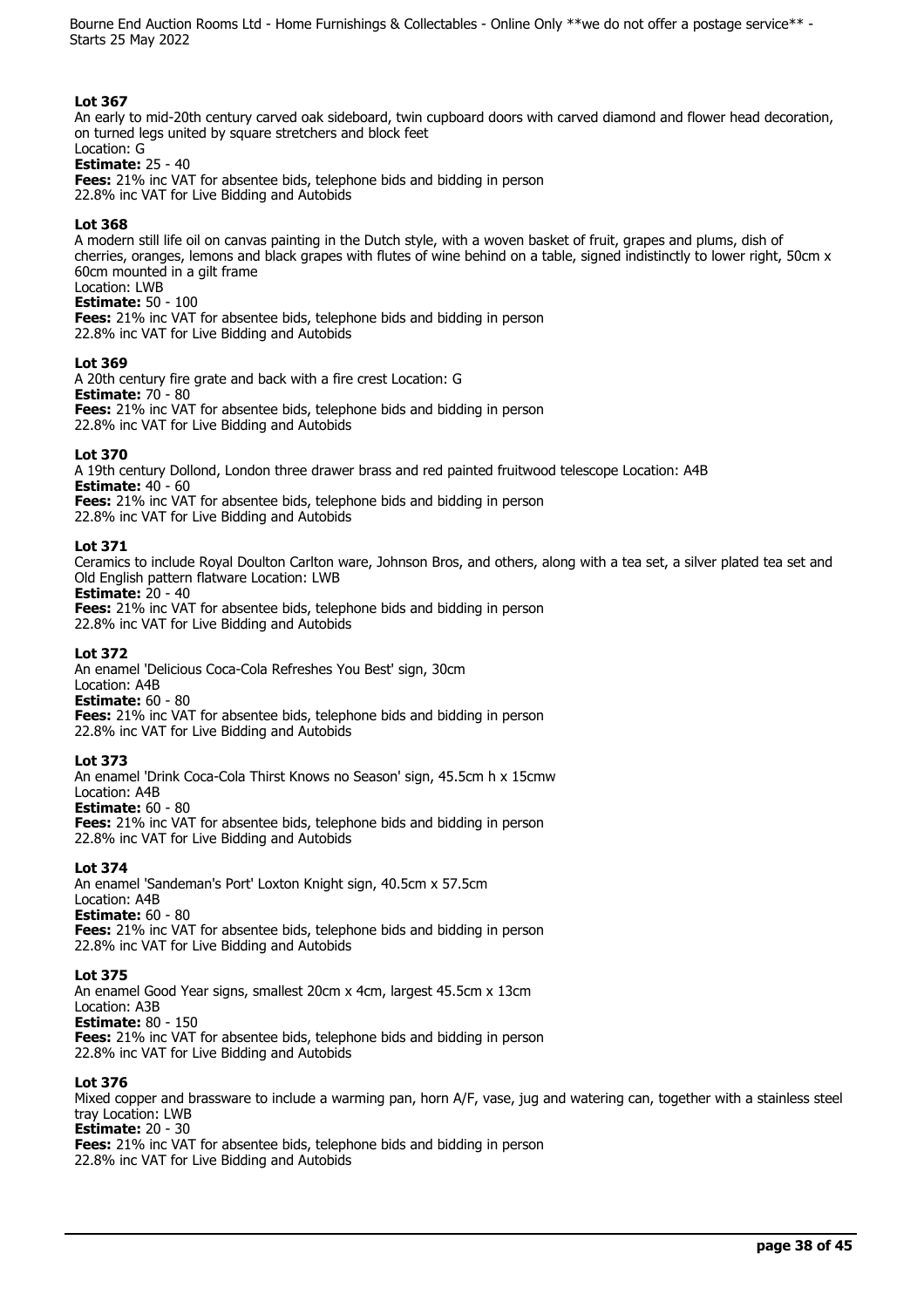#### **Lot 377**

Mixed ceramics A/F to include late 19th century Ridgways Midwinter and others, together with two Lladro figures A/F Location: LWF

**Estimate:** 20 - 40

**Fees:** 21% inc VAT for absentee bids, telephone bids and bidding in person 22.8% inc VAT for Live Bidding and Autobids

# **Lot 378**

Mixed ceramics to include Spode Green Velvet part coffee set, together with The Botanic Gardens items Location: A3B **Estimate:** 20 - 30

**Fees:** 21% inc VAT for absentee bids, telephone bids and bidding in person 22.8% inc VAT for Live Bidding and Autobids

#### **Lot 379**

Parker 61 - a cased set of Parker 61 pens to include a ballpoint pen, together with a propelling pencil Location: CAB **Estimate:** 30 - 50 **Fees:** 21% inc VAT for absentee bids, telephone bids and bidding in person

22.8% inc VAT for Live Bidding and Autobids

# **Lot 380**

A large crucifix with figure of Jesus 150cm h x 100cm w Location: ROS **Estimate:** 30 - 50 **Fees:** 21% inc VAT for absentee bids, telephone bids and bidding in person 22.8% inc VAT for Live Bidding and Autobids

#### **Lot 381**

A group of Victorian and other watercolours, mainly Continental scenes Location: LWM **Estimate:** 40 - 60 **Fees:** 21% inc VAT for absentee bids, telephone bids and bidding in person 22.8% inc VAT for Live Bidding and Autobids

#### **Lot 382**

Three unsigned Victorian watercolours one of a Continental waterway Location: LWF **Estimate:** 40 - 60 **Fees:** 21% inc VAT for absentee bids, telephone bids and bidding in person 22.8% inc VAT for Live Bidding and Autobids

# **Lot 383**

Mixed prints and unsigned watercolours to include an Eton College ménage together with a Victorian gilt wall mirror A/F Location: LWF

**Estimate:** 30 - 60

**Fees:** 21% inc VAT for absentee bids, telephone bids and bidding in person 22.8% inc VAT for Live Bidding and Autobids

# **Lot 384**

Four puppets to include Punch & Judy puppets Location: A4B **Estimate:** 80 - 120 **Fees:** 21% inc VAT for absentee bids, telephone bids and bidding in person

22.8% inc VAT for Live Bidding and Autobids

#### **Lot 385**

A selection of five early 20th century dolls, together with an Edwardian parasol

Location: LWM **Estimate:** 25 - 40

**Fees:** 21% inc VAT for absentee bids, telephone bids and bidding in person 22.8% inc VAT for Live Bidding and Autobids

# **Lot 386**

A selection of mainly mixed photographs, Victorian and later including some military, polytechnic cards, postcards and others Location: A4F

# **Estimate:** 40 - 60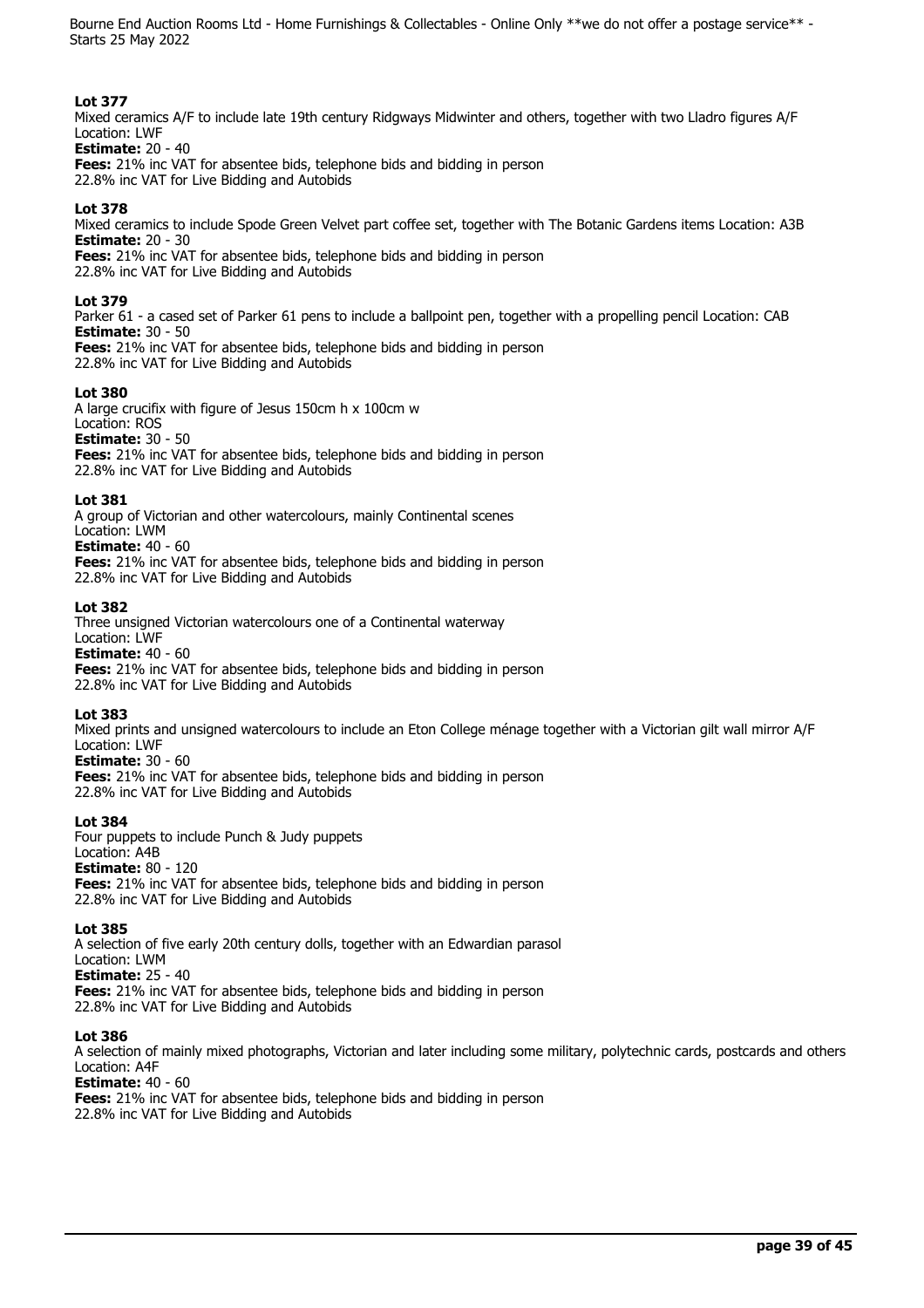# **Lot 387**

Five Victorian photograph albums, together with a Holy Bible Location: ROS

**Estimate:** 40 - 60

**Fees:** 21% inc VAT for absentee bids, telephone bids and bidding in person 22.8% inc VAT for Live Bidding and Autobids

# **Lot 388**

A collection of walking sticks, umbrellas and parasols including a walking stick with a white metal Chinese handle Location: BWL

**Estimate:** 30 - 50

**Fees:** 21% inc VAT for absentee bids, telephone bids and bidding in person

22.8% inc VAT for Live Bidding and Autobids

# **Lot 389**

An enamel 'Castillon Superior Old Brandy' sign in the form of a bottle, 45cm x 11.5cm

#### Location: A4B **Estimate:** 60 - 80

**Fees:** 21% inc VAT for absentee bids, telephone bids and bidding in person 22.8% inc VAT for Live Bidding and Autobids

# **Lot 390**

An enamel 'Breyers Quality Ice cream' sign, 25.5cm x 15cm

Location: A4B

**Estimate:** 30 - 50

**Fees:** 21% inc VAT for absentee bids, telephone bids and bidding in person 22.8% inc VAT for Live Bidding and Autobids

# **Lot 391**

An early 20th century leather clad binoculars and a French black lacquered and brass crucifix together with Hunter binoculars 20 x 50 field 3/No 88592, in a leather carrying case Location: 9.1

# **Estimate:** 30 - 50

**Fees:** 21% inc VAT for absentee bids, telephone bids and bidding in person 22.8% inc VAT for Live Bidding and Autobids

# **Lot 392**

An 18th/19th century English pottery figure group, three male figures around a central pillar, later converted to electricity, mounted on a jade coloured stone base A/F, along with a brass crumb tray, and a 1975 Grosvenor House Antiques Fair Catalogue Location: A2B

**Estimate:** 30 - 60

**Fees:** 21% inc VAT for absentee bids, telephone bids and bidding in person 22.8% inc VAT for Live Bidding and Autobids

# **Lot 393**

A Hornby by Meccano tin plate model train set in part box Location: LWM **Estimate:** 25 - 30 **Fees:** 21% inc VAT for absentee bids, telephone bids and bidding in person 22.8% inc VAT for Live Bidding and Autobids

# **Lot 394**

Twenty hickory shafted golf clubs to include drivers and irons contained in a bag Location: G **Estimate:** 100 - 150

**Fees:** 21% inc VAT for absentee bids, telephone bids and bidding in person 22.8% inc VAT for Live Bidding and Autobids

# **Lot 395**

Fifteen hickory shafted golf clubs to include drivers and irons in a brown leather bag Location: G **Estimate:** 70 - 100 **Fees:** 21% inc VAT for absentee bids, telephone bids and bidding in person

22.8% inc VAT for Live Bidding and Autobids

# **Lot 396**

A Harvey Guzzini style retro pendant ceiling light, silver coloured exterior, white finished interior, 30cm diameter, along with three retro glass lampshades Location: 4:5 **Estimate:** 50 - 70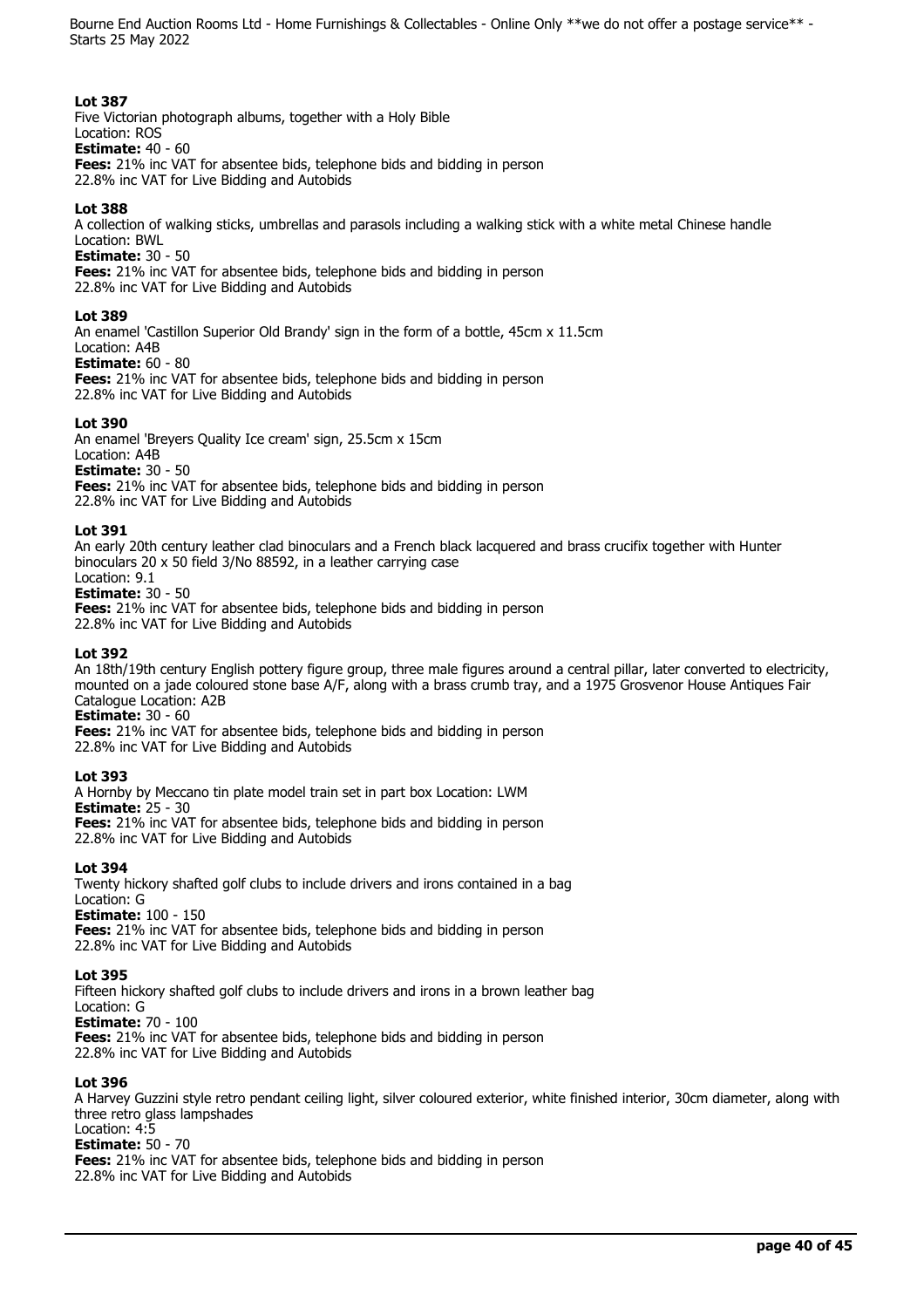# **Lot 397**

A Georgian oak wall hanging open shelf unit 66cm h, and a small Georgian oak box Location: G **Estimate:** 25 - 50 **Fees:** 21% inc VAT for absentee bids, telephone bids and bidding in person

22.8% inc VAT for Live Bidding and Autobids

# **Lot 398**

Books to include various leather bound antiquarian books including The Orchard - The Management of Wall and Standard Fruit Trees and The Forcing Pit by Charles McIntosh, London 1829; and The Works of Sir William Temple in four volumes, Edinburgh 1754

Location: G

**Estimate:** 50 - 100

**Fees:** 21% inc VAT for absentee bids, telephone bids and bidding in person 22.8% inc VAT for Live Bidding and Autobids

#### **Lot 399**

Twenty steel shafted golf clubs, putters in a bag

# Location: G

**Estimate:** 30 - 50 **Fees:** 21% inc VAT for absentee bids, telephone bids and bidding in person 22.8% inc VAT for Live Bidding and Autobids

#### **Lot 400**

Garden planters to include a green oval composition example, glazed pots and white glazed ceramics Location: G

#### **Estimate:** 30 - 40

**Fees:** 21% inc VAT for absentee bids, telephone bids and bidding in person 22.8% inc VAT for Live Bidding and Autobids

#### **Lot 401**

A group of five retro alarm clocks to include Round Star, Westclox Big Ben and Baby Ben clocks, and others, along with a Smiths Sectric wall hanging kitchen clock

#### Location: 11.4 **Estimate:** 20 - 30

**Fees:** 21% inc VAT for absentee bids, telephone bids and bidding in person 22.8% inc VAT for Live Bidding and Autobids

#### **Lot 402**

A 19th century mahogany travelling writing slope with fitted interior, secret side drawer, brass carrying handles 5.5cm x 50cm x 25cm (closed)

# Location: G

**Estimate:** 30 - 50 **Fees:** 21% inc VAT for absentee bids, telephone bids and bidding in person

22.8% inc VAT for Live Bidding and Autobids

# **Lot 403**

Books - war-related books to include Popular History of the Great War by Hammerton, The Great War by H W Wilson, and History of the War 1914 Vol 1-3, and a Waddingtons vintage Totopoly board game, motorized Matchbox game with truck A/F, plastic soldier and other items

# Location: G

**Estimate:** 20 - 30 **Fees:** 21% inc VAT for absentee bids, telephone bids and bidding in person

22.8% inc VAT for Live Bidding and Autobids

# **Lot 404**

Four late 19th/early 20th century gilt frames and an oak swing mirror

Location: G **Estimate:** 20 - 30

**Fees:** 21% inc VAT for absentee bids, telephone bids and bidding in person 22.8% inc VAT for Live Bidding and Autobids

# **Lot 405**

A vintage measuring set 20Hz-120KHz and a Transmission level and return loss measuring set Wiltron 9041, various switches, relays and other electronic related items Location: G **Estimate:** 20 - 30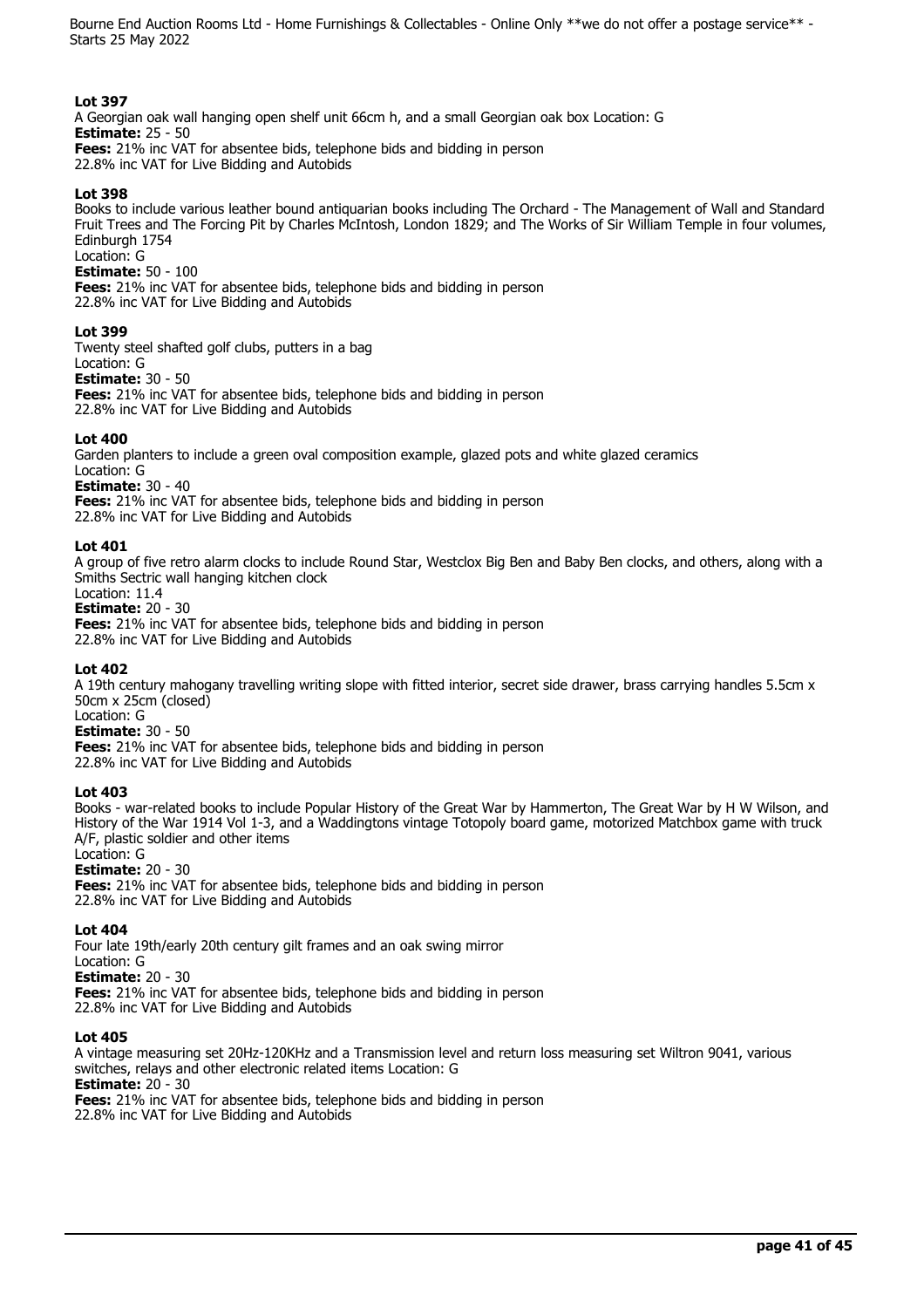# **Lot 406**

A group of four wooden shafted golf clubs to include a McDonald wood driver, a Cowan number 1 iron, and a metal shafted J A Maclachlan number 5 mashie Location: RWF

Location: RAF

**Estimate:** 25 - 35

**Fees:** 21% inc VAT for absentee bids, telephone bids and bidding in person

22.8% inc VAT for Live Bidding and Autobids

# **Lot 407**

A quantity of boxed diecast collectors vehicles to include Days Gone, Corgi Classics, and Matchbox advertising delivery vans in the vintage style Location: BWR Location: BWR

**Estimate:** 80 - 100

**Fees:** 21% inc VAT for absentee bids, telephone bids and bidding in person 22.8% inc VAT for Live Bidding and Autobids

#### **Lot 408**

A Jones manual sewing machine in a walnut carrying case, together with a set of eleven The Forest Year collectors studio plates and a set of six Conrad Franz Animal Cubs from the Forest and Field plates Location: A4B

#### **Estimate:** 20 - 40

**Fees:** 21% inc VAT for absentee bids, telephone bids and bidding in person 22.8% inc VAT for Live Bidding and Autobids

#### **Lot 409**

Early 20th century cigarette collectors cards and albums, GB collectors coins and a small quantity of stamps together with a pair of vintage Stratton Bill Sykes cufflinks

#### Location: RAB **Estimate:** 30 - 50

**Fees:** 21% inc VAT for absentee bids, telephone bids and bidding in person 22.8% inc VAT for Live Bidding and Autobids

#### **Lot 410**

An early 20th century watercolour titled 'Hay Boats' on a choppy river Thames together with a trio of watercolours by F. Walters in a single frame and two other pictures

Location: A1M **Estimate:** 30 - 50

**Fees:** 21% inc VAT for absentee bids, telephone bids and bidding in person 22.8% inc VAT for Live Bidding and Autobids

# **Lot 411**

A mid-century carved oak framed gypsy mirror, rectangular mirrored plate with canted corners, having engraved floral and reverse glass painted floral decoration, artist's initials below the red rose 82.5cm x 52cm Location: RWF

# **Estimate:** 25 - 40

**Fees:** 21% inc VAT for absentee bids, telephone bids and bidding in person 22.8% inc VAT for Live Bidding and Autobids

# **Lot 412**

A large quantity of British and foreign coinage to include Victorian and later pennies, Swiss, Cyprus and others Location: Porters

**Estimate:** 30 - 50

**Fees:** 21% inc VAT for absentee bids, telephone bids and bidding in person 22.8% inc VAT for Live Bidding and Autobids

# **Lot 413**

Twenty six 1960s/1970s miniature glass model animals and birds housed in a vintage tin

Location: 6.4

**Estimate:** 25 - 40

**Fees:** 21% inc VAT for absentee bids, telephone bids and bidding in person

22.8% inc VAT for Live Bidding and Autobids

# **Lot 414**

A collection of British banknotes to include a 1947 white Five Pound note and two Blue Pound notes, to purple 10-shillings signed K O Peppiatt, together with a framed George V 10-shilling and others Location: ROS **Estimate:** 50 - 80

**Fees:** 21% inc VAT for absentee bids, telephone bids and bidding in person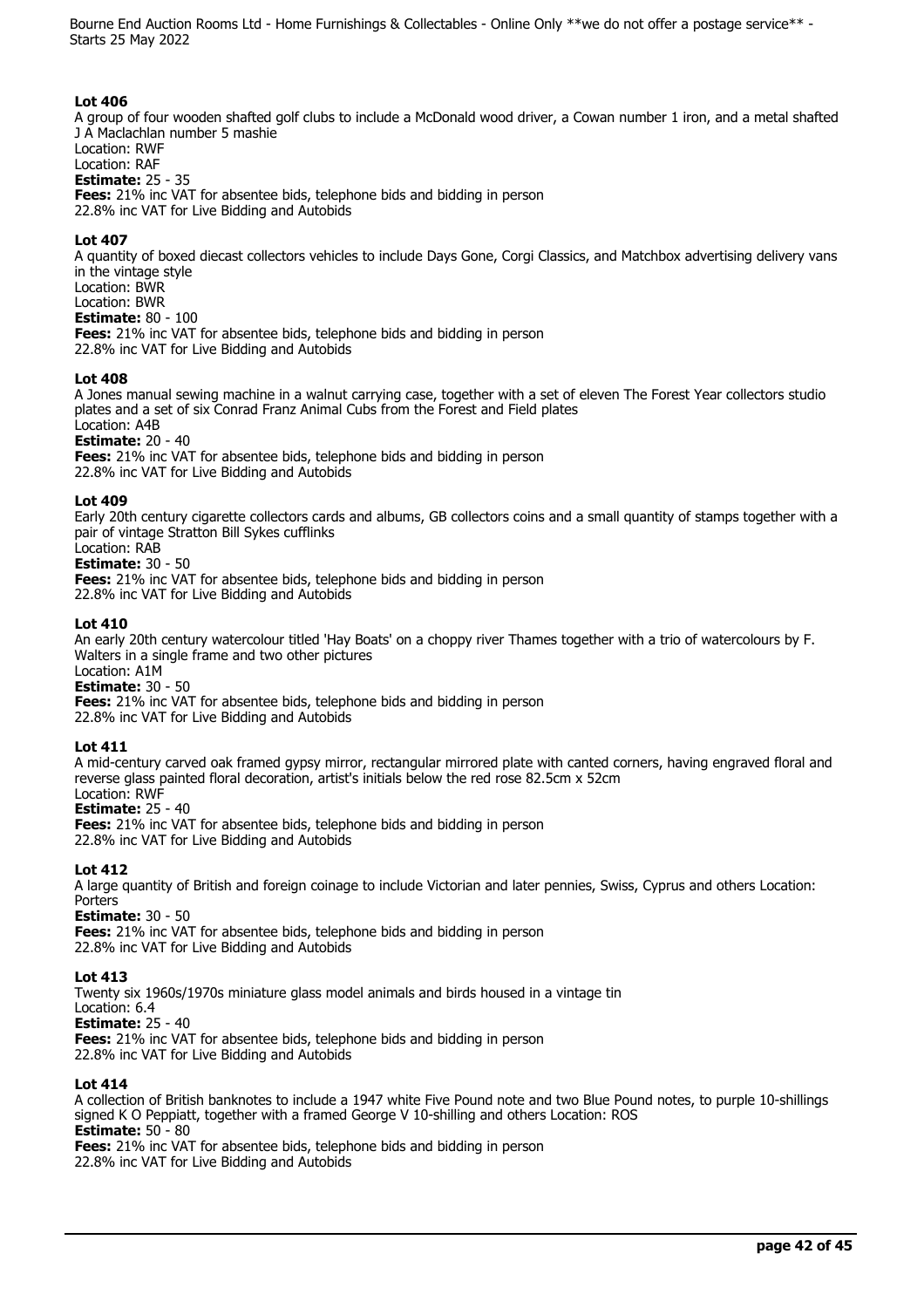#### **Lot 415**

A collection of coinage from the USA to include 1936 Liberty Walking half-dollar, 1908 and 1912 half-dollar, 1904, 1906, 1907, 1910, and 1911 five-cents, mercury head dimes, 1918 one-cent and later examples Location: CAB **Estimate:** 60 - 80 **Fees:** 21% inc VAT for absentee bids, telephone bids and bidding in person

22.8% inc VAT for Live Bidding and Autobids

#### **Lot 416**

A collection of 78 records to include Swing Time Film Selection, Dixon Hits, Vogue Coral Series, The Orphan's Benefit Mickey Mouse and others

Location: 8.5

**Estimate:** 20 - 30

**Fees:** 21% inc VAT for absentee bids, telephone bids and bidding in person 22.8% inc VAT for Live Bidding and Autobids

#### **Lot 417**

A topographical pull, roll down map of London, circa 1900, 250cm x 200cm Location: FSL

**Estimate:** 40 - 60

**Fees:** 21% inc VAT for absentee bids, telephone bids and bidding in person 22.8% inc VAT for Live Bidding and Autobids

#### **Lot 418**

An oak dough bin raised on block shaped legs, circa 1650, 72cm h x 104cm w Location: FSL

**Estimate:** 30 - 50

**Fees:** 21% inc VAT for absentee bids, telephone bids and bidding in person 22.8% inc VAT for Live Bidding and Autobids

#### **Lot 419**

Mixed British Victorian silver coinage and others, to include half-Crowns, shillings, sixpence, threepence, farthings and others Location: CAB

**Estimate:** 30 - 50

**Fees:** 21% inc VAT for absentee bids, telephone bids and bidding in person 22.8% inc VAT for Live Bidding and Autobids

#### **Lot 420**

A large collection of early/mid 20th century British coinage to include 1918-1946 half-Crowns, florins, shillings, and threepence, 3200.2 grams Location: Porters **Estimate:** 400 - 450

**Fees:** 21% inc VAT for absentee bids, telephone bids and bidding in person

22.8% inc VAT for Live Bidding and Autobids

# **Lot 421**

An Olympus OM-2 camera and accessories including canvas carry bag, lenses and other items

Location: A1M

**Estimate:** 30 - 50 **Fees:** 21% inc VAT for absentee bids, telephone bids and bidding in person 22.8% inc VAT for Live Bidding and Autobids

# **Lot 422**

Two tablecloths with gold coloured braid, two suitcases, one brown leather example and two 20th century panels with crewel work design Location: A2F

**Estimate:** 25 - 40

**Fees:** 21% inc VAT for absentee bids, telephone bids and bidding in person

22.8% inc VAT for Live Bidding and Autobids

# **Lot 423**

Five Victorian photograph albums to include a Mauchline example, together with an album of postcards and glass slides Location: A4M

**Estimate:** 40 - 60

**Fees:** 21% inc VAT for absentee bids, telephone bids and bidding in person

22.8% inc VAT for Live Bidding and Autobids

# **Lot 424**

Mixed pictures to include an oil on canvas landscape woodland scene, watercolour street scene, tapestry and others Location: LWM

**Estimate:** 20 - 40

**Fees:** 21% inc VAT for absentee bids, telephone bids and bidding in person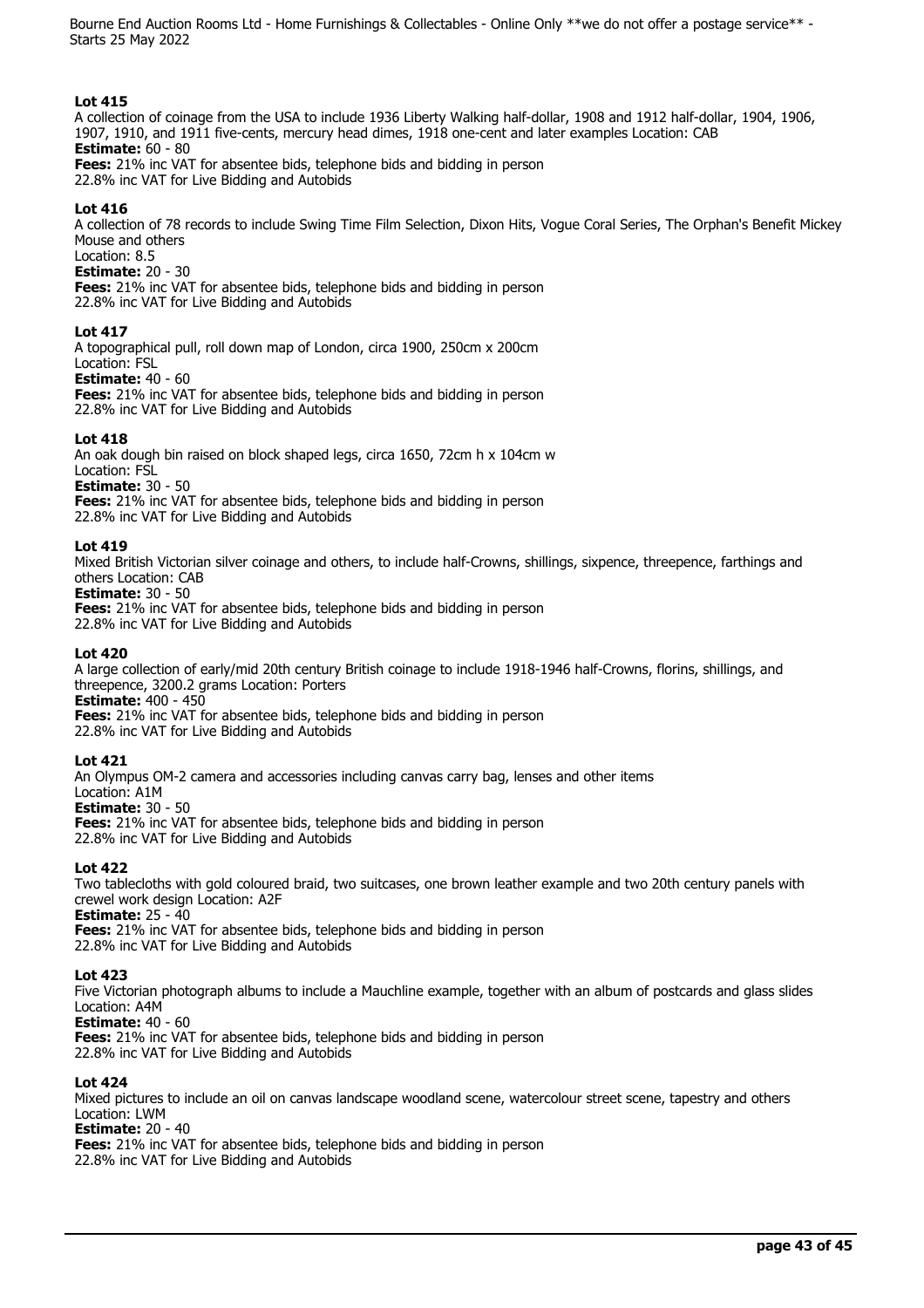#### **Lot 425**

A mixed lot to include a folio of mixed pictures to include coloured book plates, Victorian engravings and others, together with mixed magazines

#### Location: FSL **Estimate:** 30 - 50

**Fees:** 21% inc VAT for absentee bids, telephone bids and bidding in person 22.8% inc VAT for Live Bidding and Autobids

#### **Lot 426**

Various records to include classical Lollipops, Les Baxter, Victor Sylvester and others Location: G

#### **Estimate:** 20 - 40

**Fees:** 21% inc VAT for absentee bids, telephone bids and bidding in person 22.8% inc VAT for Live Bidding and Autobids

#### **Lot 427**

A Teleton tuner, a Nikko graphic equalizer and a pair of Wharfdale speakers Location: G

#### **Estimate:** 20 - 30

**Fees:** 21% inc VAT for absentee bids, telephone bids and bidding in person 22.8% inc VAT for Live Bidding and Autobids

#### **Lot 428**

A metal gun cabinet with keys, and a Victorian rosewood box containing various gun cleaning equipment and accessories Location: G

#### **Estimate:** 40 - 60

**Fees:** 21% inc VAT for absentee bids, telephone bids and bidding in person 22.8% inc VAT for Live Bidding and Autobids

#### **Lot 429**

A Victorian Cremonini, Bilston walnut cased mercury barometer A/F

Location: G

**Estimate:** 20 - 30 **Fees:** 21% inc VAT for absentee bids, telephone bids and bidding in person 22.8% inc VAT for Live Bidding and Autobids

#### **Lot 430**

A group of various vintage pots and pans to include a Harrods pan Location: G **Estimate:** 20 - 30 **Fees:** 21% inc VAT for absentee bids, telephone bids and bidding in person 22.8% inc VAT for Live Bidding and Autobids

#### **Lot 431**

A cased Concorde watch Location: CAB **Estimate:** 60 - 80 **Fees:** 21% inc VAT for absentee bids, telephone bids and bidding in person 22.8% inc VAT for Live Bidding and Autobids

#### **Lot 432**

J.W. Mossop - Reflections, oil on board, 74cm x 56cm, signed lower right hand corner in a white painted frame Location: LWF **Estimate:** 30 - 50

**Fees:** 21% inc VAT for absentee bids, telephone bids and bidding in person 22.8% inc VAT for Live Bidding and Autobids

#### **Lot 433**

Peter macgregor wilson - (1856-1928) River Nile scene, oil on canvas, 40cm x 20cm, signed lower right hand corner, unframed Location: RWB **Estimate:** 80 - 120 **Fees:** 21% inc VAT for absentee bids, telephone bids and bidding in person 22.8% inc VAT for Live Bidding and Autobids

#### **Lot 434**

Ceramics and glassware to include vases, tableware, metal ornaments, Glug Glug jug and other items Location: G **Estimate:** 25 - 35 **Fees:** 21% inc VAT for absentee bids, telephone bids and bidding in person